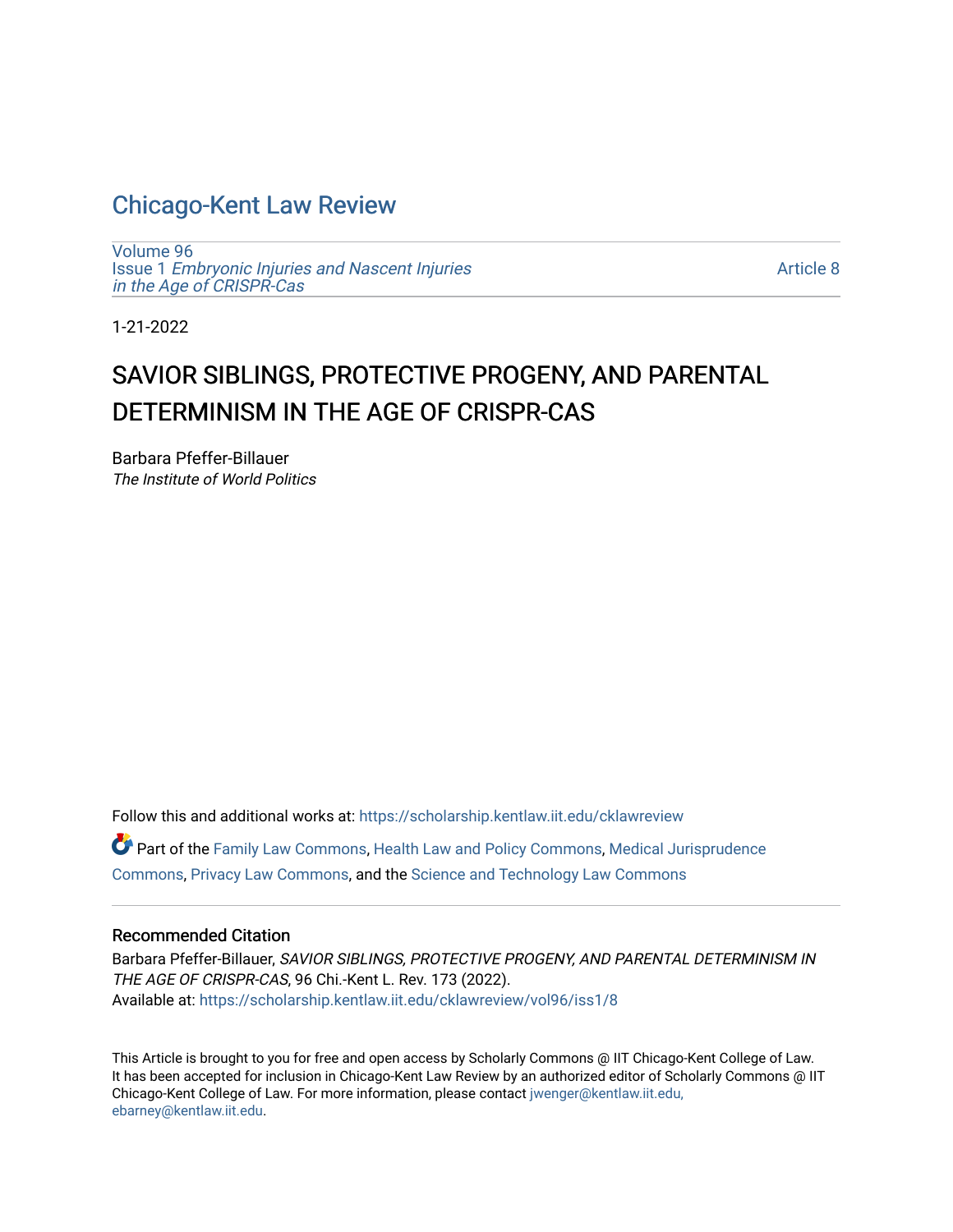## SAVIOR SIBLINGS, PROTECTIVE PROGENY, AND PARENTAL DETERMINISM IN THE AGE OF CRISPR-CAS

#### BARBARA PFEFFER BILLAUER JD MA PHD\*

Now Israel loved Joseph more than all his children, because he was the son of his old age; and he made for him [a brother with matching genes]. Genesis ch. 37, v. 3.

And when his brethren saw that their father loved Joseph more than all his brethren, they hated him, and could not speak peaceably unto him. 4. Genesis ch. 37, v. 4.

#### **ABSTRACT**

The current state of technology and law allows for creating children, called 'savior siblings' for the purpose of transplanting their stem cells to cure an existing, sick sibling. If both parents agree, court oversight is unnecessary—even though the procedure is risky for both children. Ethical paradigms evaluating the legitimacy of the procedure focus only on the process of savior sibling creation and ignore considerations incident to later organ transplantation, i.e., issues of consent, autonomy, dignity, and best interests of the savior child. Legal analysis, which focuses on the best interest rule, leads to counter-normative results. Recent data, e.g., that 95% of such instances require invasive bone marrow transplantation, and technological advances such as gene-editing, further confound the analysis. This essay details the contradictions and conflicts in legal and ethical paradigms in light of recent data and technological advance and proposes that societal and biological input is necessary before the law or bioethics can

<sup>\*</sup> About the author: Dr. Billauer holds academic appointments at the University of Porto, Portugal, where she is a Professor in the International Program on Bioethics, and the Institute of World Politics in Washington, DC, where she is a research Professor of Scientific Statecraft. She also sits on the UNESCO committee currently compiling a Casebook on Bioethics and has edited Professor Amnon Carmi's Casebook on Bioethics for Judges. With advanced degrees in law and public health, her scholarship focuses on tortious aspects of health law practices. Her book, Health Inequality and the Elderly: The Impact of Pandemic Policy, Law and Bioethics has just been published by Eliva Press. Prior to transitioning to academia, Dr. Billauer practiced medical malpractice, toxic tort, and products liability law.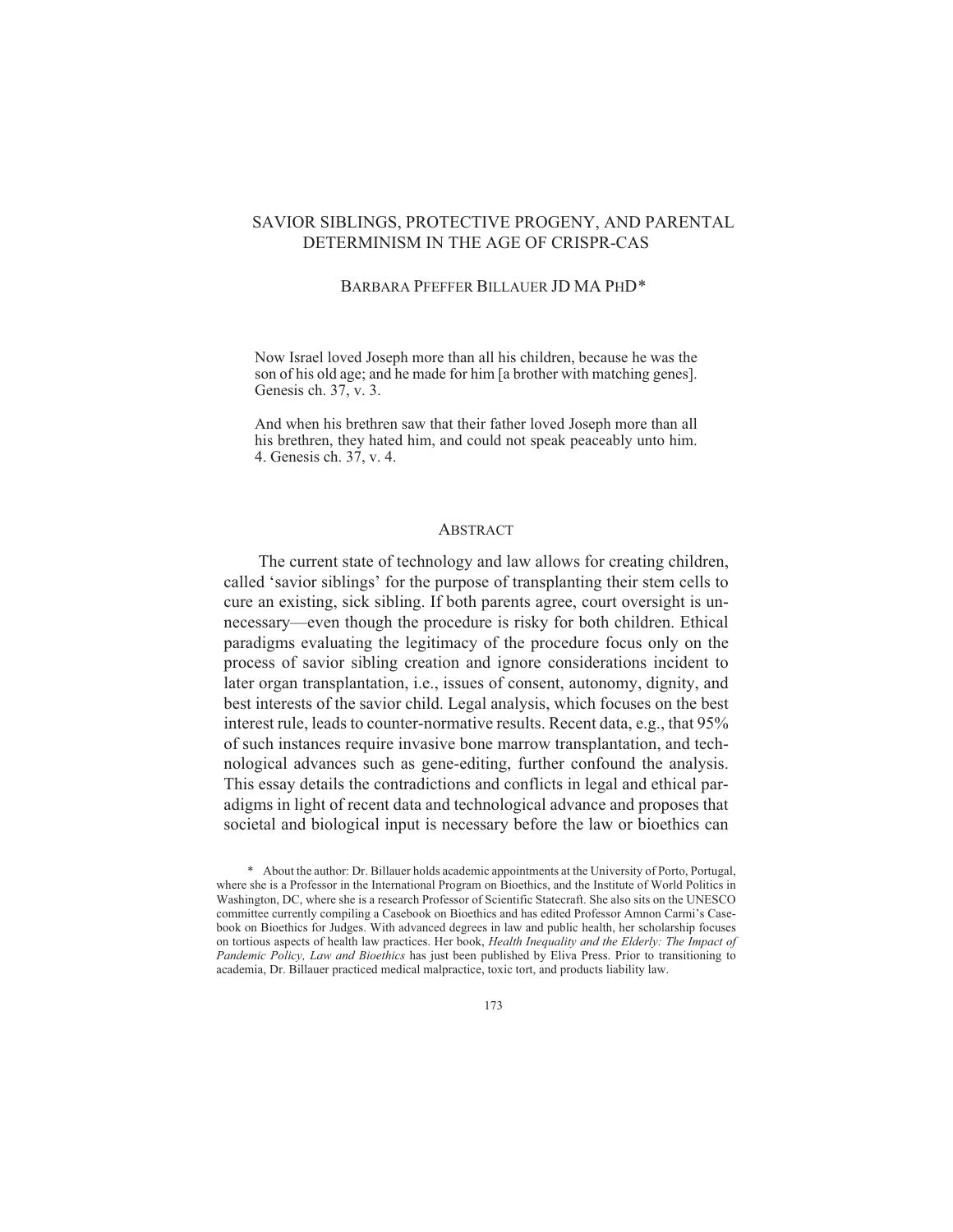provide consistent guidelines. It also puts us on notice of ethical conundrums sure to arise—even with existing technology—that we have failed to address, a sure harbinger of things to come.

## PART I: INTRODUCTION: THE CASE OF HONEST ABE V. MAMMY YOKUM

- *A. Creation of Protective Progeny*
- *B. The Science and History of Savior Siblings*
- PART II: THE ETHICS OF CREATING SAVIOR SIBLINGS
	- *A. Evaluating the Ethical Paradigm* 
		- 1. Commodification
		- 2. Designer Babies and Discrimination
		- 3. The Welfare of the Savior Child
			- a. Physical Harm and Best Interests
			- b. Psychosocial Harms
		- 4. Harm to a Wronged Child: The Lacuna of Legal Remedies
	- *B. Social Concerns*

1. Mixed Paradigm Cost-Benefit Analysis: The Trump Card of Saving a Child's Life

- 2. Loss of Genetic Diversity
- 3. Reproductive Liberty
- 4. Informed Consent

PART III: THE LEGAL ANALYSIS

- *A. United Kingdom Law*
- *B. An Updated Legal Analysis*
	- 1. IVF: The Decision to Have a Child
	- 2. Preimplantation Genetic Testing for Tissue-Matching
		- a. One Test, Two Uses. Does It Matter?
		- b. The Kit and Caboodle Test: Individual vs. Joint Best Interest
	- 3. Gene-editing
	- 4. Transplantation and the Best Interest Test
		- a. The Best Interest Test for Donation Determination
		- b. Substituted Judgement and Solidarity
		- c. Unintended Consequences

PART IV: CONCLUSION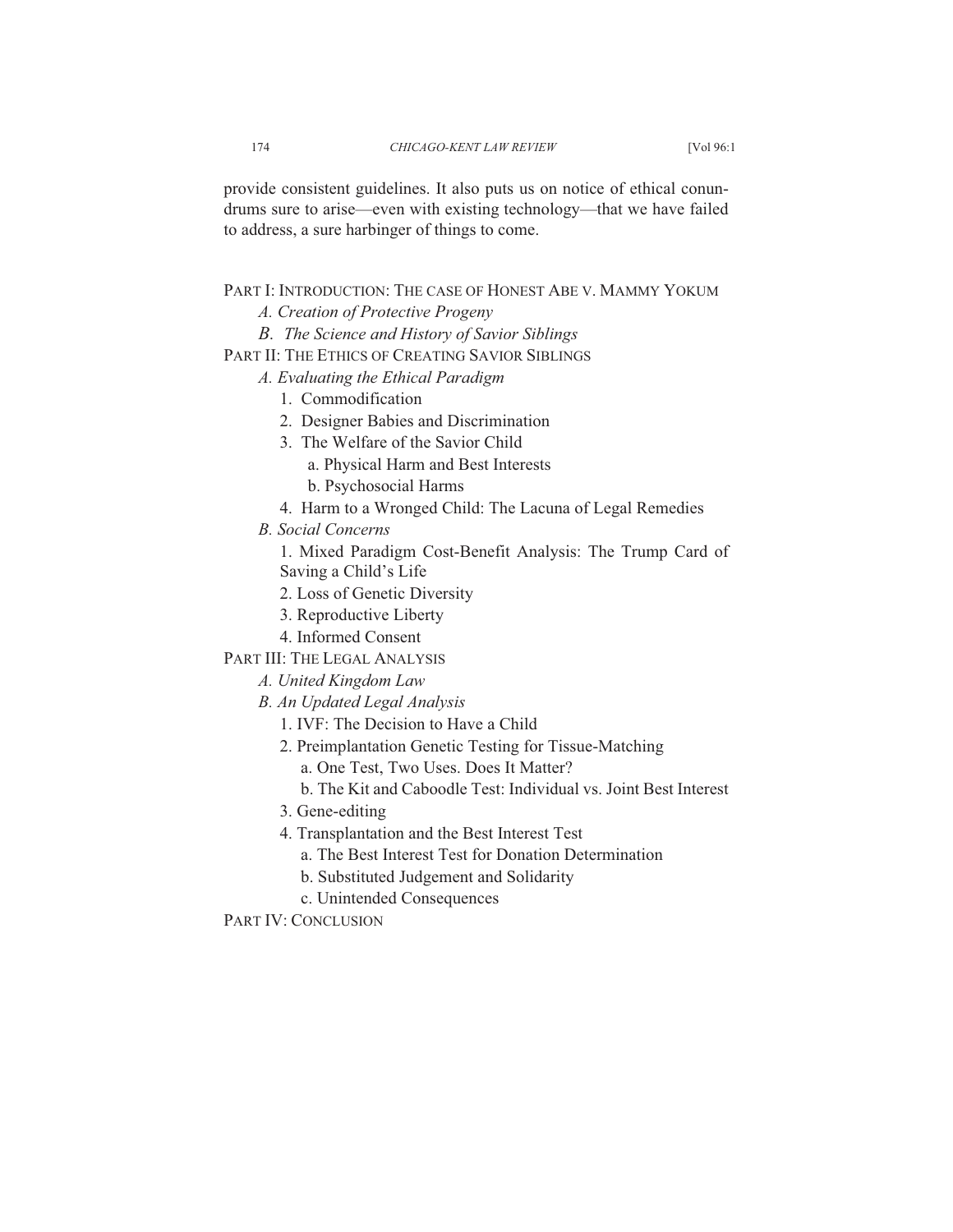#### I. THE CASE OF HONEST ABE V. MAMMY YOKUM

Abner ("Pappy") and Pansy ("Mammy") Yokum (fictitious names) have four children. The third, Daisy Mae Yokum, suffers from Fanconi's Anemia. She faces a life of continued blood transfusions and intense discomfort with a poor life-span prognosis. Knowing that umbilical cord blood transfusions, or failing that, bone marrow transfusions, could cure Daisy Mae, the Yokums decide to pursue this treatment modality. Not able to find the necessary compatible blood donor,<sup>1</sup> they revert to a controversial procedure which involves creating a new child, a "savior sibling," to supply the stem cells Daisy Mae needs.<sup>2</sup>

After hormonal stimulation, several eggs were retrieved from Mrs. Yokum's uterus. Using advanced *in vitro* fertilization ("IVF") techniques, these were fertilized in a laboratory with sperm provided by her husband. After a few days, these pre-embryos were subject to two different preimplantation genetic tests ("PGT"). Luckily, the embryologist identified one that satisfied the two criteria necessary for successful treatment:<sup>3</sup> The tested preembryo blastocyst did not have genes for Fanconi's Anemia and it was also a human leukocyte antigen ("HLA") tissue match (or immuno-compatible) with Daisy Mae. This pre-embryo<sup>4</sup> was implanted into Mrs. Yokum's uterus. Nine months later, Mrs. Yokum gave birth to her fourth child, Tiny-Tim, who would furnish the necessary stem cells to cure his sister.

Alas, the first method of treatment choice, a rather benign procedure called umbilical cord transfusion, fails. So, one year later Daisy Mae receives a risky bone marrow transfusion from her little brother. Luckily, the bone marrow transplant cures Daisy Mae and doesn't kill or harm Tiny-Tim. But it could have done either, or both. Such were the risks Abner and Pansy were

<sup>1.</sup> Liat Ben-Senior, Creating a Savior Child, PARENTS GUIDE TO CORD BLOOD FOUNDATION (Aug. 2019), https://parentsguidecordblood.org/en/news/creating-savior-child [https://perma.cc/7AG3-85VD] (Noting that the probability of finding a suitable match among family members is 30%. Among siblings, the chances of having an HLA match ranges from 13% to 51%. Most report that the odds of finding a tissue match within families are one in four.); see  $e.g., \text{ }NR\text{ }Ram, Britain's$  new preimplantation *tissue typing policy: an ethical defence,* 32 J. MED. ETHICS 278-282 (2006).

<sup>2.</sup> *See* Willem Verpoest, *PGD and HLA matching: not a quick fix*, 23 REPROD. BIOMED. ONLINE, 271, 271 (2011).

<sup>3.</sup> See generally BETH WHITEHOUSE, THE MATCH 32 (2010) (recounting the true story of a family and their quest for a savior sibling to cure their existing sick child).

<sup>4.</sup> See Barbara Pfeffer Billauer, Egg-stra, Egg-stra: Do We Care About Abandoned Pre-Embryos *Created by IVF?*, TIMES OF ISRAEL (Jan. 22, 2020, 1:05 PM), [https://perma.cc/2XA6-2XVK] (PGT is done at the blastocyst stage, four to five days after fertilization when the zygote reaches 32 cells. The embryo state does not occur until two-weeks after zygote formation).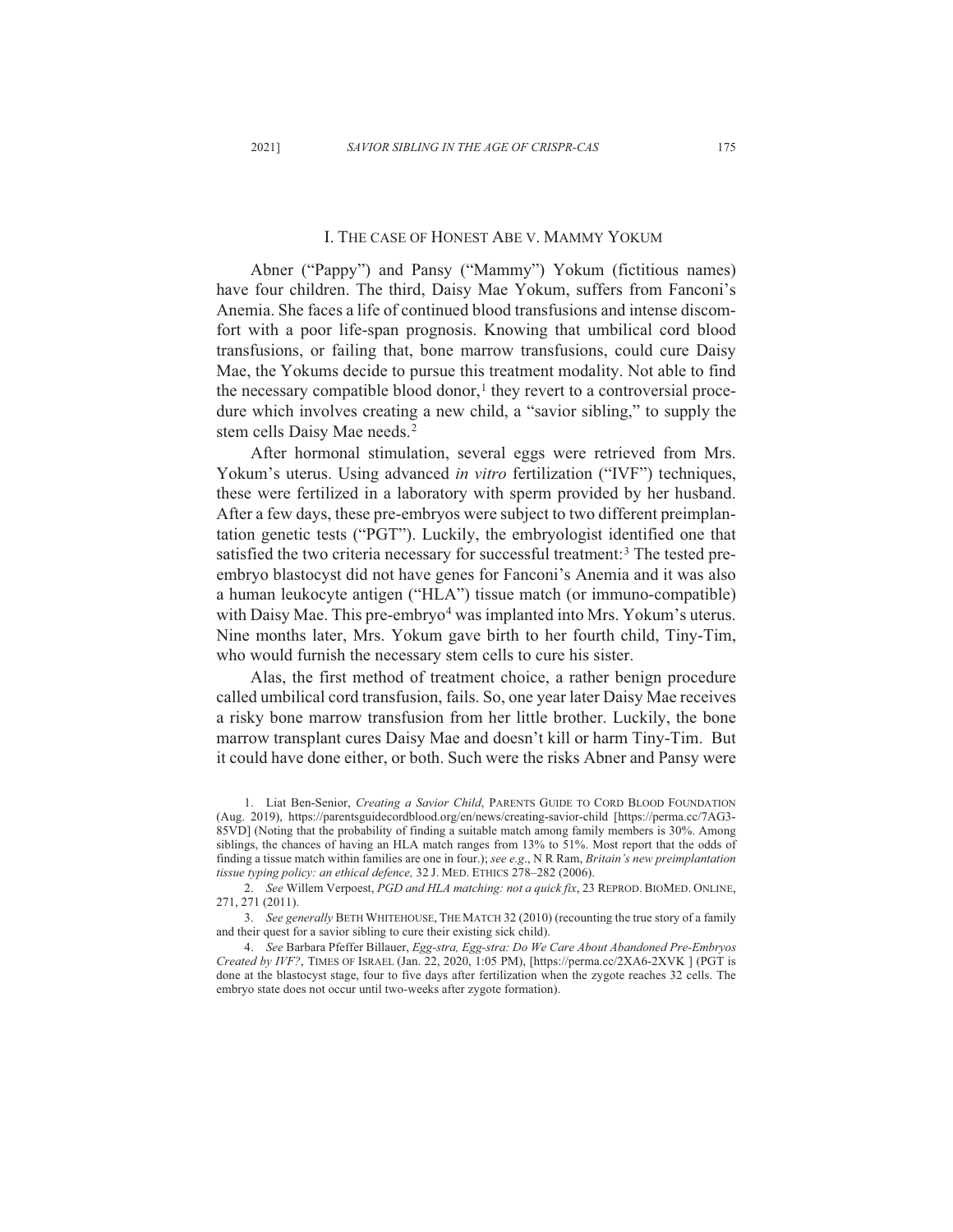willing to take to save the life of Daisy Mae. Court oversight or ethics committee approval for the transplant were not triggered since both parents consented to the "treatment."

The Yokums, like their heroes, the (real-life) Trebings<sup>5</sup> and the (fictitious) Fitzgeralds,<sup>6</sup> take to the press to tell their story and become media darlings. Their physicians become heroes as well—and the free press doesn't do them any harm, either. Interestingly, only their pediatrician, focusing on the children, raises objections.

While the exact number of savior siblings created in this fashion is not known, estimates are in the hundreds.<sup>7</sup> Similarly, in the United States there is no registry of how many savior siblings are subjected to risky bone marrow transplantation when the umbilical cord blood transfusion fails.<sup>8</sup> We can only guess based on European studies that the number is high.<sup>9</sup> The ethics of creating savior siblings was robustly dissected in medical literature between 2001 and 2004, when the matter came before the British Human Fertilization and Embryology Authority ("HFEA").<sup>10</sup> British and other European ethicists advocating for the procedure papered the medical press and championed its use.<sup>11</sup> By comparison, a few legal academics also sounded in—mostly in

5. See generally WHITEHOUSE, supra note 3 (describing the birth of the Trebings' savior child to cure his sister, Katie).

6. See generally JODI PICOULT, MY SISTER'S KEEPER (2004) (a fictitious account of savior siblings, written decade before the Trebings' experience and eerily foreshadowing those events).

7. Emily S. Jungheim, Shared Decision Making about IVF for Savior Siblings, 16 AMA J. ETHICS 24, 25 (2014) (reporting on a 2011 report about 171 couples who had undergone the IVF/PGD procedure with the intent of creating savior siblings.); G. Kakourou et al., The Clinical Utility of PGD with HLA Matching: a collaborative multi-centre ESHRE study, 33 HUMAN REPROD, 520, 524 fig.1 (Feb. 2018) [hereinafter Kakourou, Clinical Utility] (reporting on over a hundred cases in Europe); WHITEHOUSE, supra note 3, at 126–27 (as of 2010 there were 250 children so created, presumably in the US, and 1% of all PGD cases are for the purposes of savior sibling creation); but see Yury Verlinsky et al., Over a decade of experience with preimplantation genetic diagnosis: a multicenter report, 82 FERTIL. & STERIL. 292,  $293(2004)$ , https://www.fertstert.org/action/showPdf?pii=S0015-0282%2804%2900872-6 [https://perma.cc/PTV9-UM87] ("[a] total of 754 babies have been born as a result of 4.748 PGD attempts" as of 2004 in the three largest preimplantation centers since its introduction in 1990); see also Zachary E. Shapiro, Savior Siblings in the United States: Ethical Conundrums, Legal and Regulatory Void, 24 WASH. & LEE J. CIV. RTS. & SOC. JUST. 419, 422 (2018) [hereinafter Shapiro, Ethical Conundrums].

8. Ben-Senior, *supra* note 1 (Reporting that in 2018, the European Society of Human Reproduction and Embryology published data from 15 years of PGT-HLA practice at 14 different centers. A total of 136 HLA matched babies were born, and stem cell transplants were performed in 57, of which 54 required bone marrow transplants); Kakourou, *Clinical Utility*, *supra* note 7, at 522 (United States not among participating countries in study).

9. Kakourou, Clinical Utility, supra note 7, at 525; see also infra footnote 76 and accompanying text.

10. Discussed *infra*.

11. See, e.g., G. Pennings et al., *Ethical Considerations on Preimplantation Genetic Diagnosis for* HLA Typing to Match a Future Child as a Donor of Haematopoietic Stem Cells to a Sibling, 17 HUMAN REPROD. 534, 548 (2002).

176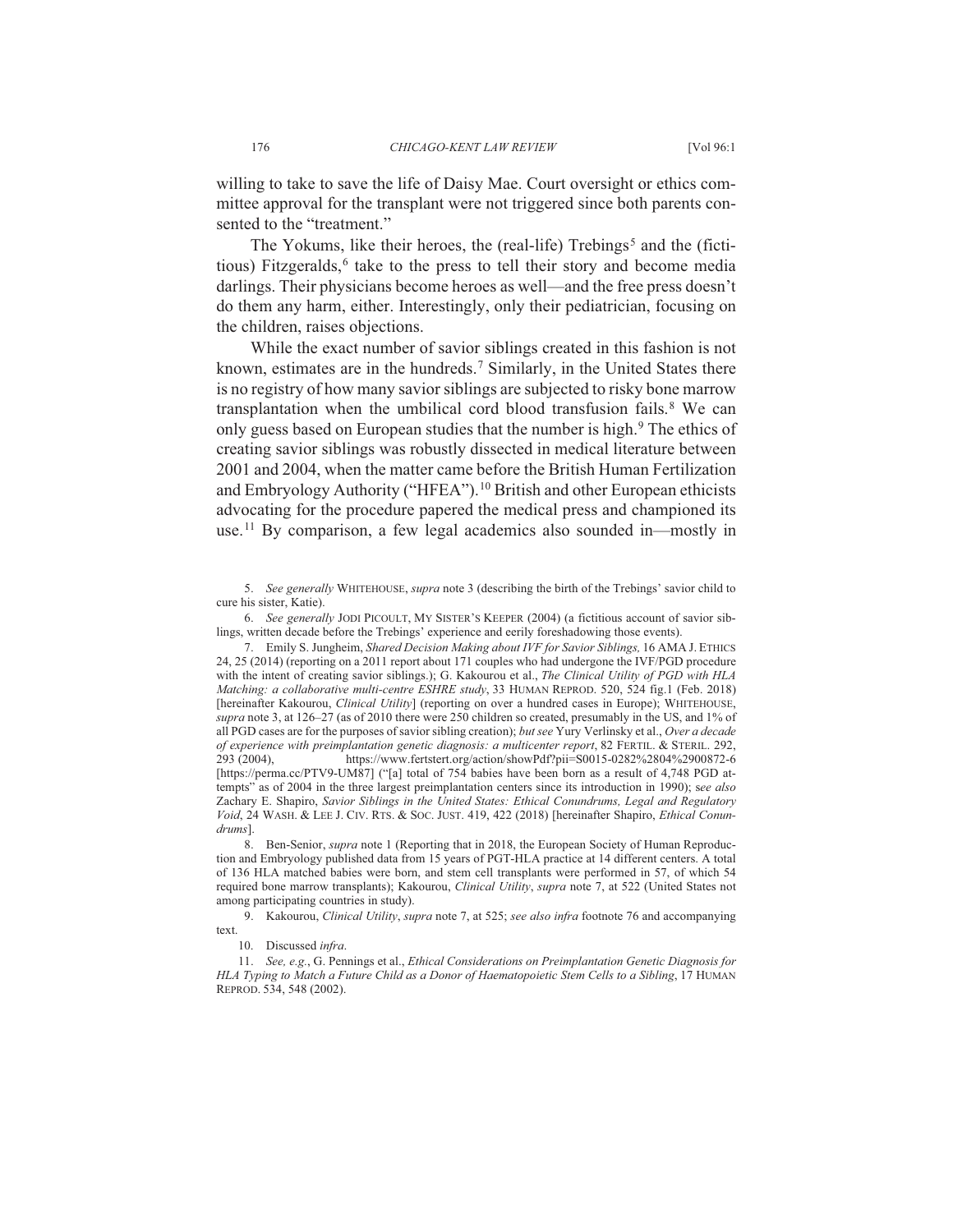opposition. In carefully researched articles, they strenuously objected to creating savior siblings without strict legal safeguards.

Indeed, safeguards do exist—in some places. In the United Kingdom, the procedure is strictly regulated (including criminal penalties for non-compliance) and requires permission on a case-by-case basis.<sup>12</sup> This implicitly limits its use.<sup>13</sup> As of 2009, the HFEA had granted just twelve licenses allowing "savior sibling" creation.<sup>14</sup> As of 2010, only one bone marrow transplant had been performed in the United Kingdom.<sup>15</sup> By that time, hundreds of donor children existed in the rest of the world<sup>16</sup> along with scores of transplants. This is not surprising as many countries, such as the United States,  $17$ Turkey, and Israel, do not regulate the procedure and doctors are free to perform the procedures as they wish.<sup>18</sup> A 2018 study reported that at least thirty two centers existed for production of donor siblings in Europe alone,<sup>19</sup> most notably in Turkey.<sup>20</sup> And although PGT-HLA testing in the US is fairly circumspect, in Israel facilities creating donor children proudly advertise their capacities.<sup>21</sup>

Even as the debate faded from the legal and bioethical stage in the last few years,<sup>22</sup> data accumulation and technological advances have marched on. These new data seriously undermine early bioethical assertions supporting the procedure, while technological advances create new questions that have not yet been raised—let alone addressed. It is the impact of these

12. Malcolm Smith, *Licensing 'saviour siblings': Why the HFEA is right*, BIONEWS, Feb. 22 2010, https://www.bionews.org.uk/page 92174 [https://perma.cc/8DG5-CL2A].

13. See Quintavalle v. Hum. Fertilis. & Embryo. Auth. [2005] UKHL 28, [8] (appeal taken from EWCA) https://publications.parliament.uk/pa/ld200405/ldiudomt/id050428/quint-1.htm https://publications.parliament.uk/pa/ld200405/ldjudgmt/jd050428/quint-1.htm [https://perma.cc/2THR-5Y7L] (discussing one couple who was denied permission and short-circuited the process by having it done in America).

14. Ailsa Stevens, Twin Saviour Siblings born in the UK, BIONEWS (Aug. 17, 2009), https://www.bionews.org.uk/page 91806 [https://perma.cc/QHP-8JYK]; see also Smith, supra note 12.

15. Jay Stone, First 'saviour sibling' stem cell transplant performed in UK, BIONEWS (Jan. 10, 2011), https://www.bionews.org.uk/page 92756 [https://perma.cc/ZJT5-DJKE].

16. WHITEHOUSE, *supra* note 3, at 126.

17. See Zachary Shapiro, Savior Siblings in the United States, BILL OF HEALTH (Oct. 23, 2014), https://blog.petrieflom.law.harvard.edu/2014/10/23/savior-siblings-in-the-united-states/

[https://perma.cc/2VFW-27V5] [hereinafter Shapiro, Savior Siblings] (noting that "there has been little meaningful discussion about savior siblings in bioethical or legal circles, and there is no formal regulation governing their use or creation in the United States.").

18. Called "voluntary certification"; see also Shapiro, supra note 7 at 144.

19. Kakourou, *Clinical Utility*, *supra* note 7, at 522.

20. Emily S. Jungheim, *Shared Decision Making about IVF for Savior Siblings*, AMA J. ETHICS (2014), https://journalofethics.ama-assn.org/article/shared-decision-making-about-ivf-savior-sibhttps://journalofethics.ama-assn.org/article/shared-decision-making-about-ivf-savior-siblings/2014-01 [https://perma.cc/R672-ASQT].

21. Alan Rosenbaum, *Advanced Procedures Bring Hope to Couples With Genetic Diseases*, JERUSALEM POST MAG. (Feb. 8, 2019), https://www.jpost.com/magazine/advanced-procedures-bringhope-to-couples-with-genetic-diseases-579959 [https://perma.cc/UB7Y-VVWB].

22. See Shapiro, Savior Siblings, supra note 17.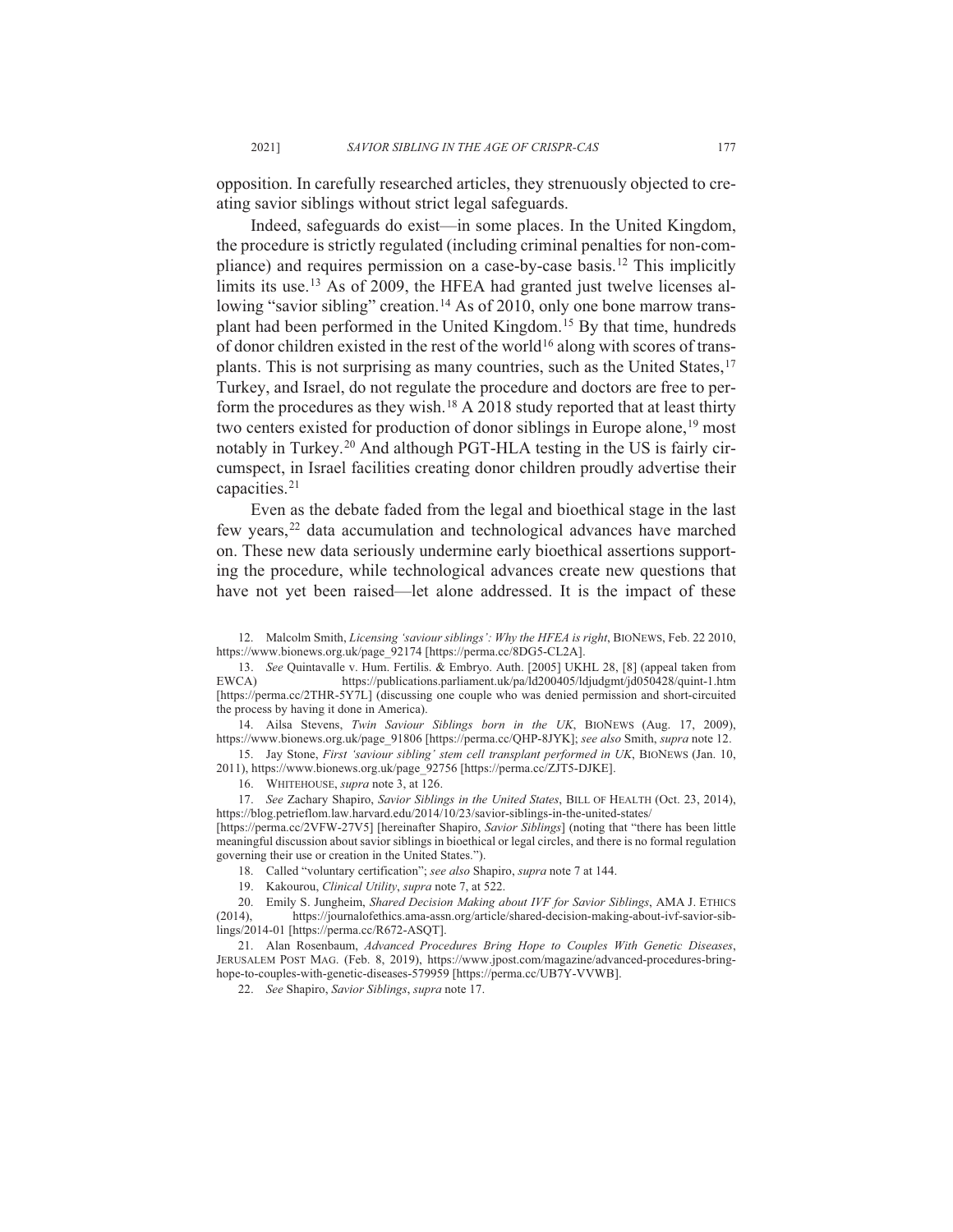advances, including CRISPR-Cas gene editing and new data regarding HLAtissue matching, to which this essay is addressed. My analysis demonstrates that the current means of analyses, legal and bioethical, are ill-equipped to address the dilemmas posed by the new technologies. This work further reveals that we, as a society, must first consider optimally desired outcomes if we wish to design consistent analytical paradigms needed to reach them. The analysis here also exposes counter-normative responses reached if existing paradigms are used for analysis. Finally, I note the lacuna in legal remedies afforded the savior child, should aspects of the procedure be performed improperly and cause damage.

Let's revisit the Yokums to explore some of these issues.

#### *A. Creation of Protective Progeny*

Assume that a decade after Tiny-Tim Yokum is born, a novel virus overtakes the country. No vaccine is in sight and highly-touted possible treatments flounder or fail. The main cause of death, it seems, is lung failure. Since it is possible for a live person to donate a lung—or at least a lobe, as long as the tissue donor is immunologically compatible—Abner and Pansy return to their IVF team with the intention of creating "protective progeny." Their intent is that the new offspring could serve as tissue or organ donors for them—should they need a lung.<sup>23</sup> Or a kidney. Or bone marrow. Or a slice of liver. Or a piece of intestine or portion of pancreas—all of which can be donated by a live person.<sup>24</sup>

As it happens, immediately prior to their first IVF appointment, Pappy Yokum is diagnosed with lung cancer. The diagnosis of the serious condition makes the birth of a compatible donor child even more imminent and imperative—and provides cover for the doctors in choosing to go forward. Mammy suggests that it also might be a good idea to select a potential organdonor for her, too—just in case. Since her child-bearing years are expiring, this might be the last round of IVF for which she is eligible. Some of Mammy's doctors express reservations—but given the market such an endeavor might open, the facility agrees.<sup>25</sup>

<sup>23.</sup> Lindsay Tanner, Coronavirus survivor in US receives double lung transplant, AP NEWS (June 11, 2020), https://apnews.com/article/90f342e73117fc9fa7f2b0e443d40941 [https://perma.cc/Q55W-SOM5].

<sup>24.</sup> Becoming a Living Donor, UNOS NETWORK (2020), https://transplantliving.org/living-donation/being-a-living-donor/ [https://perma.cc/UT2J-NGLY].

<sup>25.</sup> Robert Winston, *IVF: Lord Winston on private fertility treatment costs*, BBC NEWS (June 16, 2011), https://www.bbc.com/news/av/uk-politics-13795110/ivf-lord-winston-on-private-fertility-treatment-costs. [https://perma.cc/PR2R-GFLF] (claiming there was "massive profiteering" by private firms involved in IVF treatment); see also Barbara Pfeffer Billauer, The Sperminator as a Public Nuisance: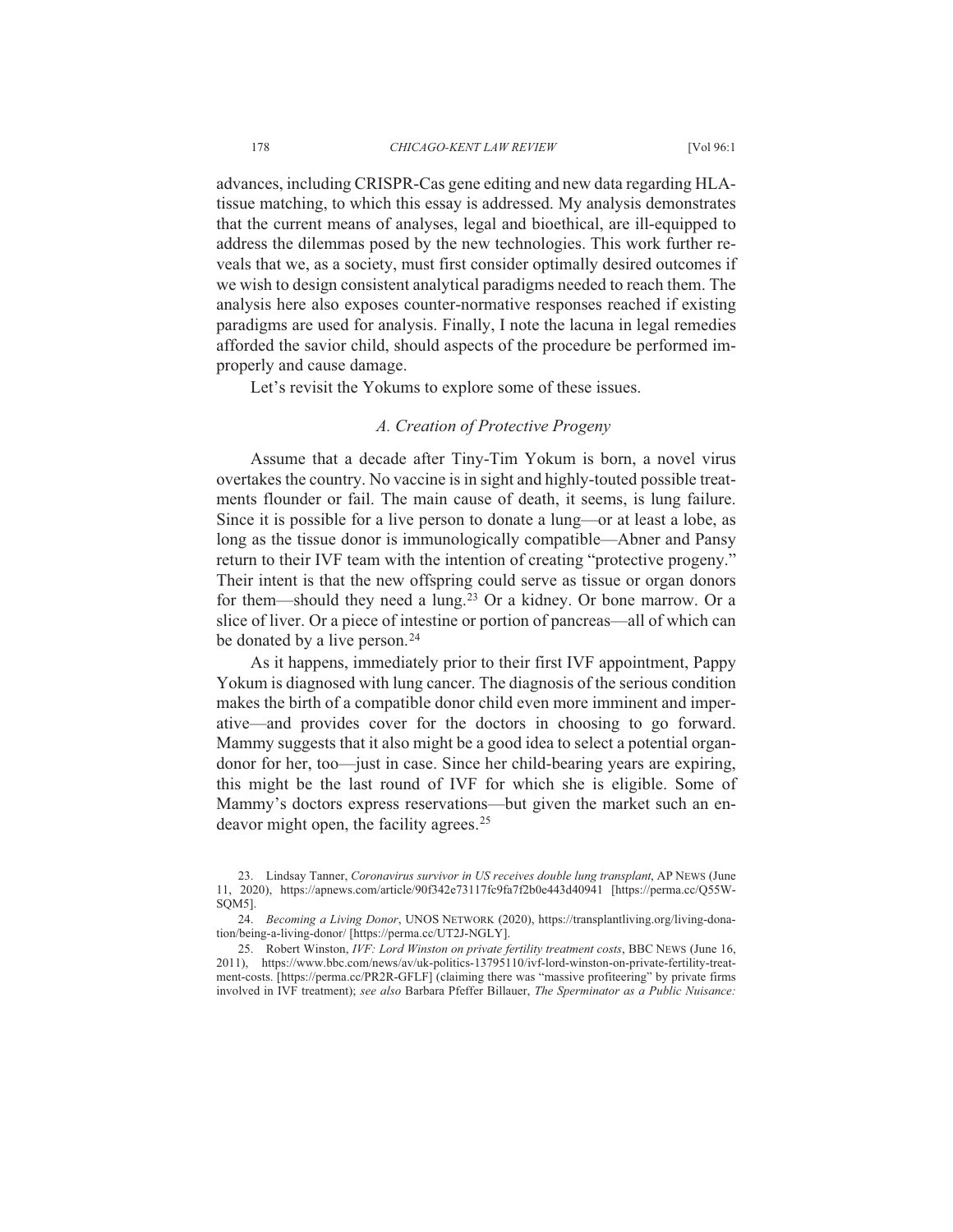And why not? Presently, there are no laws in the United States prohibiting using PGT for HLA tissue-matching and embryo selection.<sup>26</sup>

But recent data has emerged causing the Yokums to think twice.<sup>27</sup> Notwithstanding early wildly optimistic claims of a 98% success rate,  $28$  newer reports are more troubling.<sup>29</sup> The Yokums can't be sure that even with hearty doses of hormones, Mammy will produce enough eggs. Even if she does, will they be healthy—what of the impact of the hormonal stimulation on the eggs?<sup>30</sup> And even if they are healthy, will they be a tissue match? Only one

*Redressing Wrongful Life and Birth Claims in New Ways (A.K.A. New Tricks for Old Torts)*, 42 U. ARK. LITTLE ROCK L. REV. 1, 10-11 (2019) [hereinafter Billauer, *The Sperminator*]; see also Barbara Pfeffer Billauer, Wrongful Life in the Age of CRISPR-Cas: Using the Legal Fiction of "The Conceptual Being" to Redress Wrongful Gamete Manipulation, 124 PENN STATE L. REV. 435, 463 (2020) [hereinafter Billauer, Conceptual Being].

26. See Shapiro, Savior Siblings, supra note 17 (citing Aaron R. Fahrenkrog, A Comparison of In*ternational Regulation of Preimplantation Genetic Diagnosis and A Regulatory Suggestion for the United*  States, 15 TRANSNAT'L L. & CONTEMP. PROBS. 757, 762–68 (2006)) (noting that other than New York., no United States jurisdiction has legislation or guidelines regarding regulation of preimplantation genetic interventions). See also Naomi Cahn & Sonia Suter, *The Art of Regulating ART*, 96 CHI.-KENT L. REV. 29 (2021).

27. Rick Weiss, Fertility Treatment Linked to Genetic Defects, WASH. POST, Mar. 30, 1999 (reporting on issues in animal testing resulting from ICSI (Intracytoplasmic sperm injection) and noting that while such issues are monitored in children born of IVF in Europe, no such monitoring is done in the  $US$ 

28. M. Spriggs & J. Savelscu, Saviour Siblings, 28 J. MED. ETHICS 289 (2002); see also REPRODUCTIVE GENETIC INNOVATIONS, https://rgiscience.com/ [https://perma.cc/XB27-RE9D]; see Javier Bautista, *Higher incidence of immunological disease in donor sperm-conceived adults*, BIONEWS (Sept. 28, 2020), https://www.bionews.org.uk/page 152140 [https://perma.cc/6T9M-RHX9].

29. *A New Approach to IVF for 2019*, OVA (Jan. 18, 2019), (Discussing excellent pregnancy rates. Indeed, success rates for frozen embryo transfer are now the same, or higher, than those of fresh embryo transfer. Indeed, success rates for frozen embryo transfer are now the same, or higher, than those of fresh embryo transfer).

30 Vanessa Milne, *The Long-Term Effects Of IVF: What We Know—And What We Don't*, CHATELAINE (Feb. 6, 2019), https://www.chatelaine.com/health/long-term-impact-ivf/  $(Feb. 6, 2019)$ , https://www.chatelaine.com/health/long-term-impact-ivf/ [https://perma.cc/X9RS-J5PF] (noting "the procedure [has]... potential links to conditions like cardiovascular disease, [and Blood clotting]). As early as 1999, the concern that one form of IVF, ICSI, or intracytoplasmic sperm injection, may prove hazardous, being linked to genetic defects in animal studies. See Rick Weiss, Fertility treatment Linked to Genetic Defects, WASH. POST, Mar. 30, 1999. More recently, this has been confirmed to pose riskier IVF procedure in humans. "Findings from some but not all studies suggest that ICSI is associated with an Increased risk for chromosomal abnormalities, autism, intellectual disabilities, and birth defects compared with conventional IVF. These increased risks may also be due to the effects of subfertility." See ART and Intracytoplasmic Sperm Injection (ICSI) in the United States, CDC, https://www.cdc.gov/art/key-findings/icsi.html#:~:text=Find-*United States*, CDC, https://www.cdc.gov/art/key-findings/icsi.html#:~:text=Findings%20from%20some%20but%20not.to%20the%20effects%20of%20subfertility

[https://perma.cc/3ZZ8-88Y5]. See also Javier Bautista, Higher incidence of immunological diseases in donor sperm-conceived adults, BIONEWS (Sept. 28, 2020), https://www.bionews.org.uk/page 152140 [https://perma.cc/YM7L-23PM] (noting that adults conceived through sperm donation suffered a higher incidence of immunological diseases, such as type 1 diabetes, along with thyroid disease, acute bronchitis, and environmental allergies). Another concern in the past, Dayan says, was that the hormonal surges caused by IVF may make certain cancers more likely to develop." Although for now those fears appear to be ill-founded based on the latest tests. See also Ayla Coussa et al., *Impact of Contraception and IVF Hormones on Metabolic, Endocrine, and Inflammatory Status, 37 J. ASSISTED REPROD. AND GENETICS* 1267-1272 (2020). See also Annabel Slater, The Health of IVF Babies: What Do We Know? What Do We Need to Find Out?, BIONEWS (Mar. 1, 2021), ("It is known that IVF babies have altered fetal growth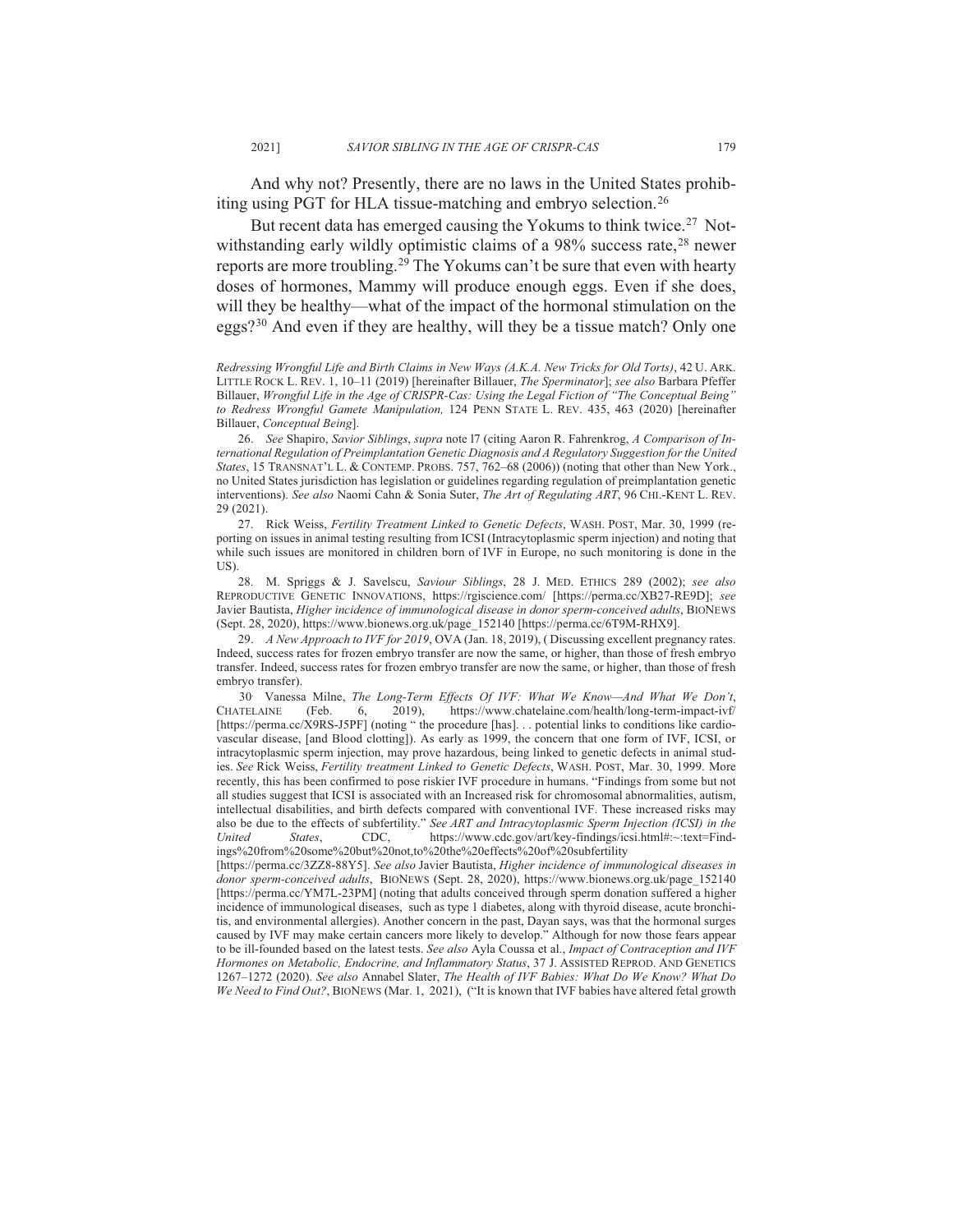in four are.<sup>31</sup> And then, even if the laboratory says they match, there is some question as to laboratory accuracy. A 2006 report noted that HLA diagnoses could only be assured in 90% of the embryos.<sup>32</sup> The only multi-center study available, done in 2018, reported complications in  $23\%$  of the transplants.<sup>33</sup> Worse, in a nested-cohort of that sample, significant adverse reactions occurred in 10 of 44 transplants—even with HLA-tissue matching.<sup>34</sup> Luckily, the new CRISPR technology theoretically can "tinker" with HLA genes to produce a more perfect tissue match. While CRISPR hasn't been used before in this way, the Yokums consent to be the "test case."

After another round of IVF, PGT identifies several healthy pre-embryoblastocysts. Another PGT identifies one which is an HLA tissue match for Abner. As for Mammy—alas, none matched. Instead, a second blastocyst was gene-edited, using CRISPR technology, and engineered to be immunocompatible. These pre-embryos are implanted in Mammy's womb. Nine months later, Mammy births twin boys, one who might serve as a donor for his father, named Little Abner, and the other who would serve as a tissue/organ backup for Mammy, named Honest Abe.<sup>35</sup>

Ten years fly by. Pappy's condition deteriorates and Mammy wants Little Abner to donate a lobe of his lung to save Pappy. Since parents "own" the right to make medical decisions for their minor children,<sup>36</sup> Little Abner, now ten, meekly complies. Meanwhile, Mammy has been diagnosed with

31. WHITEHOUSE, *supra* note 3, at 15.

32. Ben-Senior, *supra* note 1.

33. Kakourou, Clinical Utility, supra note 7.

34. *Id.* at 527 (including graft-versus-host disease, rejection, and additional complications).

35. See Katrien Devolder, *Preimplantation HLA Typing: Having Children to Save our Loved Ones*, 31 J. MED. ETHICS 582, 582 (2005) (One father apparently did use his offspring's umbilical cord blood in the Netherlands).

36. Susan D. Hawkins, Protecting the Rights and Interests of Competent Minors in Litigated Med*ical Treatment Disputes*, 64 FORDHAM L. REV. 2075 (1996). See Garry S. Sigman & Carolyn O'Connor, *Exploration for Physicians of the Mature Minor Doctrine*, 119 J. PEDIATRICS 520, 521 (1991); Matthew 6) S. Feigenbaum, Minors, Medical Treatment, and Interspousal Disagreement Should Solomon Split the *Child?*, 41 DEPAUL L. REV. 841, 851 (1992); Shapiro, Ethical Conundrums, supra note 7. See also Naomi Cahn, CRISPR Parents and Informed Consent, 23 SMU SCI & TECH L. REV. 3 (2020) (noting that while as a general matter, parents are legally entitled to deference in their decisions about their children in upbringing and care, the state can infringe these rights where there are significantly important government interests).

and birthweight . . . fresh transfer IVF babies continued to lose weight after birth compared to their naturally-conceived peers, but this weight gap closed by the time they reached school age. Evidence from studies of naturally-conceived children suggests that this 'catch-up growth' is associated with a slightly increased risk of cardiovascular and metabolic diseases in later life . . . . Yet, mothers who conceive via IVF are at an even higher risk of giving birth preterm, at 55 percent, when compared to fertile mothers. Furthermore, mothers who undergo ovarian stimulation have a 45 percent increased risk . . . . There was a small increase in incidence of a rare type of liver tumour and muscle tumours. Similar results were found in a Nordic study, with a small increased risk of central nervous system tumours and epithelial tumours  $\dots$ .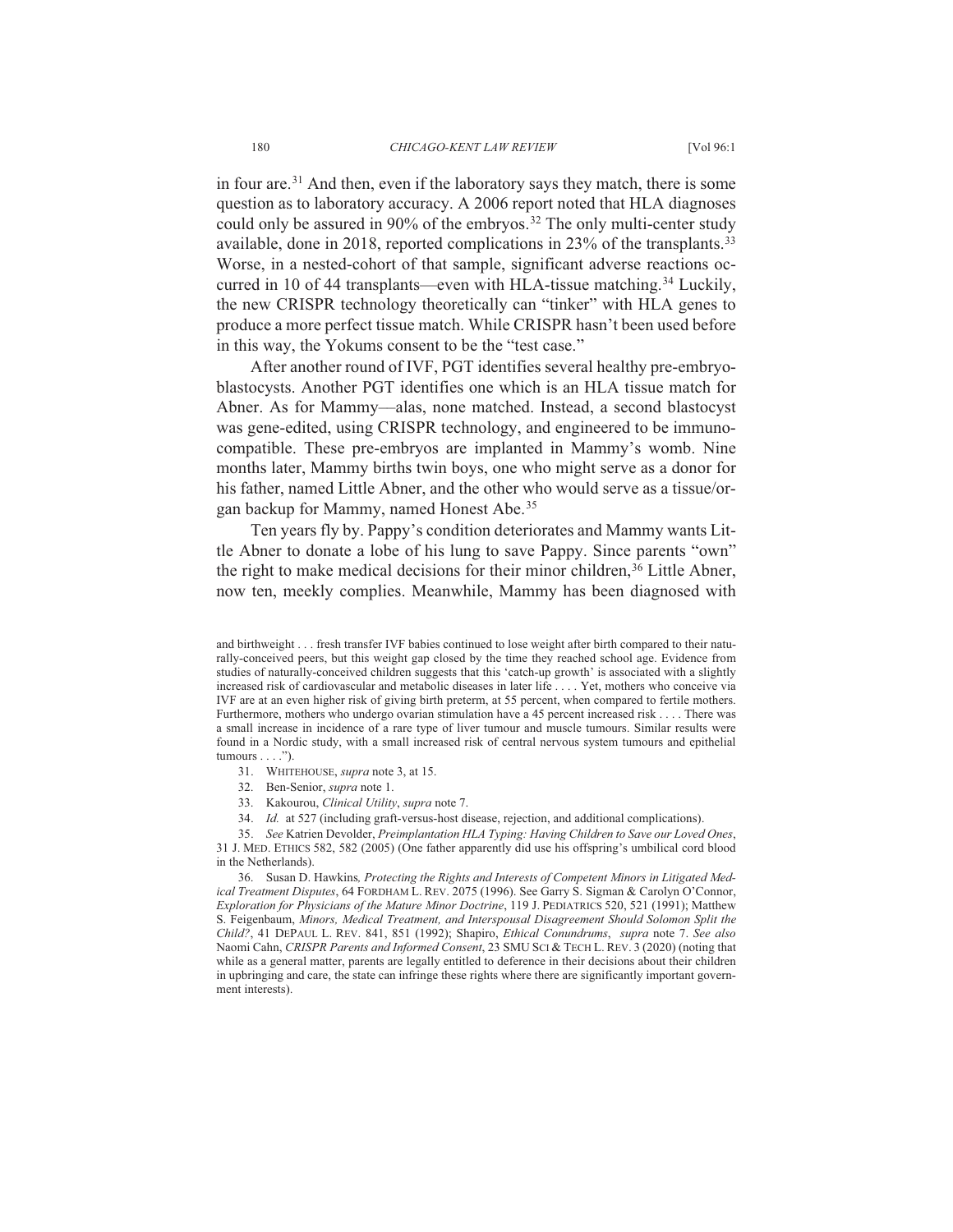leukemia. She is eyeing Honest Abe's bone marrow for transplantation.<sup>37</sup> While Abe desperately loves his mother, seeing his own future written on his genes, he does not cotton to the idea. Besides, he has medical problems of his own that he suspects were occasioned by the gene-editing procedure. And so is born the case of *Honest Abe v. Mammy Yokum*. Honest Abe wants a permanent injunction preventing his mother from accessing his bodily materials—just in case. He also wants to sue for being gene-edited without his consent, and for damages he claims accrued from excessive hormonal stimulation, negligent IVF, and improper gene-editing.<sup>38</sup>

Can ten-year-old Honest Abe sue for wrongful creation? Short answer: No.<sup>39</sup> Can he recover meaningful damages caused by alleged negligence in performing the IVF or gene-editing or PGT? Again, short answer: No.<sup>40</sup> Would he receive an injunction to prevent transplantation of his bone marrow to his mother? The answer, based on current law, likely would also be "no", at least in virtually all of the United States.

How can this possibly be? How can we allow procedures to be conducted, such that if they are done negligently, the victims have no redress? The current legal paradigm that leads to this unfortunate result has been discussed elsewhere.<sup>41</sup> Ethical assessments relating to transplantation from one sibling to another generally condone its use and are evaluated here. However, salient novel issues also emerge: is there a difference between creating one child to save a sibling (which is legal), versus creating a child to save an

37. See Shapiro, *Ethical Conundrums*, *supra* note 7, at 422 (noting that savior sibling tissue transplants have been used to treat leukemia).

39. See.Grossbaum v. Genesis Genetics Institute, LLC, Civil Action No. 07-1359 (GEB) (D.N.J. June 10, 2011).

*AO.* See Billauer, The Sperminator, supra note 25; Billauer, Conceptual Being, supra note 25. See also DOV FOX, BIRTH RIGHTS AND WRONGS (2019); cf. David Heyd, *Embryonic Injuries: Can you sue if you wouldn't have been born, or born different?*, 96 CHI.-KENT L. REV. 145 (2021); Lisa Cherkassky, The Wrong Harvest: The Law on Saviour Siblings, 29 INT'L J. L., POL'Y & FAM. 1, 7 (Apr. 2015) (Under Section  $13(5)$  of the United Kingdom's HFEA, "the action would be brought by the 'designed' child against the HFE Authority  $\ldots$  for damaging his welfare by creating him for harvest." In McKay v. Essex, the Court "refused to compensate for existence," so the damages would be nil.). In the United Kingdom, under section  $13(5)$  of the HFEA, "the action would be brought by the 'designed' child against the HFE Authority . . . for damaging his welfare by creating him for harvest," under McKay v. Essex, but the damages would be nil because the court in McKay refused to compensate for existence. See McKay v. Essex Area Health Authority [1982] 2 W.L.R. 890 (C.A.).

41. Billauer, *The Sperminator*, *supra* note 25, at 4. See also Yaniv Heled et al., A Wrong without a *Remedy: Leaving Parents and Children with a Hollow Victory in Lawsuits Against Unscrupulous Sperm Banks*, 96 CHI.-KENT L. REV. 115 (2021).

<sup>38.</sup> See Ram, supra note 1 (noting that "[s]ome ... evidence has indicated that IVF may magnify the risks for major birth defects"); see also Michele Hansen et al., The Risk of Major Birth Defects After *Intracytoplasmic Sperm Injection and In Vitro Fertilization*, 346 New ENG. J. MED. 725, 725-30 (2002), https://www.nejm.org/doi/pdf/10.1056/NEJMoa010035 [https://perma.cc/PML8-977T]; see also Shapiro, *Ethical Conundrums*, *supra* note 7, at 425 (citing *Bust a Myth about PGD/PGS*, FERTILITY  $A$ ITHORITY)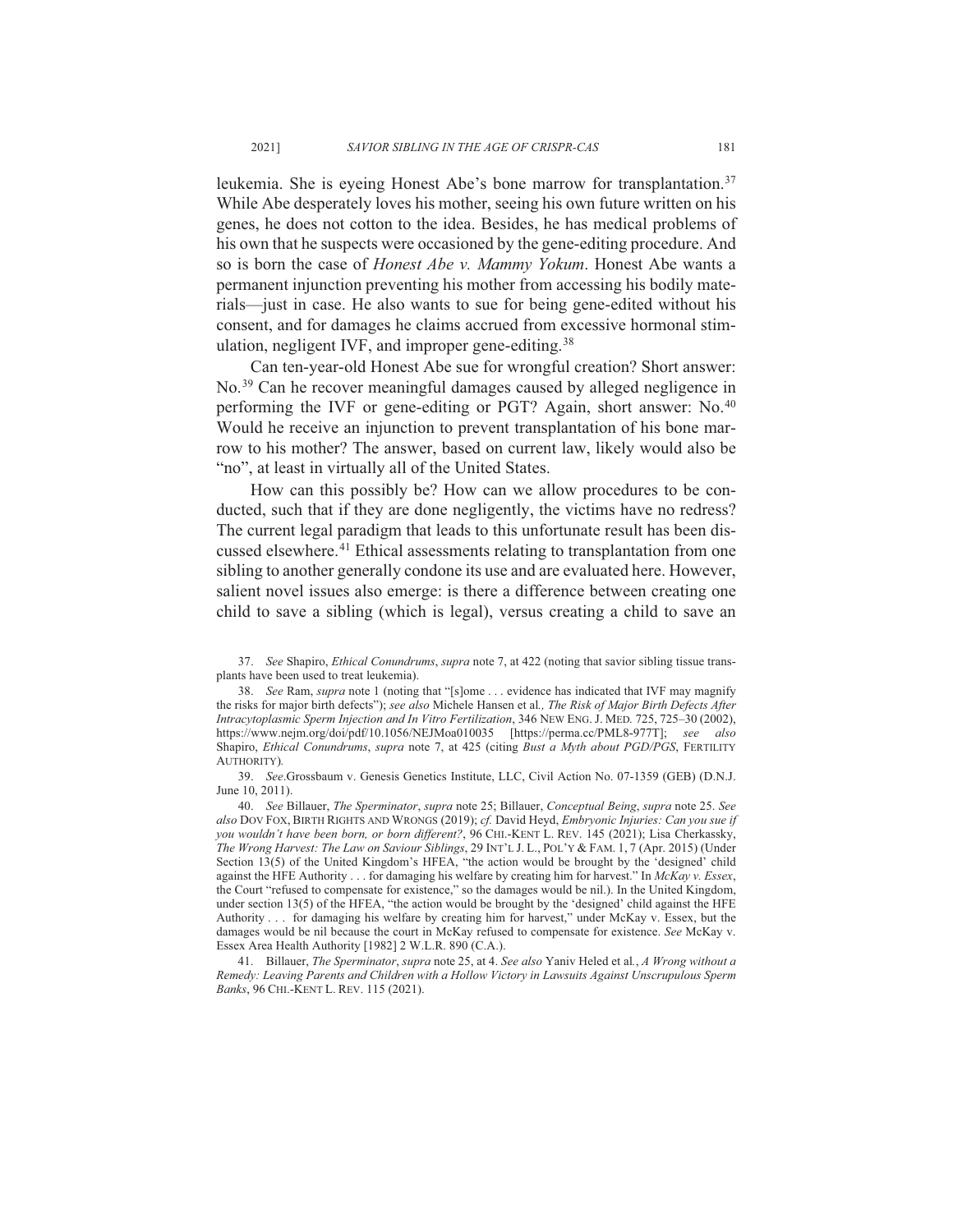unrelated child or a parent, biological or otherwise (which probably isn't)? Does it matter if the child was created to save someone already ill, or as a backup organ provider?

Then, we must ask about ensuing transplantation. Presently, bone marrow (in fact, any organ) transplantation between siblings—with all its incident risks to both children (discussed *infra*)—is available, even if the savior child is but a year old. If the parents agree, no court oversight is required.<sup>42</sup> By comparison, creating protective progeny for future and mutual intra-familial transplantation when the child reaches majority is condemned although enforcement mechanisms are unavailable to prevent its use. Further, given the lacuna in reporting requirements, it appears this procedure has in fact been well-utilized in some countries.<sup>43</sup> Is this the result we intend as a society, or has a systematic evaluative mechanism been preempted by eager proponents of savior siblings, leaving us with this muddled state-of-affairs?

I begin the next section by discussing the medical aspects of the procedure. Part II recounts the ethical conundrums and discusses whether current considerations amply address the broader issues. Part III evaluates whether current legal analysis adequately addresses issues relating to "protective" progeny," and raises for discussion the unintended consequences of the present decision-making paradigms. In the conclusion in Part IV, I demonstrate that one panacea often raised in the context of similar issues—namely regulation as presently envisioned—will not have the desired effect here if our objective is to allow the process, while simultaneously protecting the interests of these savior children.

#### B. The Science and History of Savior Siblings

The advent of IVF in the 1990s has allowed for testing of genetic integrity of pre-embryos ("morulas" or "blastocysts"). Initially, these tests examined aberrations at the chromosomal level (Preimplantation Genetic Screening, or "PGS").<sup>44</sup> Later, the process evolved to include evaluating genetic anomalies identifying specific diseases (Preimplantation Genetic Diagnosis, or "PGD"), <sup>45</sup> such as sickle cell disease or cystic fibrosis; the purpose being to avoid their uterine implantation and prevent the need for aborting a child

45. Robert Boyle & Julian Savulescu, Ethics of using preimplantation genetic diagnosis to select a stem cell donor for an existing person, 323 BRIT. MED. J. 1240, 1240 (2001), https://www.ncbi.nlm.nih.gov/pmc/articles/PMC1121702/pdf/1240.pdf [https://perma.cc/HPP8-PA2A].

182

<sup>42.</sup> WHITEHOUSE, *supra* note 3, at 126–9.

<sup>43.</sup> Kakourou, Clinical Utility, supra note 7.

<sup>44.</sup> Paul R. Brezina et al., Preimplantation Genetic Screening: A Practical Guide, 7 CLINICAL MED. INSIGHTS REPROD. HEALTH. 37, 38 (2013), https://www.ncbi.nlm.nih.gov/pmc/articles/PMC3888082/ [https://perma.cc/9K3C-D3E8].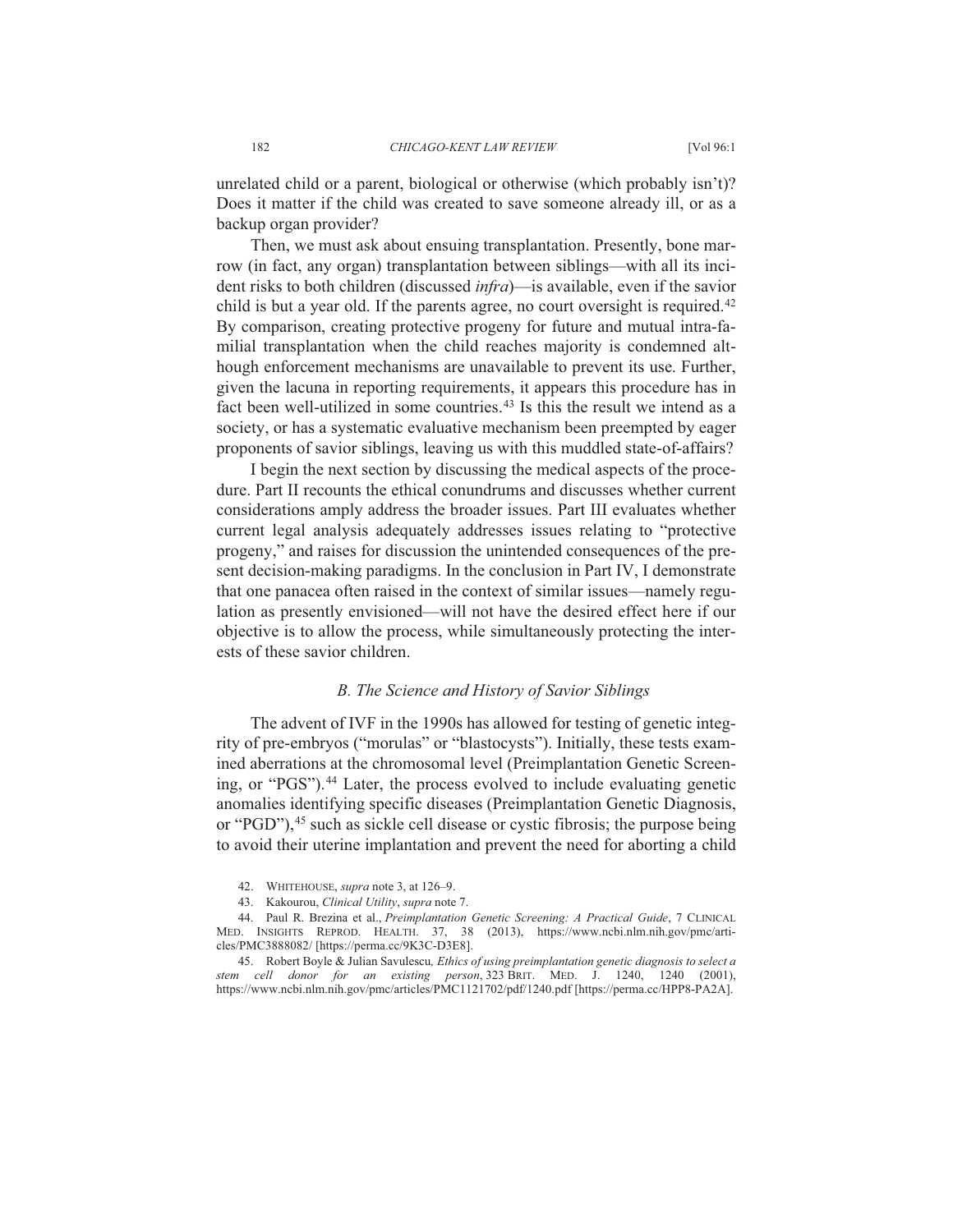with a congenital or genetic disease.<sup>46</sup> The current scientific convention is to amalgamate both terms under one umbrella phrase, called Preimplantation Genetic Testing ("PGT").<sup>47</sup> Initially, these tests were used where there was a family history of genetic disease, where the mother was older or suffered recurrent miscarriage, or had a history of multiple failed fertility treatments. 48

While this technology may prevent future diseased children from being born, it does little to address treatment needs of existing sick children. In diseases where the body produces red blood cells unable to carry fully oxygenated blood, the child faces a shorter life span<sup>49</sup> punctuated by painful treatments and transfusions. One panacea exists: transplantation of stem cells from a normal donor. In this modality, transplanted umbilical cord blood or bone marrow replaces the child's damaged red-blood-cell-producing machinery with the normal variety.<sup>50</sup> A host of diseases are amenable to this procedure including Fanconi's Anemia, <sup>51</sup> thalassemias,<sup>52</sup> various leukemias, and Diamond-Blackfan anemia.<sup>53</sup>

Also, over time, uses of PGT have expanded.<sup>54</sup> We can now both screen out embryos bearing genes coding for disease, as well as identify those which are HLA-matches; in other words, immune-compatible with a diseased

48. Munné, *supra* note 47; Brezina, *supra* note 44, at 38.

49. Spriggs & Savulescu, *supra* note 28, at 289; Susan M. Wolf et al., *Using Preimplantation Genetic Diagnosis to Create a Stem Cell Donor: Issues, Guidelines & Limits, 31 J. L., MED. & ETHICS 327*  $(2003)$ .

50. Wolf, *supra* note 49.

51. E. Glucman et al., *Hematopoietic Reconstitution in a Patient with Fanconi's Anemia by Means* of Umbilical-Cord From HLA-Identical Sibling, 321 NEW ENG. J. MED., 1174–1178 (1989); see also Yury Verlinsky et al., *Preimplantation Diagnosis for Fanconi Anemia Combined With HLA Matching,*<br>285 JAMA 3130, 3130 (2001), https://jamanetwork.com/journals/jama/fullarticle/193944 285 JAMA 3130, 3130 (2001), https://jamanetwork.com/journals/jama/fullarticle/193944 [https://perma.cc/GX9V-527R].

52. Verlinsky, *supra* note 51, at 3133.

53. *Diamond-Blackfan anemia*, GENETICS HOME PAGE REFERENCE, https://ghr.nlm.nih.gov/condition/diamond-blackfan-anemia [https://perma.cc/DW8E-7SVU] (a malfunction of the bone marrow where the body fails to produce sufficient red blood cells (anemia) depriving the body of required oxygen).

54. Yury Verlinsky et al., Preimplantation Diagnosis for p53 Tumour Suppressor Gene Mutations 2 REPROD. BIOMED. ONLINE, 102, 102-105 (2001), https://www.rbmojournal.com/article/S1472-6483(10)62233-X/pdf [https://perma.cc/SA7J-S4HD] (Discussing PGT for inherited cancer predisposition (susceptibility) determined by p53 tumor suppressor mutations).

<sup>46.</sup> Brezina, *supra* note 44, at 38.

*Preimplantation genetic testing (including preimplantation genetic diagnosis and preimplantation genetic screening*), AM. SOC'Y REPROD. MED. (2014), https://www.reproductivefacts.org/globalassets/rf/news-and-publications/bookletsfact-sheets/english-fact-sheets-and-info-bookles/preimplantation\_genetic\_testing\_pgt\_factsheet.pdf. [https://perma.cc/7T6R-MC5K]; see also Santiago Munné, Status of preimplantation genetic testing and embryo selection, 37 REPROD. BIOMED. ONLINE 393-396 (2018) ("Since last year, preimplantation genetic screening (PGS) and diagnosis (PGD) were re-termed preimplantation genetic testing (PGT)").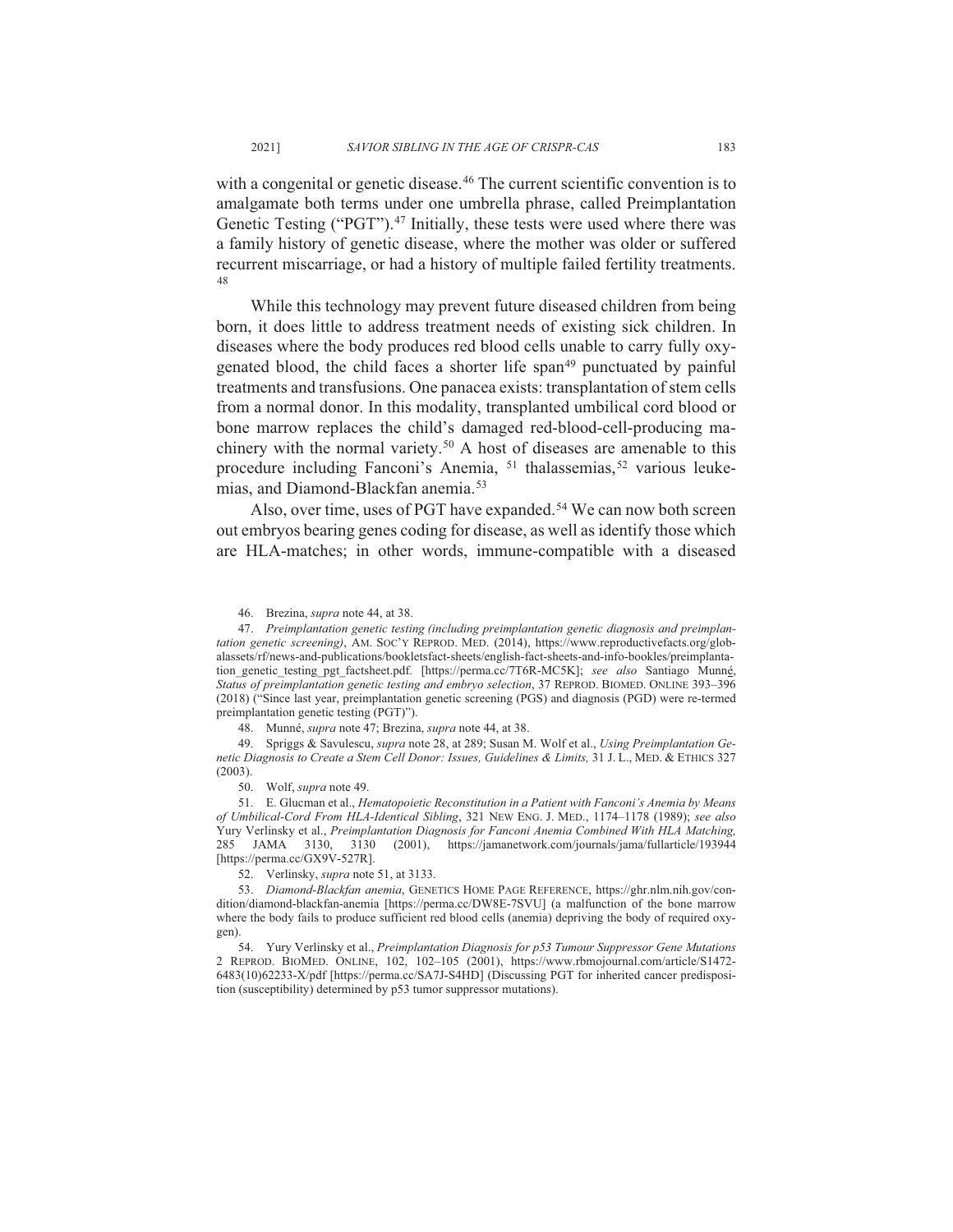sibling, making them perfect candidates for donating tissue or organ for transplantation.

In 2001, the first use of IVF to create one child for the purposes of saying another was reported.<sup>55</sup> The procedure produced an HLA-tissue-matched child who was also disease-free. However, HLA-matched does not mean HLA-identical—and significant genetic variations can exist even in HLAmatched pairs—leading to untoward results in the recipient.<sup>56</sup> These include host-graft and graft-host rejection.<sup>57</sup> Here, the normal immune system detects—and rejects (or destroys) foreign bodies (or vice-versa), including transplanted ones).<sup>58</sup> Perhaps for this reason matched tissue from siblings yields superior results to matched tissues from others.<sup>59</sup> Even tissue-matching from siblings is not perfect, however, and rejection occurs in supposedly well-matched cases,<sup>60</sup> including siblings. This suggests that tinkering with HLA genes via gene-editing might provide better matching than "readymade" matched tissue identified by PGT.<sup>61</sup> The use of CRISPR gene-editing to enhance the accuracy and availability of donor organs will likely broaden the use and market for savior children, raising additional questions.

55 *Id.* at 105

56. See Michelle Roberts, Stem cell transplant death – what went wrong, BBC (Nov. 24, 2014), https://www.bbc.com/news/health-30194504 [https://perma.cc/F2KA-NVMT] (reporting on four children's deaths); see also The JAMA Network Journals, Frailty among young bone marrow transplant survivors increases risk of death. SCIENCEDAILY (June 2, 2016), https://www.sciencedaily.com/releases/2016/06/160602121818.htm [https://perma.cc/98ZK-CDBN] (noting that "[t]he prevalence of frailty in young bone marrow transplant survivors is similar to  $\dots$  the elderly  $\dots$  and  $\dots$  is associated with an increased risk of subsequent death," citing Mukta Arora et al., Physiologic Frailty in Nonelderly *Hematopoietic Cell Transplantation Patients: Results From the Bone Marrow Transplant Survivor Study* 2 JAMA ONCOLOGY (2016), and noting that HSCT "to cure or control blood cancers exposes patients to high-intensity chemotherapy, radiation and immunosuppression. These exposures can damage normal tissues."); see Savannah Koplon, Researcher finds risk of later death after donor blood, marrow transplant in childhood, MEDICALXPRES (July 30, 2018), https://medicalxpress.com/news/2018-07-death-donor-blood-marrow-transplant.html [https://perma.cc/TY9D-TA39]; Paul J. Martin, Life Expectancy in Patients Surviving More Than 5 Years After Hematopoietic Cell Transplantation, 28 J. CLIN. ONCOL. 1011 (2010).

57. See Shapiro, *Ethical Conundrums*, *supra* note 7 at 426.

58. See Sally Sheldon & Stephen Wilkinson, Should selecting saviour siblings be banned?, 30 J. MED. ETHICS 533 (2004).

59. Kakourou, Clinical Utility, supra note 7, at 521 (citing R.P. Gale & M. Eapen, Who is the best alternative allotransplant donor?, BONE MARROW TRANSPLANT (2015) and T.L. Kindwall-Keller & K.K. Ballen, Alternative donor graft sources for adults with hematologic malignancies: a donor for all *patients in 2017*, ONCOLOGIST (2017)) (human stem cell transplants ("HSCT") "with a matched related donor is associated with fewer complications, higher survival rates and better outcomes . . . even in comparison to HSCT with a matched unrelated donor.").

60. *Id.* at 530 (stating that "[i]n 44 children transplanted with stem cells from savior sibling, even with matched HLA, immune issues were reported in ten: graft-versus-host disease was reported in one, rejection was reported in one and additional complications were reported in eight  $(18.2\%)$ <sup>3</sup>).

61 *Id.* at 529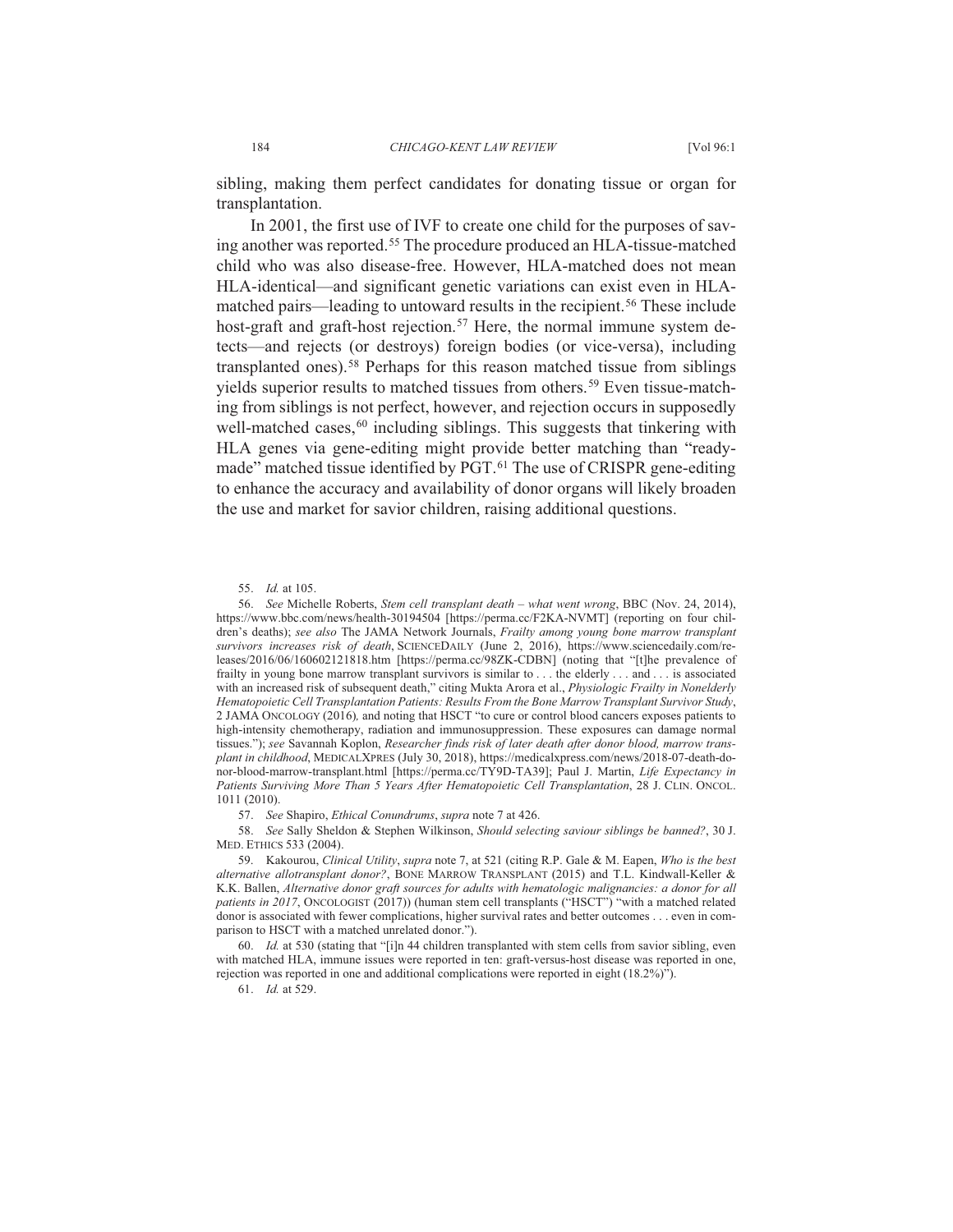#### II: THE ETHICS OF CREATING SAVIOR SIBLINGS

In the United Kingdom, the HFEA regulates infertility treatment.<sup>62</sup> The HFEA initially allowed the procedure,  $63$  via application, in cases where a preimplantation testing was done to rule out genetic diseases—subject to strict oversight—and only to save a sibling with a severe disease (subjectively determined).<sup>64</sup> According to the then-chairman of the HFEA, "[w]here PGD is already being undertaken we can see how the use of tissue typing to save the life of a sibling could be justified."<sup>65</sup> Acceptance of the tripartite technology—combining IVF, diagnostic PGT, and PGT-HLA-tissue matching—came three years later, and only after the couple seeking permission was rejected, and went to the U.S. for the procedure as reproductive tour $i$ sts.  $66$ 

In response, United Kingdom bioethicists sounded in, championing the procedure, and establishing a paradigm for analysis. Their analytical method focused, laser-like, only on the HLA-tissue matching aspect of the procedure. As for using bone marrow transplants from donor siblings when umbilical cord transfusions fail, this additional practice (commonly required)<sup>67</sup> is ignored—either overtly or covertly.<sup>68</sup> The few legal scholars involved were more reserved,<sup>69</sup> perhaps because they recognized the importance of assessing the future risks in store for the donor child.<sup>70</sup>

2001), https://assets.publishing.service.gov.uk/government/uploads/system/uploads/attachment data/fil e/235223/0315.pdf [https://perma.cc/G6KA-NXYD].

64. Spriggs & Savulescu, *supra*, note 28, at 289.

66. See Quintavalle v. Hum. Fertilis. & Embryo. Auth. [2005] UKHL 28, [8] (appeal taken from EWCA) https://publications.parliament.uk/pa/ld200405/ldjudgmt/jd050428/quint-1.htm.

67. See Kakourou, Clinical Utility, supra note 7.

68. Sheldon & Wilkinson, *supra* note 58 ("Our focus throughout is on cases where doctors plan just to use umbilical cord tissue, as opposed to those in which the use of non-renewable solid organs (such as kidneys) is intended, and we concede from the outset that the latter raise additional objections that (for reasons of space) we do not consider here.").

*See, e.g., Victoria Chico, Saviour Siblings: Trauma and Tort Law, 14 MED. LAW REV. 180,* 184–85 (2006) (addressing damages the savior sibling might suffer.); see also Arthur L. Caplan, Am I My *Brother's Keeper?, 27 SUFFOLK U. L. REV. 1195 (1993).* 

70. See also Janet L. Dolgin, Method, Mediations, and the Moral Dimensions of Preimplantation Genetic Diagnosis, 35 CUMB. L. REV. 519, 538 (2004) (particularly noting the psychological effects on both children).

<sup>62.</sup> Human Fertilisation and Embryology Act 1990, c.37 (UK).

<sup>63.</sup> HFEA to allow tissue typing in conjunction with preimplantation genetic diagnosis (December  $13.$ 

*Id.*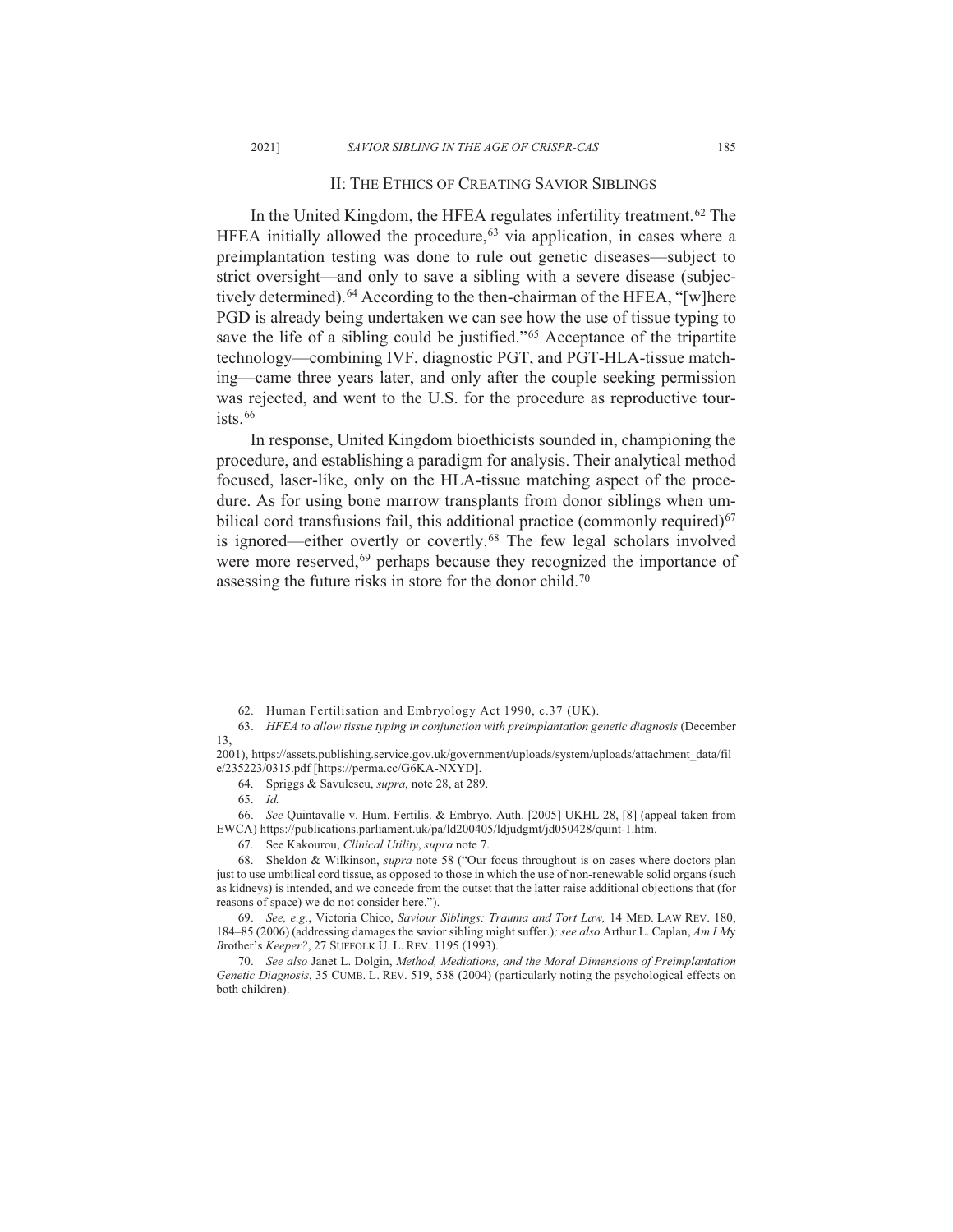#### *A. Evaluating the Ethical Paradigm*

One paradigm to evaluate these issues proffered by these United Kingdom bioethicist-advocates dissects potential harms into two categories: harm to the child and harm to society—again focusing only on the HLA-tissue matching aspect. Bifurcating the issue neatly in this fashion allows certain real concerns to evaporate.

Insofar as harms to the donor-child are concerned, Boyle and Savulescu consider them identical to the diagnostic PGT procedure used to rule out disease. They focus on risks of the biopsy weighed against the potential benefit (which accrues to the sick sibling, not the donor).<sup>71</sup> They, and others, including UK's HFEA, then conclude that the benefits of PGT outweigh any dangers.<sup>72</sup> Their analysis is myopic and narrow, as it does not include evaluating the risks of bone marrow transplantation, which is the ultimate result of most HLA-PGT procedures.

Another approach favored by savior sibling proponents trifurcates the concerns *ex ante*. The methodology frames the objections into three categories, which are then systematically dismantled. First, "that saviour [sic] siblings would be wrongfully instrumentalized [sic], treated as mere means rather than ends-in-themselves, or as commodities."<sup>73</sup> Second, that creation of savior siblings would either cause or constitute a move towards the creation of "designer babies."<sup>74</sup> Finally, there are arguments focusing on the welfare of savior siblings "according to which saviour [sic] siblings will be physically and/or psychologically harmed." $75$ 

A review of these arguments and counterarguments discloses the fallacies of these approaches.

#### 1. Commodification

In opposing the procedure, fertility expert Dr. Lord Robert Winston<sup>76</sup> describes creating children to provide cells for another, as "using an unborn child as a commodity,"<sup>77</sup> and says that it is wrong to bring children into

71. Boyle & Savulescu, *supra* note 45, at 1241.

72. Michele Hansen et al., The risk of major birth defects after intracytoplasmic sperm injection *and in vitro fertilization*, 346 NEW ENG. J. MED. 725 (2002).

73. Sheldon & Wilkinson, *supra* note 58; see also FIRST DO NO HARM: LAW, ETHICS AND HEALTHCARE 398 (Sheila A. M. McLean ed., 2006).

74. Spriggs & Savulescu, *supra* note 28, at 289.

75. Sheldon & Wilkinson, *supra* note 58, at 533.

76. About Robert Winston. PROFESSOR ROBERT WINSTON. http://www.robertwinston.org.uk/about-robert-winston/ [https://perma.cc/ZFV9-UW5U]; see also Boyle & Savulescu, supra note 45, at 1241.

77. Boyle & Savulescu, *supra* note 45, at 1241.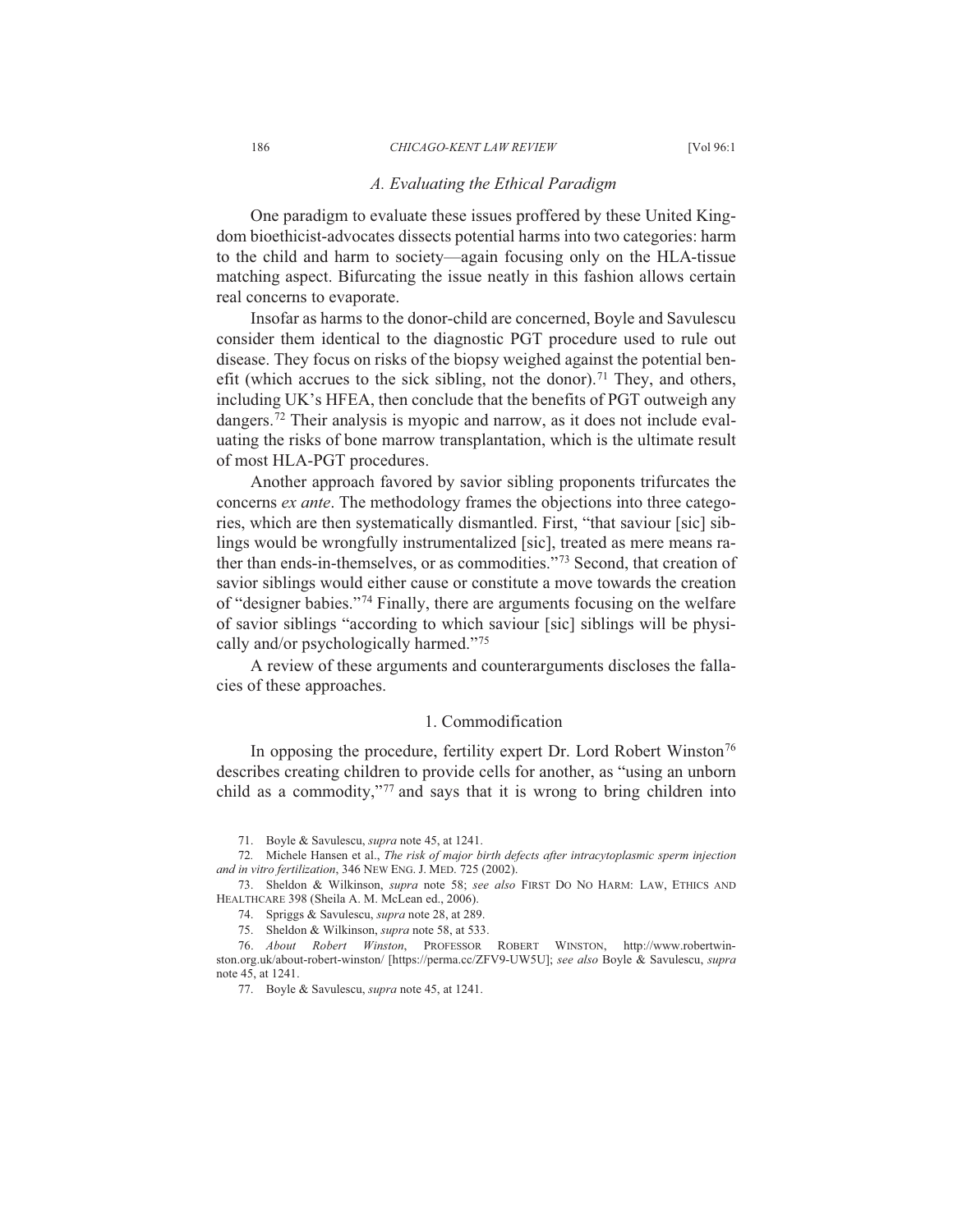existence "conditionally,"<sup>78</sup> or for the purposes of providing stem cells for an existing person, which would result in children not being valued in their own right.<sup>79</sup> In other words, "the wrongness of tissue typing stems from the fact that it is a procedure undertaken simply for the benefit of another," $80$  i.e., bringing a human being into the world simply as a means to an end.<sup>81</sup>These arguments are premised on a Kantian view "that you use humanity  $\dots$  always . . . as an end, never simply as a means." $82$ 

Those opposing this view claim that this is a misreading of Kant—who, they say, would approve of a dual use if used *both* as an end and as a means.<sup>83</sup> Citing anecdotal reports that parents who seek this procedure say they wanted another child anyway,<sup>84</sup> Savulescu and confrères craft the speculative argument<sup>85</sup> that "parents willing to go to such extraordinary lengths to save their existing sick child, are *likely* to be the sort of parents who would care deeply for each of their children in their own right."<sup>86</sup> Certainly, all publicized cases report the parents *claim* they would have had another child anyway.<sup>87</sup> But given the controversy surrounding the procedure, what else would they say?

Not only is there no evidence to support Savulescu's assertion or sustain the purity of the parent's motives, there is evidence to the contrary. A 1994 article reported on 32 parents who attempted to create savior siblings the oldfashioned way, without PGT-sorting and screening. In two cases, the couples aborted healthy fetuses which were not immune-compatible.<sup>88</sup>

79. Shapiro, *Ethical Conundrums*, *supra* note 7, at 441 ("There is a long-standing tradition in the Western World of allowing parents be the ultimate arbiter of medical and family planning decisions for their individual family unit.").

80. Ram, *supra* note 1, at 279.

81. Sheldon & Wilkinson, *supra* note 58, at 534.

82. *Id.* (From the Kantian view, only creating a child solely to advance some further end is objectionable. For example, it would be wrong to create a saviour sibling and then just to discard him or her once it had "served the purpose.").

83. Spriggs & Savelescu, *supra* note 28, (Male's criticisms reflects a lack of appreciation for the distinction between using someone as a means to an end and using someone simply as a means to an end).

84. WHITEHOUSE, supra note 3.

85. Spriggs and Savulescu couch their arguments with "Indeed, it is reasonable to believe" or "It is not true of necessity, however, that parents seeking tissue typing PGD will have such simplistic motives." Indeed, it would be surprising if parents, attacked in the media, by their friends, and relatives, would say anything else. Spriggs & Salvelsecu, supra note 28.

36. P. Ranscombe. Creation of designer babies for treatment is lawful, rule Lords, THE SCOTSMAN (Apr. 29, 2005), www.thescotsman.scotsman.com/index.cfm?id=456522005 [https://perma.cc/HAS4-TDXP], a trap into which lawyer Shapiro, cited *supra* falls.

87. See WHITEHOUSE, *supra* note 3, at 80.

88. A.D. Auerbach, Umbilical Cord Transplants for Genetic Disease: Diagnostic and Ethical Issues in Fetal Studies, 20 BLOOD CELLS 303, 307 (1994); see also WHITEHOUSE, supra note 3, at 41

*Id.*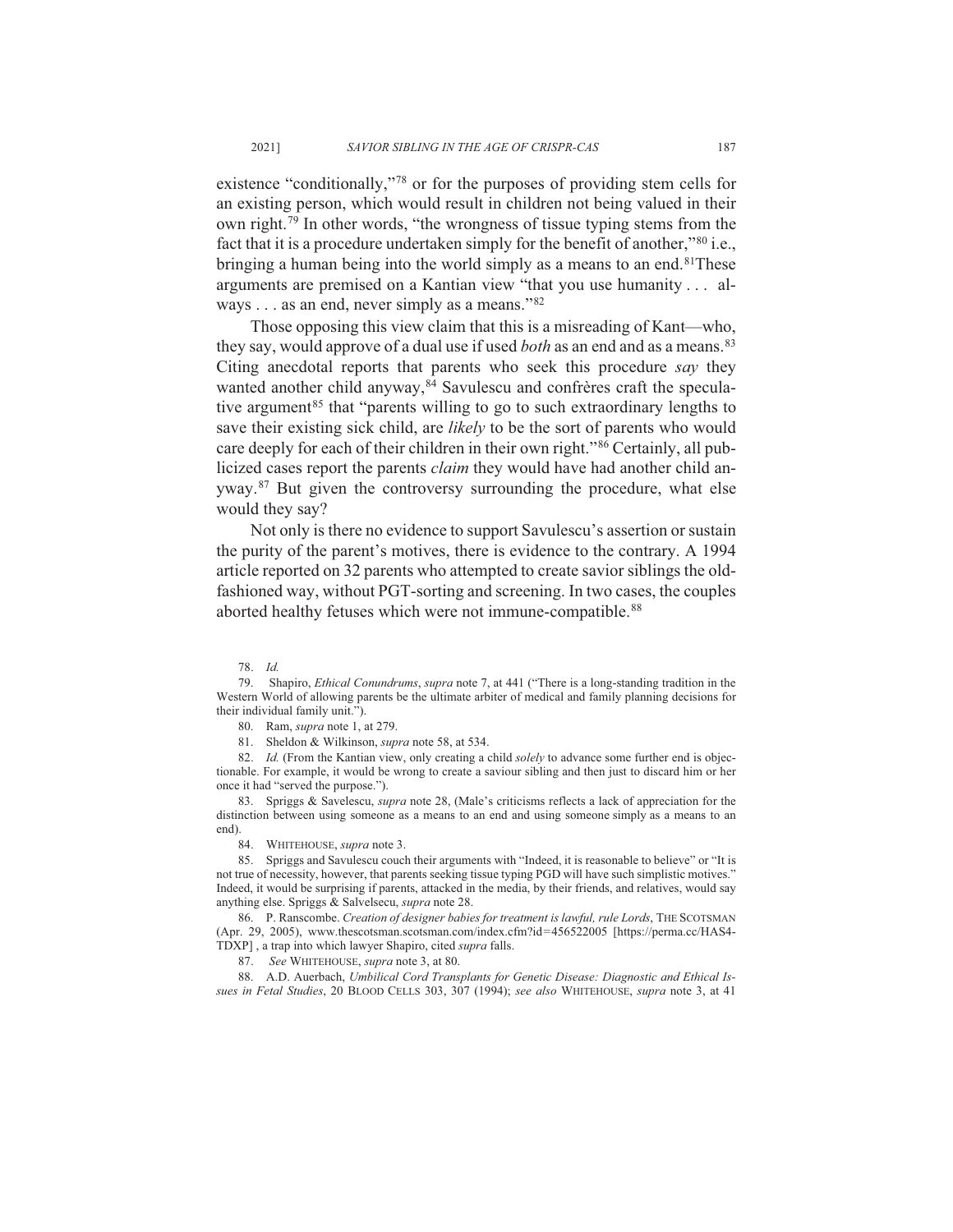But the questions become more pointed: What happens if the HLA procedure is successful, a matched tissue child is born, and the ill child needs a risky bone marrow transfusion?<sup>89</sup> How will the parent decide which child's needs take pre-eminence? Every reported actual case reflects that when the benign umbilical cord transfusion doesn't work (which, according to a 2018) multi-center European study, is 95% of the time), the parents subject the savior sibling to the risky bone marrow transplant.<sup>90</sup> Indeed, after going to such lengths to insure the ill child's survival, is it unreasonable to surmise a parent would abandon their quest midway—even if another child's life or health is endangered?

#### 2. Designer Babies and Discrimination

Another argument claims that allowing creation of savior siblings will lead to the creation of full-fledged designer babies.<sup>91</sup> In other words, "the new technique is a dangerous first step towards allowing parents to use embryo testing to choose other characteristics<sup>92</sup> . . . such as eye colour [sic] and

90. Kakourou, Clinical Utility, supra note 7, 521-22 (reporting on the "the first multi-centre cohort study attempting to define how often PGD-HLA achieves the ultimate clinical utility, which is to cure a sick child." Out of 136 HLA-matched babies born of 600 attempts, only 57 underwent stem cell transplantation). It is not clear why some many did not. One speculation is that there was not enough umbilical cord blood and these parents declined to proceed with bone marrow transplants, of which 54 included bone-marrow transplants. Genetic intervention for repair of the disease itself is eclipsing use of donor blood, precisely because of the complications generated by that modality of treatment; see e.g. William Wan, Gene Therapy Cures Infants Suffering From 'Bubble Boy' Immune Disease, WASH. POST (April 17, 2019, 5:00 PM), https://www.washingtonpost.com/national/health-science/gene-therapy-cures-infants-with-bubble-boy-immune-disease/2019/04/17/ec4b131e-60ff-11e9-bfad-36a7eb36cb60 story.html [https://perma.cc/WBK8-EVCR].

91. Sheldon & Wilkinson, *supra* note 58, at 148.

92. Other concerns falling under this heading will not be discussed here, as they are not unique to creating savior siblings. These include giving prospective parents "the right to shun a disabled child" which verges on "reproductive discrimination," that the resulting child "would have a 'closed' future, or that this is "a form of selective breeding." The latter as discussed in Megan Tesene, Propagating Privilege: An Analysis of the Marketing and Consumption of Donor Sperm, Sections 4.8, 4.10 (2019) (Dissertation, Georgia State University). See also Wybo Dondorp & Guido de Wert, Refining the Ethics of Preimplantation Genetic Diagnosis: A Plea for Contextualized Proportionality, 33 BIOETHICS 294-301  $(2019).$ 

See also "[A]ttitudes may be fostered that promote discrimination against the sick or disabled because they were not 'designed' properly prior to birth." See generally Sagit Mor, infra note 175 (discussing the impact on the disabled community).

188

<sup>(</sup>noting that "[a]ccording to . . . the International Fanconi Registry, . . . while some parents who used the natural method did go on to birth the child even though not an HLA match, some aborted.").

<sup>89.</sup> Severe adverse events, such as pulmonary emboli and deep venous thrombosis, and even deaths, while rare, have been reported for both bone marrow and peripheral blood transfusions used for hematopoietic stem cell donations even in both adults and children, and adverse events of a less severe variety are "frequent"; see, e.g., Joerg Halter et al., Severe Events in Donors After Allogenic Hematopoietic Stem Cell Donation, 94 HAEMATOLOGICA 94, 96, 99 (2009) (reporting on 1 in 10,000 deaths, 1 in 1,500 severe complications and 1 in 3,000 malignancies).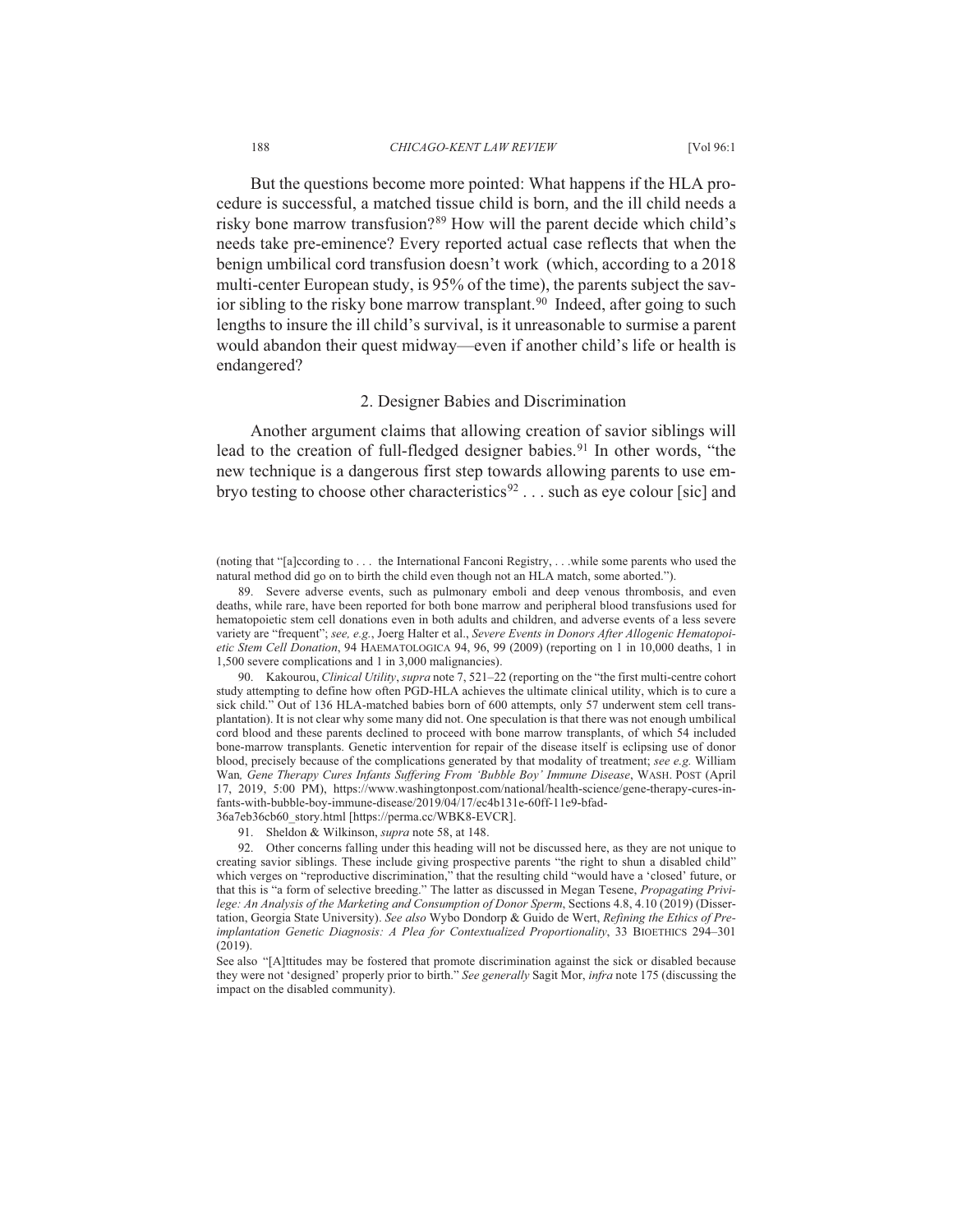sex."<sup>93</sup> This slippery slope argument is refuted by Savulescu and confrères because, per the HFEA, "HLA tissue typing may only take place when preimplantation genetic diagnosis is required to avoid a serious genetic disorder,"94 and that testing for conditions such as sex selection, which are "not associated with disability or a serious medical condition," would not be acceptable.<sup>95</sup> But what about countries which are not regulated (such as the United States or Israel where unlimited rounds of IVF allow for two children per couple)?<sup>96</sup> Nor do the proponents address the question of reproductive tourism, as happened when the United Kingdom couple denied permission for the procedure went to the United States to have it done.<sup>97</sup>

Proponents also argue that creating savior siblings is no different from the accepted, single-use PGT to exclude genetic disease because "the explicit" purpose of the treatment is to cure a (particular) condition that already exists, not to eradicate the condition from the gene pool."<sup>98</sup> This is a gross mischaracterization. Single-use PGT is used to select *against* children with genetic damage. In HLA-tissue matching, we are selecting for certain traits.<sup>99</sup> As noted by the Court of Appeal in *Ouintavalle v. Hum. Fertilis. & Embryo.*  $\text{Aut}h$ .<sup>100</sup> "Screening out genetic abnormalities is one thing. Screening out certain normal characteristics is another. The crucial distinction has been put as being between 'screening out abnormalities' and 'screening in preferences."<sup>101</sup> HLA-tissue matching rejects embryos that are healthy but do not conform to preferred specifications. How, one asks, is this different from selecting for traits such as sex or eye color? Furthermore, where does one draw the line between medical intervention and enhancement? To confound the analysis further, what if HLA-typing includes a CRISPR component,

93. Sheldon & Wilkinson, *supra* note 58, at 534.

94. Press Release, HFEA, Approved PGT-Mand PTT Conditions (Aug. 1, 2002), http://www.hfea.gov.uk/treatments/embryo-testing-and-treatments-for-disease/approved-pgd-and-pttconditions/ [https://perma.cc/N3Q4-5NCS].

95. J. Savulescu, Sex Selection: the case for, 171 MED J AUST. 373, 373-5 (1999). But see Sarah M. Capelouto et al., Sex Selection for Non-Medical Indications: A Survey of Current Pre-Implantation Genetic Screening Practices Among U.S. ART Clinics, 35 J. ASSISTED REPROD. & GENETICS 409 (noting that 72.7% of ART clinics offer sex selection)

96. Meaning a divorced couple with two children who get remarried are each entitled to two more children with their new spouses.

97. Quintavalle v. Hum. Fertilis. & Embryo. Auth. [2005] UKHL 28, [8] (appeal taken from EWCA) https://publications.parliament.uk/pa/ld200405/ldjudgmt/jd050428/quint-1.htm.

98. Sheldon & Wilkinson, *supra* note 58, at 533.

99. Id.; Quintavalle, [2005] UKHL 28, [17].

100. See Quintavalle, [2005] UKHL 28, [5], [22]. See also Rosamund Scott, Choosing Between Possible Lives: Legal and Ethical Issues in Preimplantation Genetic Diagnosis, 26 OXFORD J. L. STUDIES 153-178 (2006).

101. Sheldon & Wilkinson, *supra* note 58 (quoting the Quintavalle Ct. of Appeals 2 Op.cit., n. 3, per Mance L.J. at para. 134. at 149).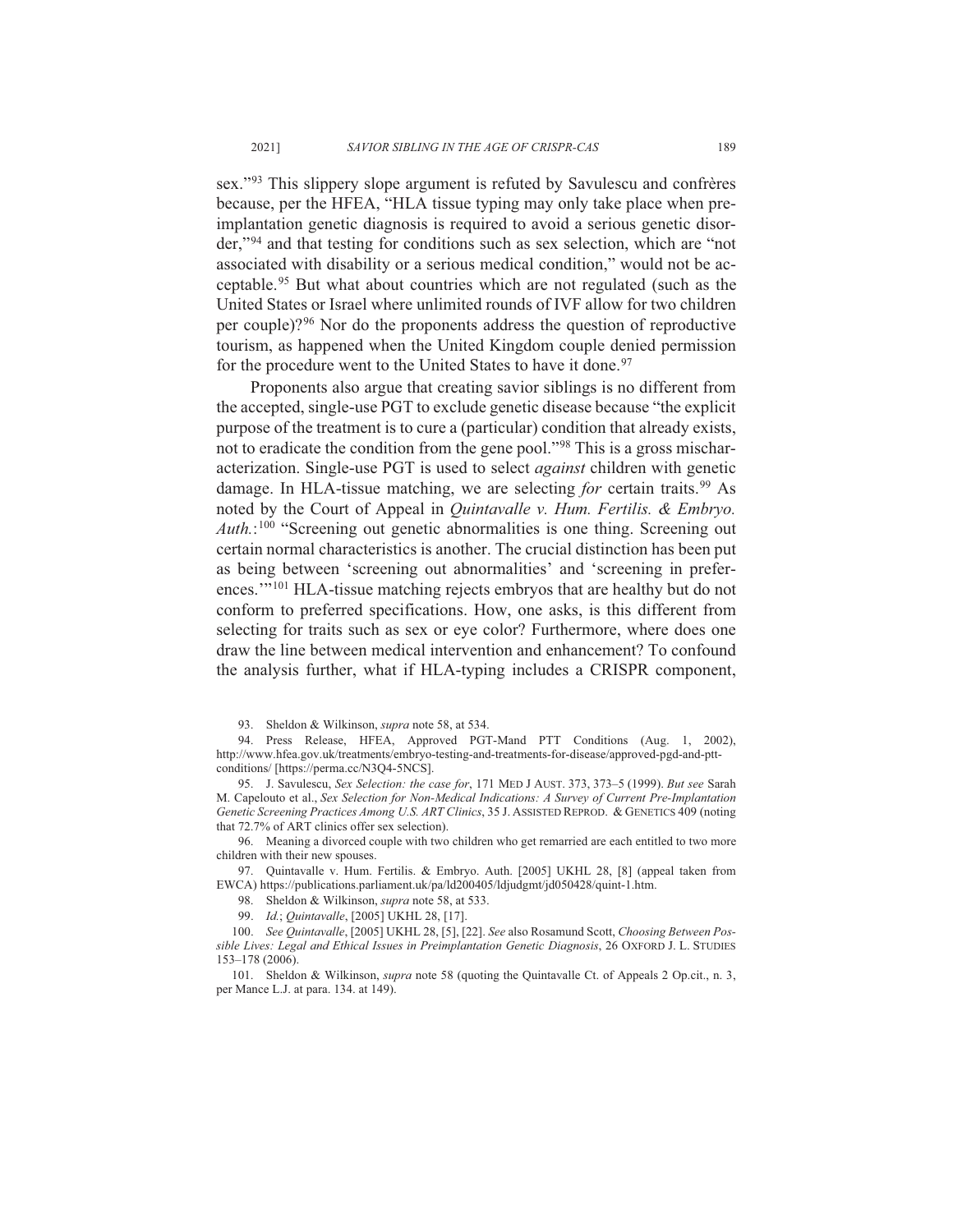whose purpose is to repair one of the 200 genes encoding for the HLA Complex.<sup>102</sup> In this case, the procedure undoubtedly would be therapeutic. Does it make a difference?

#### 3. The Welfare of the Savior Child

#### a. Physical Harm and Best Interests

The HFEA's original policy primarily addresses concerns about the safety of children conceived with HLA-Matching, 103 and states "that the best interests of the child produced by assisted reproduction must be paramount."<sup>104</sup> As discussed below, the "best interest test" used by the British authorities is somewhat different from the legal tests used by American courts—which have been construed broadly<sup>105</sup> and surely are involved in determining whether a minor child can be compelled to donate tissue or organs, generating confusion in designing a decision-making paradigm.<sup>106</sup>

Moreover, in the minds of the procedure's proponents, it is not clear whose physical safety is paramount when the interests of the two children diverge: the existing sick child, or the one whose existence is enabled for the purpose of saving that child?<sup>107</sup> Recognizing that there must be concern for the savior sibling, but nevertheless intent on favoring the ill child, Sheldon and Wilkinson frame the problem through a different—and skewed—lens. They claim that because PGT does not harm the savior sibling and might help his sibling, it is ethically justified.<sup>108</sup> They formulate the issue as a simple risk-benefit analysis done at a singular point in time; the savior sibling's creation, and hence assert that "for a given embryo, the harms and benefits" of selection are equal in tissue typing PGD and disease testing PGD."<sup>109</sup> This formulation enables them to argue (convincingly according to some, <sup>110</sup> preposterously according to others)<sup>111</sup> that concerns "about the physical safety

102. The major histocompatibility complex and its functions, in IMMUNOBIOLOGY: THE IMMUNE SYSTEM IN HEALTH AND DISEASE (5th ed., 2001).

103. Boyle & Savulescu, supra note 45, at 1241.

 $104$  Id

105. See generally, Adrian E. Alvarez, Enabling the Best Interests Factors, 2 ARIZ. STATE L.J. ONLINE 90 (2020).

106. See infra discussion on Curran case.

107. Tissue typing PGT differs from this model in that the primary benefits of the procedure fall to the sibling in need of a tissue transplant rather than to the future child.

108. Sheldon & Wilkinson, *supra* note 58, at 535.

 $109$  Id

<sup>110.</sup>  $Id.$ 

<sup>111.</sup> Such as myself.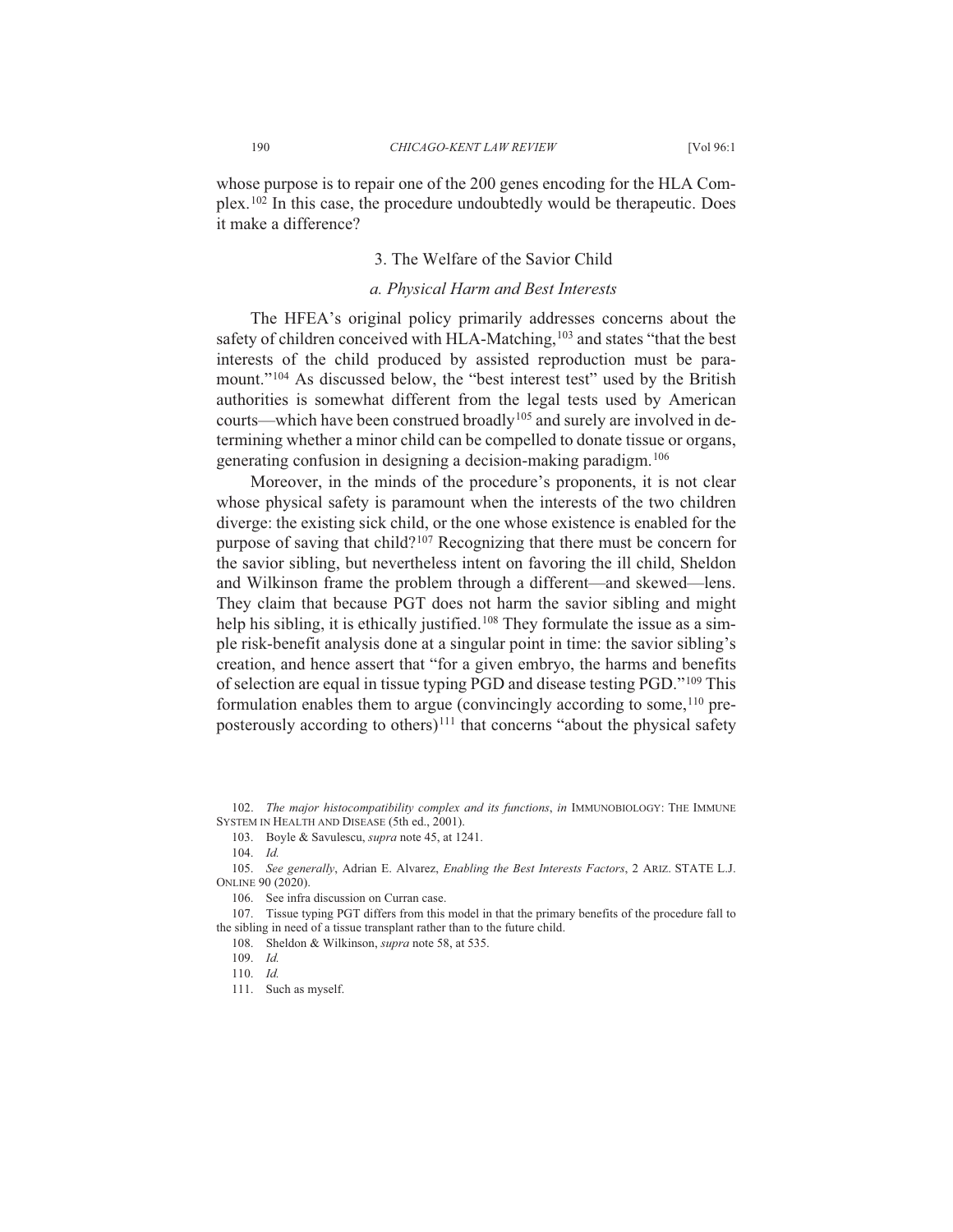of children created through PGD may not be sufficient to prohibit the use of PGD for tissue typing."<sup>112</sup>

This characterization again focuses with narrow intensity on one aspect of the procedure—the child's creation—rather than the future risks of transplantation.

#### b. Psychosocial Harms

"Critics of tissue typing-PGD have also expressed concerns that the future child will experience emotional and psychological harms as a result of being born, even in part, for someone else's benefit."<sup>113</sup> These concerns "include fears that the future child may feel that she is nothing more than a source of spare parts for her sibling, may experience feelings of inadequacy if the stem cell transfusion is unsuccessful, or may lose some sense of unconditional love from her parents,"<sup>114</sup> "who are less likely to value and nurture" the child, given that they wanted it primarily to save the life of the sibling.<sup>115</sup>

Others contend:

2021]

[T] he donor child is at lifelong risk of exploitation, of being told that he or she exists as an insurance policy and tissue source for the sibling, of being repeatedly subjected to testing and harvesting procedures, and of being pressured, manipulated, or even forced over protest, perhaps for its entire life.<sup>116</sup>

Savulescu and Briggs reject these arguments as "unlikely," claiming that "these remain at best speculative fears because no one knows quite what the psychological effects of having been conceived through tissue typing PGD might be."<sup>117</sup> That the fears may be speculative should be no reason to discount them, at least from a legal perspective.<sup>118</sup>

115. Sheldon & Wilkinson, *supra* note 58, at 151.

117. Spriggs & Savulescu, supra note 28.

118. But see Wolf et al., supra note 49, at 327 ("[The] HLA-matched child . . . may be . . . asked for tissues and orans throughout his or her life. False We thus recommend safeguards to attend not only to IVF, PGD and the birth process, but all subsequent harvesting of the donor until the donor can decide for him or herself."). In fact, because the donor embryo clearly could not give consent, this ... may loom large in later life when the ... offspring realizes someone else gave ... consent on its behalf. See R.G. Edwards, Ethics of PGD: thoughts on the consequences of typing HLA in embryos, 9 REPROD. BIOMED ONLINE 222, 223 (2004), https://www.rbmojournal.com/article/S1472-6483(10)62133-5/pdf [https://perma.cc/5ASF-KCTC]; see infra Part II.B.4. ("In fact, because the donor embryo clearly could

<sup>112.</sup> Ram, *supra* note 1, at 278-282.

<sup>113.</sup> Id. See also Sheldon & Wilkinson, supra note 58, at 149. Frame the issue as concern for all children involved—which enables some specious arguments—discussed infra. In actuality, the legislation focuses on the needs of the savior sibling, only.

<sup>114.</sup> Ram, *supra* note 1.

<sup>116.</sup>  $Id.$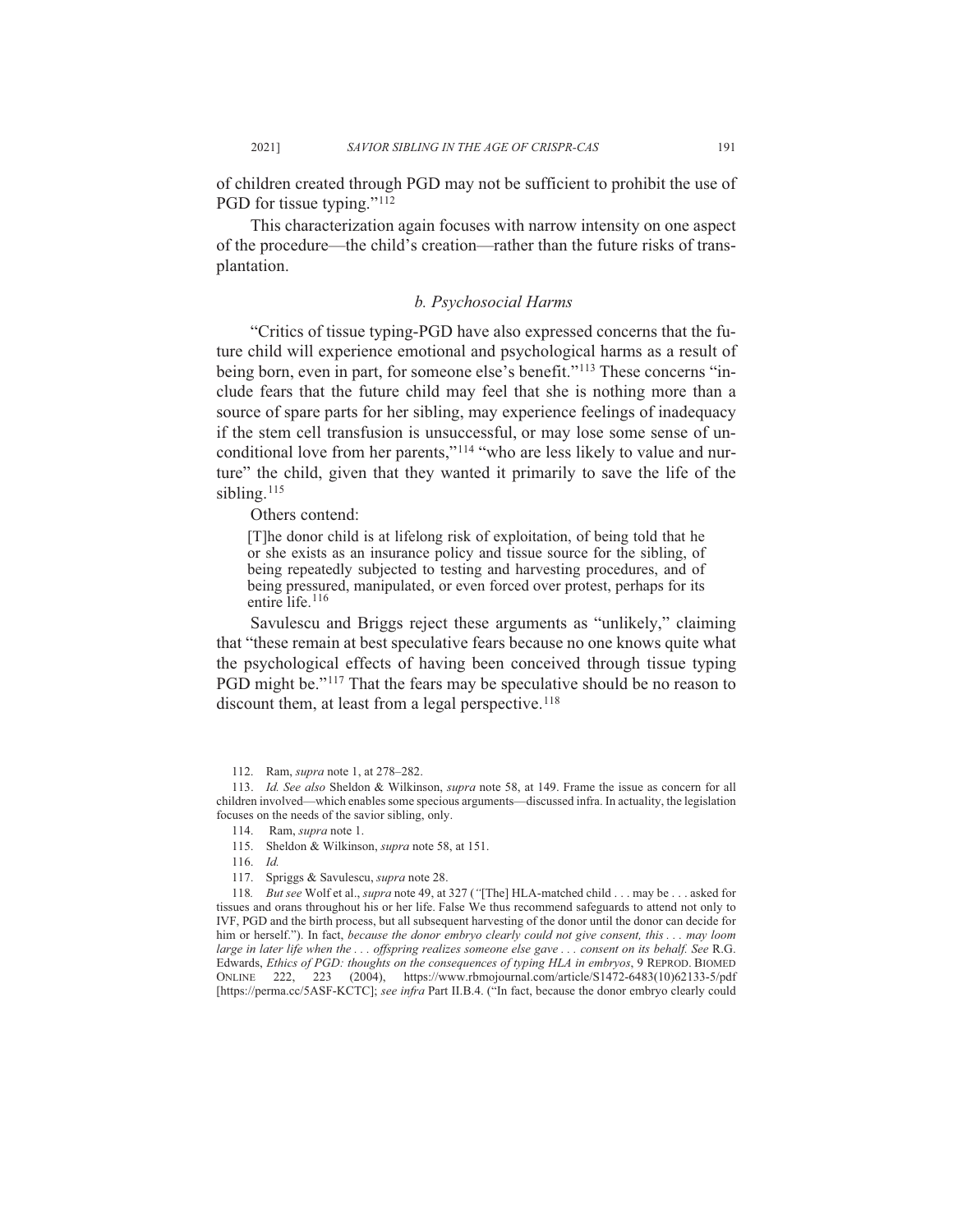#### 4. Harm to a Wronged Child: The Lacuna of Legal Remedies

Further discounting or diminishing claims the savior sibling might have, proponents of the technology revert to arguments heretofore raised to dismiss actions brought by children injured during IVF via Wrongful Genetic Manipulation, or medical malpractice.<sup>119</sup> They argue: what harm could the savior child possibly claim? After all, it is alive! And, as the theory goes, any life is better than none,<sup>120</sup> which raises the Non-Identity Problem, ascribed to Derrick Parfit.<sup>121</sup> This model asserts that life and any harm the child has (or may suffer) are, in the calculus, incomparable, as any life is better than none. $122$ 

The proponents then couch the equation as follows:

For if the relevant benefit is being caused to exist (rather than being cured of a genetic disorder) then clearly both [siblings . . .] stand to gain more or less equally in this respect—since both are caused to exist by the selection process and probably would not have existed without it.<sup>123</sup>

The proponents of this argument rely on the net benefit test.<sup>124</sup> The newly devised re-formulation asserts that the procedure is acceptable because we are "offsetting the loss of one possible life against the creation of another life with better prospects."<sup>125</sup> This fabrication turns the "offset rule" as explained in the Restatement (Second) on its head, as the original offset rule is only acceptable in weighing comparable losses and benefits of the same type—in the same individual,  $^{126}$  and presumably at the same time.  $^{127}$ 

119. Billauer, The Sperminator, supra note 25.

120. See Becker v. Schwartz, 46 N.Y. 2d 401 (N.Y. 1978).

121. See Cherkassky, *supra* note 40, at 7 (citing McKay v Essex Area Health Authority 43 [1982] Q.B. 1166). This problem was first discussed by Parfit (1984) and developed in the context of the HFEA 1990 by Harris (2000); Gavaghan (2000) and Boyle and Savulescu (2001). See Billauer, The Spermina*tor*, *supra* note 25; Heyd, *supra* note 40.

122. Sheldon & Wilkinson, *supra* note 58, at 535 (contending that the risk benefit analysis for the donor, is not "being healthy rather than having a genetic disorder" rather, the benefit is "existing rather than not existing").

123. *Id.* at 536.

124. *Id.* at 535–536 (Agreeing that "a future child should be exposed to the risks of PGD only if she will probably derive enough benefits to outweigh those risks . . . [but] that it really makes [no] sense to say of an individual that they were benefited [or harmed] by events that caused them to exist." This is the substance of the Parfit Non-Identity Problem which serves as the underpinning for rejecting wrongful life claims. Sheldon and Wilkinson then note that "relevant here are thoughts about how our attitudes to saviour [sic] siblings cohere with our attitudes to children with disabilities. For in the debate about prenatal screening, selective termination, eugenics and such, the thought that people with severe and painful disabilities are 'glad to be alive' is (rightly) taken seriously," turning the eugenics argument on its head.).

125. *Id.* at 533 ("This is because banning the use of PGD to create saviour [sic] siblings will lead to the death of a number of children who could have been saved by sibling donation False").

126. See Emerson v. Magendantz, 689 A.2d 409, 414 (1997).

*Id.*

not give consent, this ... may loom large in later life when the ... offspring realizes someone else gave . . . consent on its behalf.").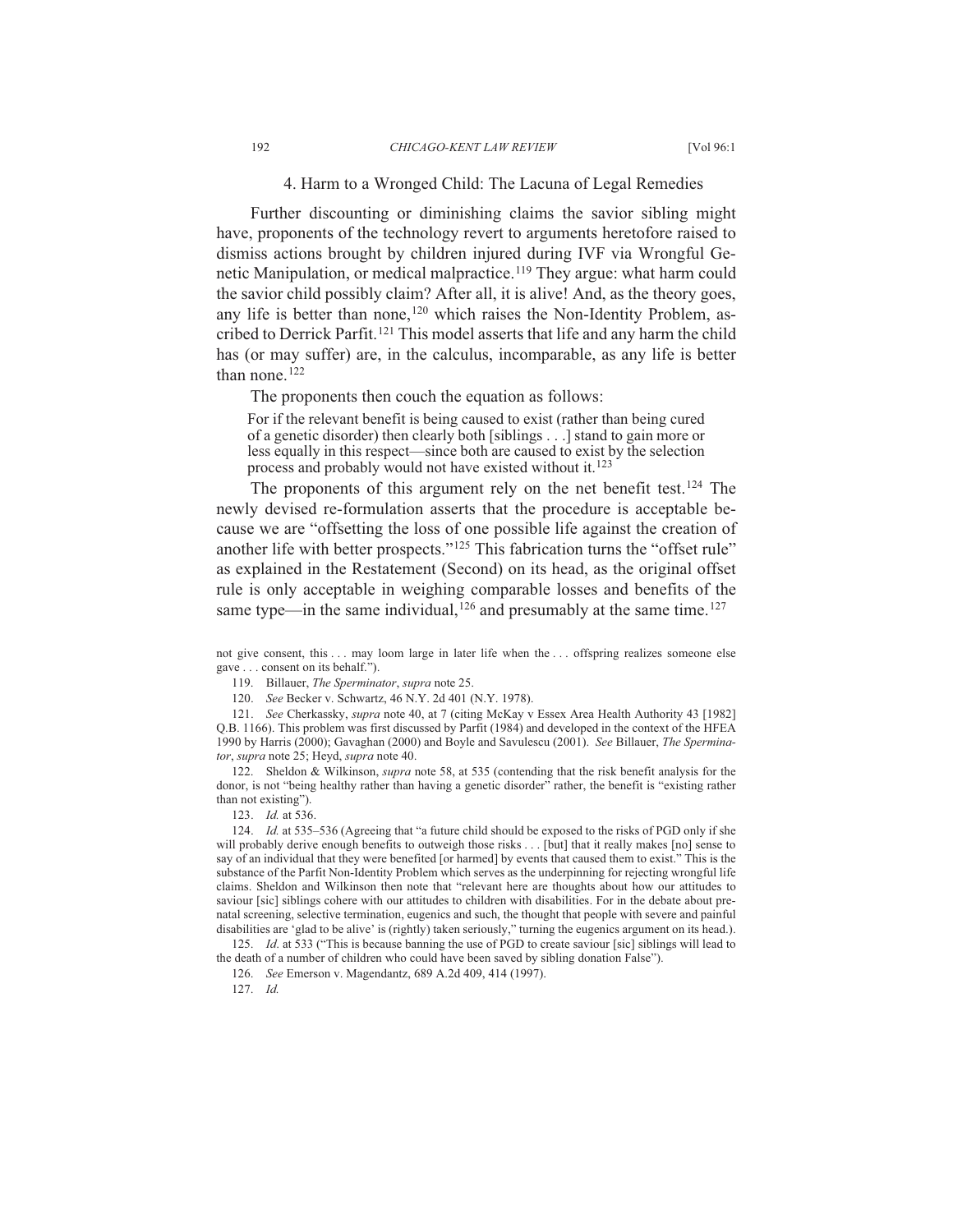#### *B. Social Concerns*

## 1. Mixed Paradigm Cost-Benefit Analysis: The Trump Card of Saving a Child's Life

Societal concerns arise in the context of a novel cost-benefit conundrums, with the benefits and burdens disproportionately falling on two different individuals on one hand, balanced against harms to society on another.<sup>128</sup> Some have said, societally speaking, that "[y]ou have got to have a very powerful reason to resist the means by which a child's life can be saved," $129$  although this must be balanced against concerns of eugenics, disrespect for children born with congenital ailments, and moral repugnance. Many experts discount concerns of eugenics on the basis that decisions will be private,<sup>130</sup> without governmental interference.<sup>131</sup> Others have countered the moral repugnance argument with the claim that "unless our private reproductive decisions cause harm to others, they should remain immune to legislation even if some people morally disapprove of them."<sup>132</sup>

But the elephant in the room is continually ignored in these analyses: there well may be significant harm to others, including to both the recipient, as well as the savior sibling.  $133$ 

129. Sheldon & Wilkinson, *supra* note 58 (quoting J. Glover, *Doctor plans "designer baby" clinic*, BBC (Dec. 11, 2001), http://news.bbc.co.uk/1/hi/health/1702854.stm [https://perma.cc/PCN9-T4XO]).

130. See Boyle & Savulescu, *supra* note 45, at 1242 ("The famous legal scholar H L A Hart ... argued effectively  $\ldots$  on sexual behaviour [sic] that there is a sphere of private conduct that should be immune to legislation regardless of popular opinion, and that popular opinion or even morals are not always sufficient grounds for legislation.").

131. JENNIFER DOUNDNA & SAMUEL STERNBERG, THE CRACK IN CREATION 234 (2017); see also JONATHAN GLOVER, CHOOSING CHILDREN: GENES, DISABILITY AND DESIGN 6-27 (2007).

132. Boyle & Savulescu, *supra* note 45, at 1242.

133. Ann Pietrangelo, What Are the Risks of Bone Marrow Donation?, HEALTHLINE (Apr. 10, 2018),k8 https://www.healthline.com/health/bone-marrow-donation-risks#risks [https://perma.cc/Z7ZB-XKRU] (Risks to the donor are reported at  $2.4\%$ ); "A bone marrow donation requires the hipbone to be punctured one hundred times to remove approximately two cups of marrow. The physical risks include pre-harvest screening, anaesthesia (allergy, deprivation of oxygen, brain damage, heart attack and stroke), bone fracture ... infection, rupture of an artery, skin scarring, hypertension, anaemia, broken needles, blood transfusion, and pain. The psychological risks may also include fear of operations, fear of losing a body part, a feeling of worthlessness, spite, resentment, refusal (if harvested repeatedly) . . . manipulation, exploitation, guilt, rejection, and being treated as an insurance policy. [citations omitted] The legal question at this juncture is: how do the courts justify a non-therapeutic harvesting procedure on a baby designed specifically for that purpose?" *See* Cherkassky, *supra* note 40, at 8; *see also* Halter, *supra* note 89, at 99 $-100$  (noting a mortality rate of  $1/10,000$ , and morbidities including twenty blood cancers in the cohort studies, with a latency period of a few months to more than 10 years after the donation); Michael A. Pulsipher et al., Peripheral Blood Stem Cell (PBSC) Donors Experience Higher Levels of Pain and Toxicities *Early On, While Bone Marrow (BM) Donors Experience Slower Recovery and More Late Pain: A Prospective Study*  of the National Marrow Donor Program (NMDP), 116 BLOOD 1107 (2010).

<sup>128.</sup> Ram, *supra* note 1, at 281 (notes that another societal problem is allocation of scarce resources for countries where the procedure is covered by state health insurance).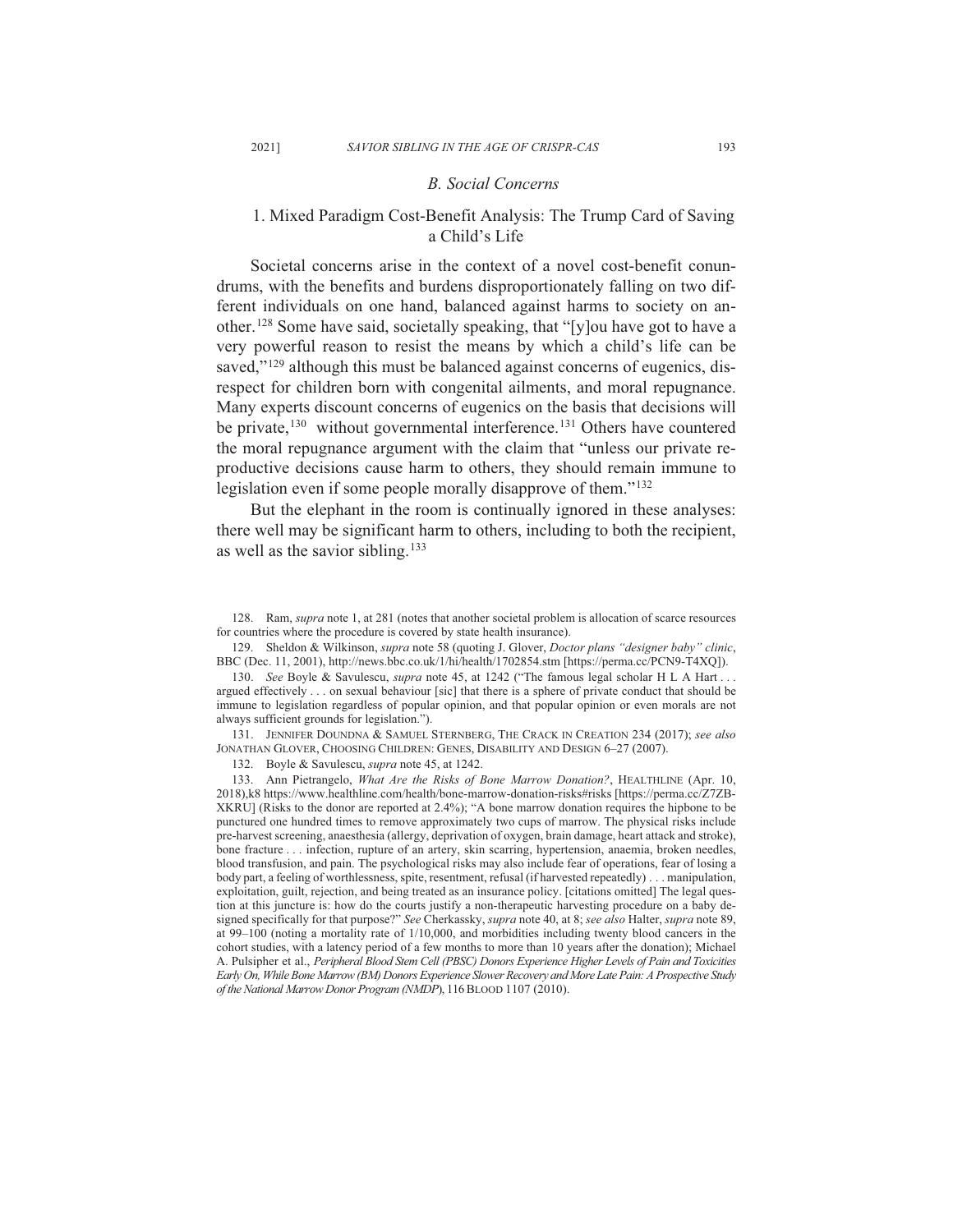#### 2. Loss of Genetic Diversity

The most serious concern, I suggest, from a societal standpoint, is the potential loss of genetic diversity, which also heralds a lack of respect for cultural and societal diversity. The more homologous a population is from a biological or genotypic standpoint, the more it is subject to ecological devastation.<sup>134</sup> The less diverse a population in terms of phenotype expression standpoint, the more society is prone to "isms" of all sorts. The consequences of loss of diversity are brushed away by proponents Boyle and Savulescu, who harp on their now oft-repeated grounds that it is speculative, with the even more speculative counterargument that the procedure won't be used much because it is expensive.  $135$ 

Unfortunately for Boyle and Savulescu, the genetic diversity impact of over-matching HLA is neither speculative nor insignificant. Research has determined an evolutionary preference for diverse HLA-encoding genes.<sup>136</sup>

Basically what these [HLA] genes are about is fighting infection, fighting diseases and helping our immune system do really well  $[\dots]$ . The more diverse those genes are, the more diverse are the kinds of infections you can fight. And if your partner has a slightly different combination of these genes than you do, then you're going to produce offspring that can fight an even broader array of pathogens and diseases.<sup>137</sup>

Further, "humans, are programmed to give our offspring the best chance for survival, our bodies have developed all sorts of methods to reward the strongest, most diverse and compatible mate possible,"<sup>138</sup> and this means that it is to the offspring's benefit to have a more diverse retinue of genes in its

135. Boyle & Savulescu, *supra* note 45, at 1242 ("Some people might argue that by selecting embryos we risk reducing the genetic diversity of our species and exposing the human race to unforeseen risks. Such arguments are speculative. Moreover, the number of requests for PGD is likely to remain limited given the emotional and financial costs of the procedure.").

136. J. Winternitz et al., Patterns of MHC-Dependent Mate Selection in Humans and Nonhuman *Primates: A Meta-Analysis, 26 MOLECULAR ECOLOGY, 668, 668 (2017)* ("results indicate that preference for more MHC-diverse mates is significant for humans and likely conserved across primates").

137. Sandee LaMotte, A woman's eggs choose lucky sperm during last moments of conception, study finds, CNN HEALTH (June 9, 2020, 10:53 PM), https://www.cnn.com/2020/06/09/health/sperm-choicefemale-eggs-wellness/index.html [https://perma.cc/TK3V-TKFB].

*Id.*

<sup>134.</sup> *What is Genetic Diversity?* THE TEACHER FRIENDLY GUIDE TO THE EVOLUTION OF MAIZE, http://maize.teacherfriendlyguide.org/index.php/genetic-diversity-and-evolution#

<sup>[</sup>https://perma.cc/KH48-XKYN] ("Genetic diversity is important because it helps maintain the health of a population, by including alleles that may be valuable in resisting diseases, pests and other stresses. Maintaining diversity gives the population a buffer against change, providing the flexibility to adapt. If the environment changes, a population that has a higher variability of alleles will be better able to evolve to adapt to the new environment. In extreme situations (e.g., drought, disease epidemics) diversity could even mean the survival of the population.").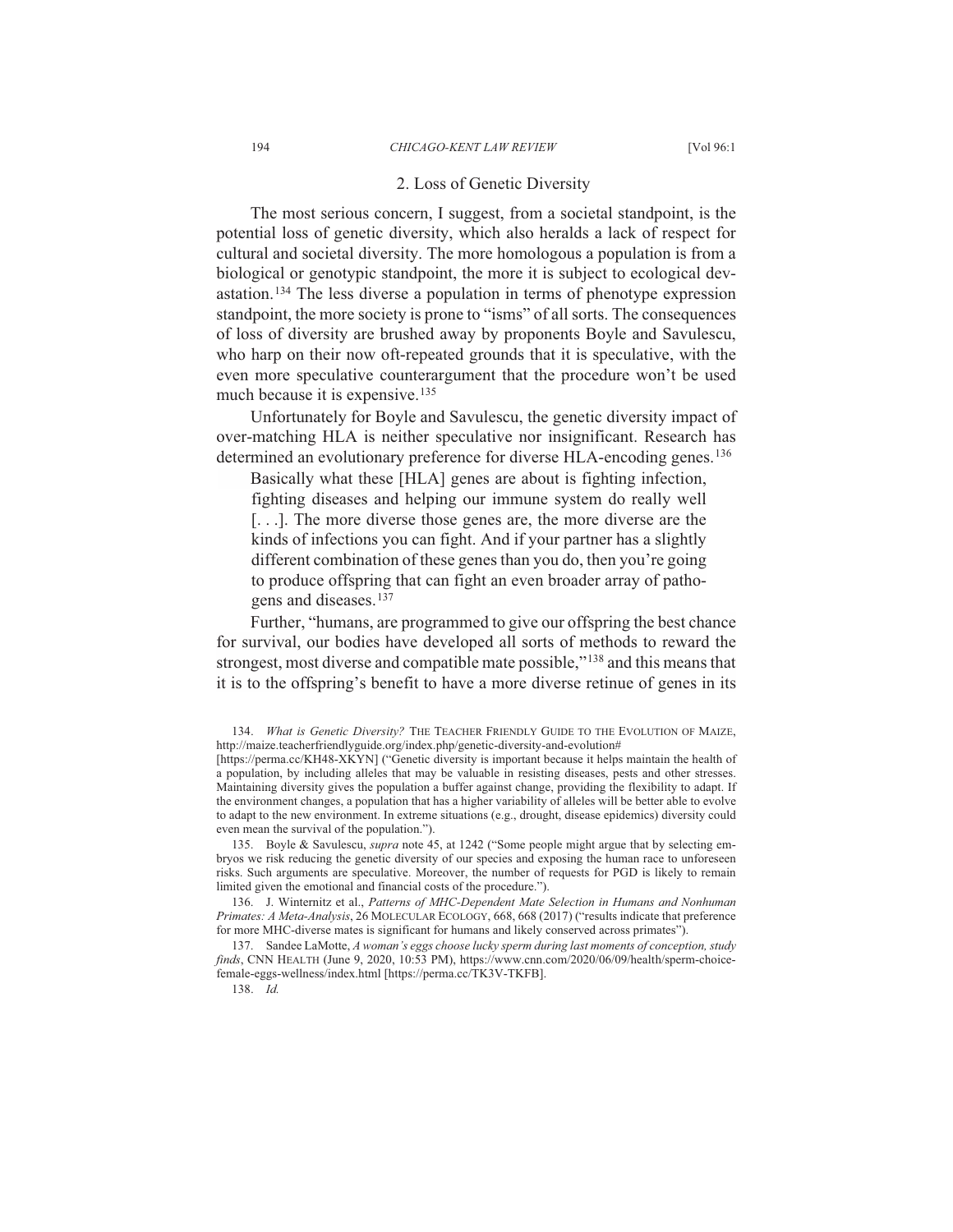HLA repertoire.<sup>139</sup> This beneficial diversity inures to the benefit of the species as a whole. Nevertheless, even if HLA-genetic diversity is beneficial on a population level, perhaps under limited circumstances immune-capacity redundancy might benefit a specific family, say the last of a lineage which risks "extinction," even as it has a negative effect on the societal biome. In this regard, perhaps reducing immunological genetic diversity within families—might, on a net scale, be a good thing? Such a result would also guarantee the availability of scarce transplant materials should *anyone* in the family get sick. This approach would condone creating protective progeny even if no one is yet sick—as the reciprocal availability of transplantation is equally transferable to the newly born child from HLA-matches within the family. Additionally, the transplantation might be deferrable until the child is old enough to voluntarily consent. These critical questions have not been fully addressed heretofore and will be visited below.

#### 3. Reproductive Liberty

Proponents of the technique tout the need for reproductive liberty.<sup>140</sup> Others rhetorically ask:

Who is harmed by allowing PGD to be performed solely for the benefit of a *relative*? Not the couple who wish to produce an embryo. Nor the child who would not otherwise have existed. Nor the person who receives the stem cell transplant that might save his or her life. We must avoid the trap of interfering with individual liberty by preventing such procedures for no good reason, simply out of the "genophobia" that grips much of society  $\text{today.}^{141}$ 

"[Commingling the concept that] if these procedures are acceptable, as they are in many countries, it is reasonable to use them to both bring a new person into the world and to help save an existing life."<sup>142</sup>

Currently, in the United States, there are no clear professional guidelines regarding using PGT to create donors for the benefit of an existing

139. Id. See also Idan Alter et al., HLA class I haplotype diversity is consistent with selection for *frequent existing haplotypes*, 13 PLOS COMPUTATIONAL BIOL. (2017) ("New HLA alleles may have an advantage over existing frequent alleles since immune escape mutations in pathogens within a population are maintained primarily in epitopes presented on frequent HLA alleles.").

<sup>140.</sup> Boyle & Savelescu, *supra* note 45, at 1242 ("[W]e should be loath to restrict liberty in the absence of evidence of serious harm to others, especially in private behaviour and especially when the activity in question is potentially life-saving (and life-creating)."); on procreative liberty generally, see JOHN A. ROBERTSON, CHILDREN OF CHOICE: FREEDOM AND THE NEW REPRODUCTIVE TECHNOLOGIES 16–18, 22–24 (1994) (Robertson argues not for an absolute commitment to procreative liberty, but rather a strong presumption, and maintains that a demonstration of harm can justify limits).

<sup>141.</sup> Boyle & Savelescu, *supra* note 45, at 1243 (emphasis added).

<sup>142.</sup> *Id.* (emphasis added).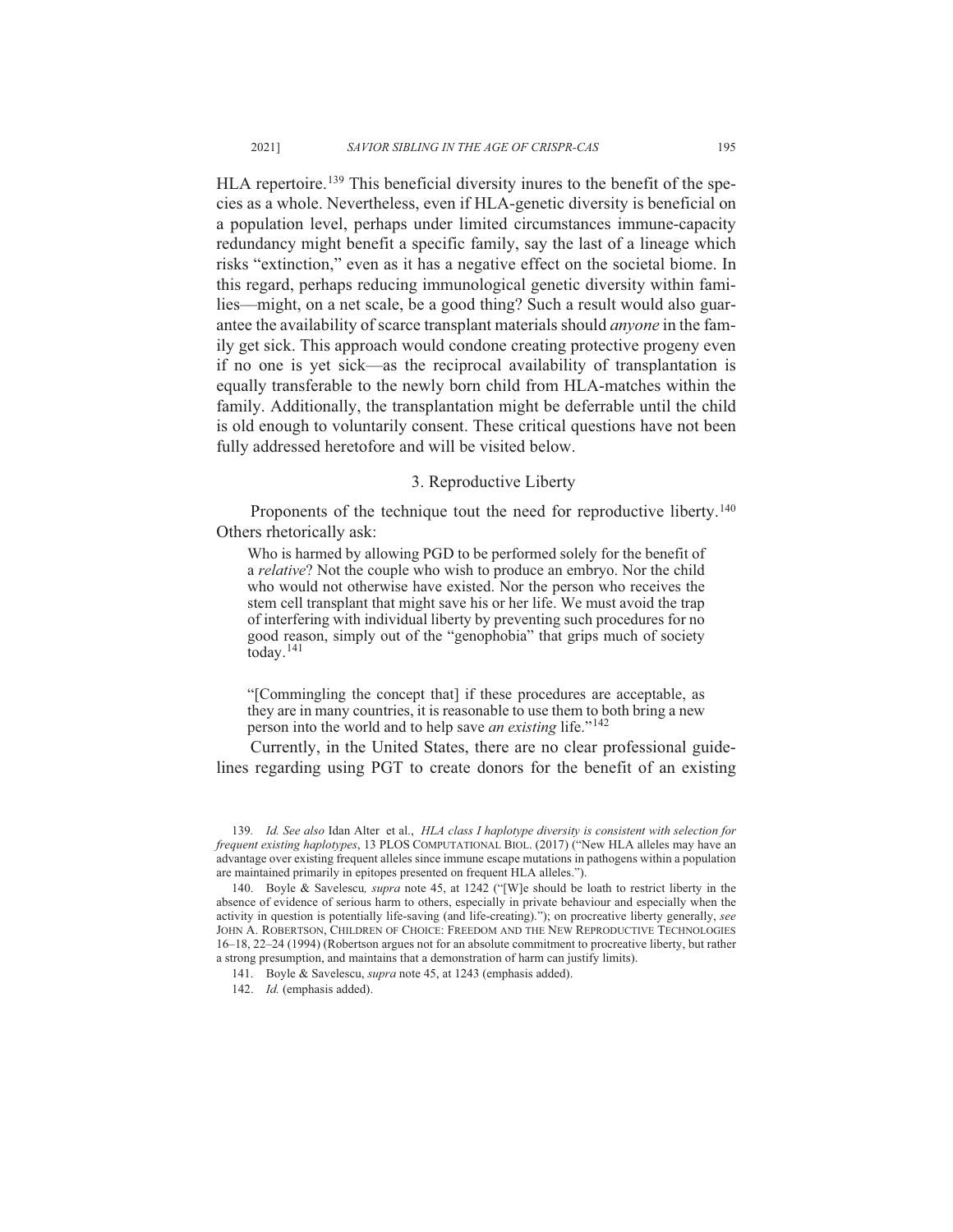person.<sup>143</sup> Boyle and Savelescu claim that the American Society of Reproductive Medicine and the American Medical Association considered the specific issue and agreed that the procedure was justified,<sup>144</sup> with the clear implication that the procedure should be available for use beyond siblings, even beyond family members.<sup>145</sup> However, I see no indication or substantiation for this claim.

In further minimizing concerns regarding the donor child, the proponents of savior children creation refer to the Warnock Report, the precursor to the Human Fertilisation and Embryology ("HFE") Act, noting that although "the human embryo is entitled to some added measure of respect beyond that accorded to other animal subjects, that respect cannot be absolute . . . .<sup>"146</sup> But the fact is that at some point, this embryo becomes a *bona fide* human whose rights and dignity is pitted against another person needing a body part owned by the newly created child, and these rights appear to have been overlooked.<sup>147</sup>

#### 4. Informed Consent

Since recent data indicates that bone marrow transplantation is an allbut-certainty for these children, this eventuality cannot be ignored or glossed over either in ethical debate or legal analysis. The issue of by whom and how informed consent is obtained becomes a critical concern. As the author of one study evaluating sequelae of stem cell transfusions cautioned, "[d]onors must be informed about the potential risks of making a donation."<sup>148</sup> Generally it is the parents who are tasked with providing informed consent. But in the case of emerging reproductive societies, this produces a dilemma: <sup>149</sup> In this case, parents have an innate, inseparable conflict as advocates of both the sick and savior child.<sup>150</sup>

143. Nor is there any means or mechanism to report use of the procedure, its successes and other statistics, data which would be useful in assessing the risk-benefits of the procedure, and a mechanism this author ardently supports.

144. Boyle & Savulescu, *supra* note 45, at 1241.

145. See id. I find no backup for this statement. The citations given link to "page not found" both by the WHO and the AMA. The Ethics Committee of the American Society for Reproductive Medicine (ASRM) appears to have issued advisories limiting use of the procedure under certain circumstances, noting that there is little evidence upon which to base such policy. Jungheim, *supra* note 7, at 26.

146. Ram. *supra* note 1, at 278.

147. *Id.* (noting "[t]he Medical Research Council in Britain recently . . . report[ed] . . . [a] lack of standard lab techniques and culture media among IVF clinics further compounds the difficulties of obtaining clear information about the safety of assisted reproduction.").

148. Halter, *supra* note 89, at 100; Pamela Laufer-Ukeles, *From Consent to Empowerment in Sup*port of Decision-making in Embryonic Genetic Design, 96 CHI.-KENT L. REV. 214 (2021).

149. Cahn, *supra* note 36.

150. Discussed infra Part III.B.4.c.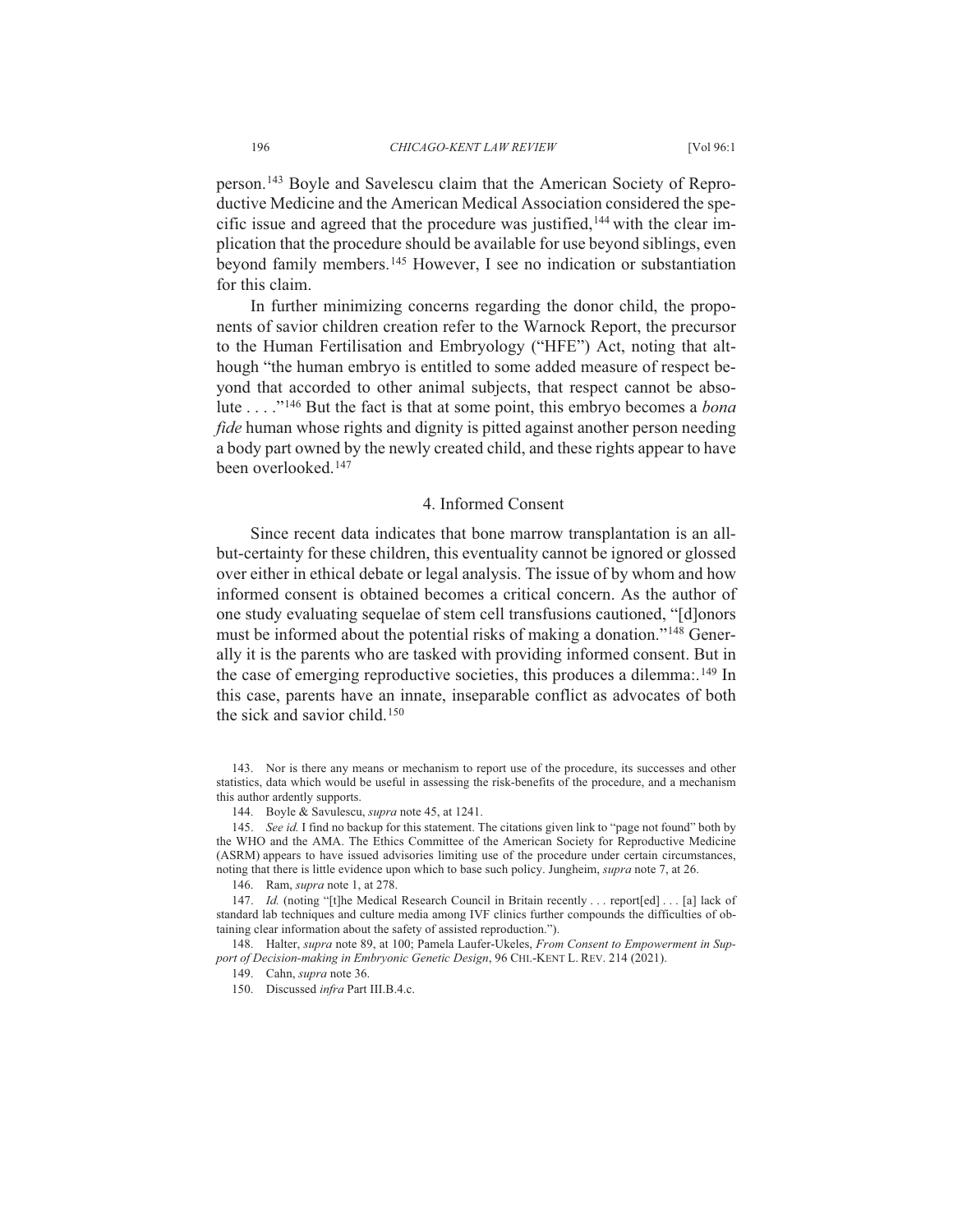Yet, in perhaps the crassest assessments I have seen, "bioethicist" Merle Spriggs considers the informed consent issue a distraction in the case of savior sibling creation, noting that "[t]he lack of consent is not morally significant in this case.<sup>151</sup> Newborn babies are simply not equipped to give consent.<sup>152</sup> Spriggs further discounts considerations of violating the human dignity of the savior sibling: "First of all, it is not clear how . . . [the savior's] 'human dignity' has been or will be compromised or why his dignity is of such magnitude that it is more important than his brother's life."<sup>153</sup>

With these injudicious pronouncements emanating from the bioethical community, I now turn to the legal approach.

#### **III. THE LEGAL ANALYSIS**

#### A. United Kingdom Law

On July 21, 2004, the HFEA revised its policy on PGT for tissue typing, <sup>154</sup> a decision affirmed by the United Kingdom's highest court, the House of Lords, on April 28, 2005, in the Quintavalle v. Hum. Fertilis. & Embryo. *Auth.* case.<sup>155</sup> Whereas the earlier (2002) directive allowed tissue typing only to avoid a serious genetic disorder,<sup>156</sup> the later policy allows pre-implantation tissue typing even where tissue typing is the only purpose,<sup>157</sup> with a view to

152. Merle Spriggs, Conceiving a child to benefit another against the interests of the new child? 31 J. MED. ETHICS 341-42 (2004) (Responding to fertility pioneer Lord Winston who asks: "Can you think of any other medical treatment which you would expect anybody to undergo without informed consent...?", Spriggs notes that "Lord Winston's concern about lack of consent distracts us from more important issues."); but see Linda Delany, Altruism by proxy: volunteering children for bone marrow donation, 312 BMJ 240, 240 (1996) (referring to S v S, W v Official Solicitor [1970] 3 All ER. 107); see also PAN AM. HEALTH ORG., RECOMMENDATIONS FOR EDUCATION AND SELECTION 11 (2009); see also S.E., Mumsford, Donation Without Consent? Legal Developments in Bone Marrow Transplantation, 101 BRIT. J. HAEMATOLOGY, 599-602 (1998).

153. Spriggs, *supra* note 152, at 341.

154. Press Release, HFEA, HFEA agrees to extend policy on tissue typing (July 21, 2004), https://www.legislation.gov.uk/uksi/2004/1511/contents/made [https://perma.cc/RLR7-7HLM].

155. See Quintavalle v. Hum. Fertilis. & Embryo. Auth. [2005] UKHL 28, [1], [29] (appeal taken from EWCA).

156. Press Release, HFEA, HFEA confirms that HLA tissue typing may only take place when preimplantation genetic testing is required to avoid a serious genetic disorder (Aug. 1, 2002).

157. Sheldon & Wilkinson, *supra* note 58, at 137-139 ("The broad [HFEA] 'strict controls', [of 2001] included that. (a) the condition of the affected child should be severe or life threatening, of a sufficient seriousness to justify the use of PGD; (b) the embryos conceived in the course of this treatment should themselves be at risk from the condition by which the existing child is affected; (c) all other

<sup>151.</sup> Autonomy (which the young savior does not have) is a hallmark of any ethical system and is necessary for consent. See, e.g., Shapiro, Ethical Conundrums, supra note 7, at 433. And consent is a requisite to avoid charges of battery; see CASEBOOK ON BIOETHICS FOR JUDGES 21 (Amnon Carmi & Barbara Pfeffer. Billauer eds., 2016); see also Steven Ertelt, Rescue Me: The Moral and Ethical Problems of Creating Savior Siblings, LIFENEWS (Aug. 8, 2008), https://www.lifenews.com/2008/08/08/bio-2540/ [https://perma.cc/7YKP-RJMG] (discussing ethical issues with savior siblings and consent).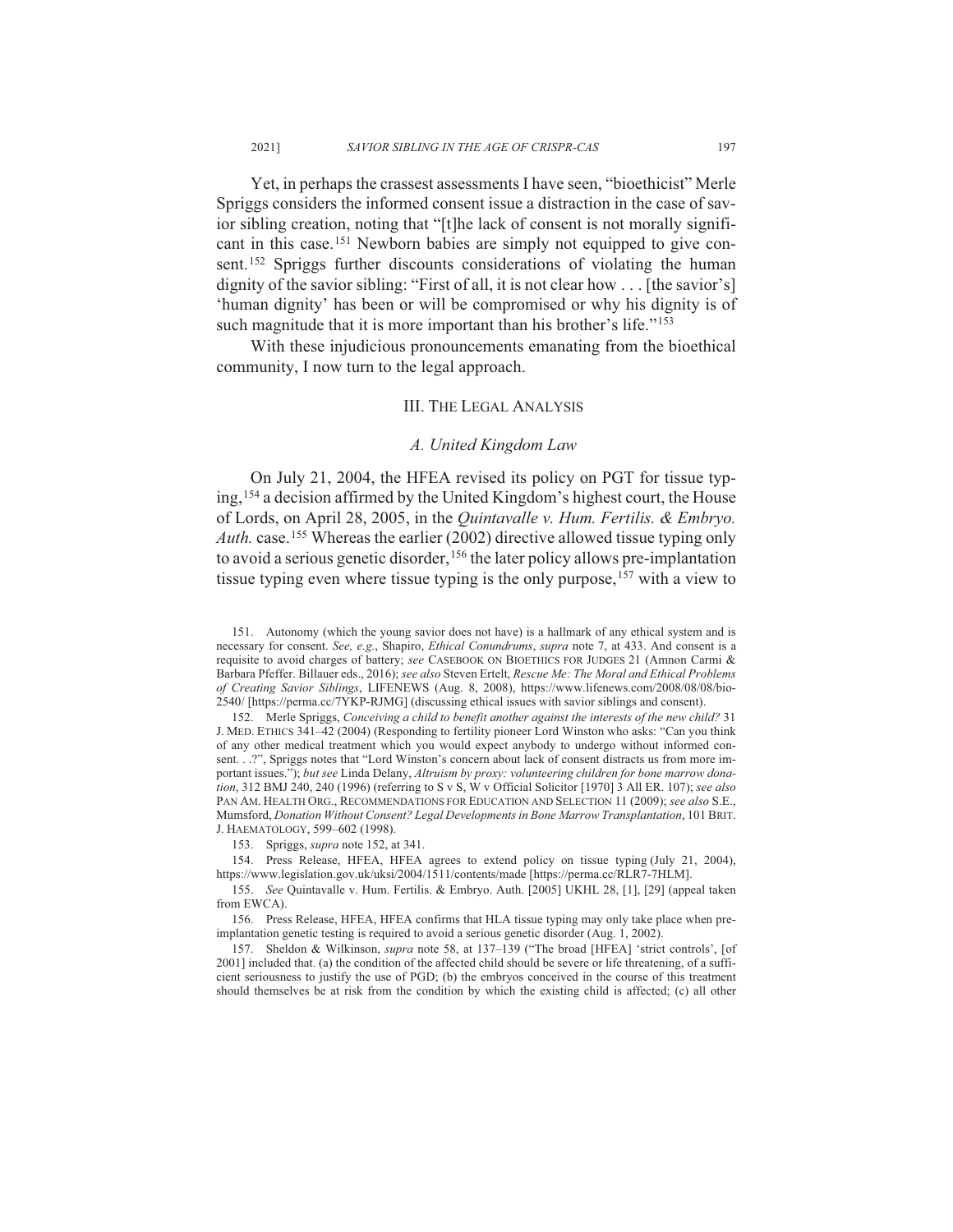creating savior children and harvesting bone marrow.<sup>158</sup> The new policy was considered a victory for British bioethicists.<sup>159</sup>

Legal scholar Lisa Cherkassky describes the seminal *Quintavalle*  $\text{case}^{160}$  as providing assurances that a savior child will receive the full protection of the law.<sup>161</sup> Nevertheless, she posits that the case also seems to hold that children can be created, even if a sibling is not ill, and that the mother may be allowed to choose a child with characteristics of her choice.<sup>162</sup> Cherkassky raises the troubling incorporation of the phraseology allowing selection for "purely social purposes." The sole limitation, it seems, is that the tissue must be used for a sibling.  $163$ 

This may be fine and good in the United Kingdom with its strict regulations. But what about in unregulated countries such as the United Stateswhere "off-label uses" might include, for example, a wealthy sperm or egg donor who, in exchange for donating gametes, expects future use of the child's tissue?<sup>164</sup> Even if we agree that this is ethically wrong—how can it be stopped? The procedure is not reportable, so how do we know if this has already been attempted? Further, even under British law, where both parents agree to an invasive bone marrow transplant, there appears to be no way to monitor its use after birth. Finally, limiting the procedure to siblings might seem appropriate, but under current guidelines, is this legally or even ethically defensible?

#### *B. An Updated Legal Analysis*

One approach to evaluating the matter, suggested by Professors Wolf, Kahn, and Wagner, is to amalgamate the legal analysis of all technologies as a unit because their impact (at the time of their work, there were only three) is synergistic. This approach leads them to advocate more stringent

possibilities of treatment and sources of tissue for the affected child should have been explored; (d) the techniques should not be available where the intended recipient is a parent; (e) the intention should be to take only cord blood for purposes of the treatment, and not other tissues or organs; (f) appropriate implications counselling should be a requirement for couples undergoing this type of treatment; and (h) embryos should not be genetically modified to provide a tissue match.") (discussed in the context of the Hashimi case).

<sup>158.</sup> Cherkassky, *supra* note 40, at 3.

<sup>159.</sup> Ram *supra* note 1, at 278.

<sup>160.</sup> Cherkassky, *supra* note 40, at 2.

<sup>161.</sup> *Id.* at 4.

<sup>162.</sup> *Id.* at 3.

<sup>163.</sup> *Id.* at 5.

<sup>164.</sup> A frightening future world premised on this possibility is created in KAZUO ISHIGURO, NEVER LET ME GO 210-211 (2006).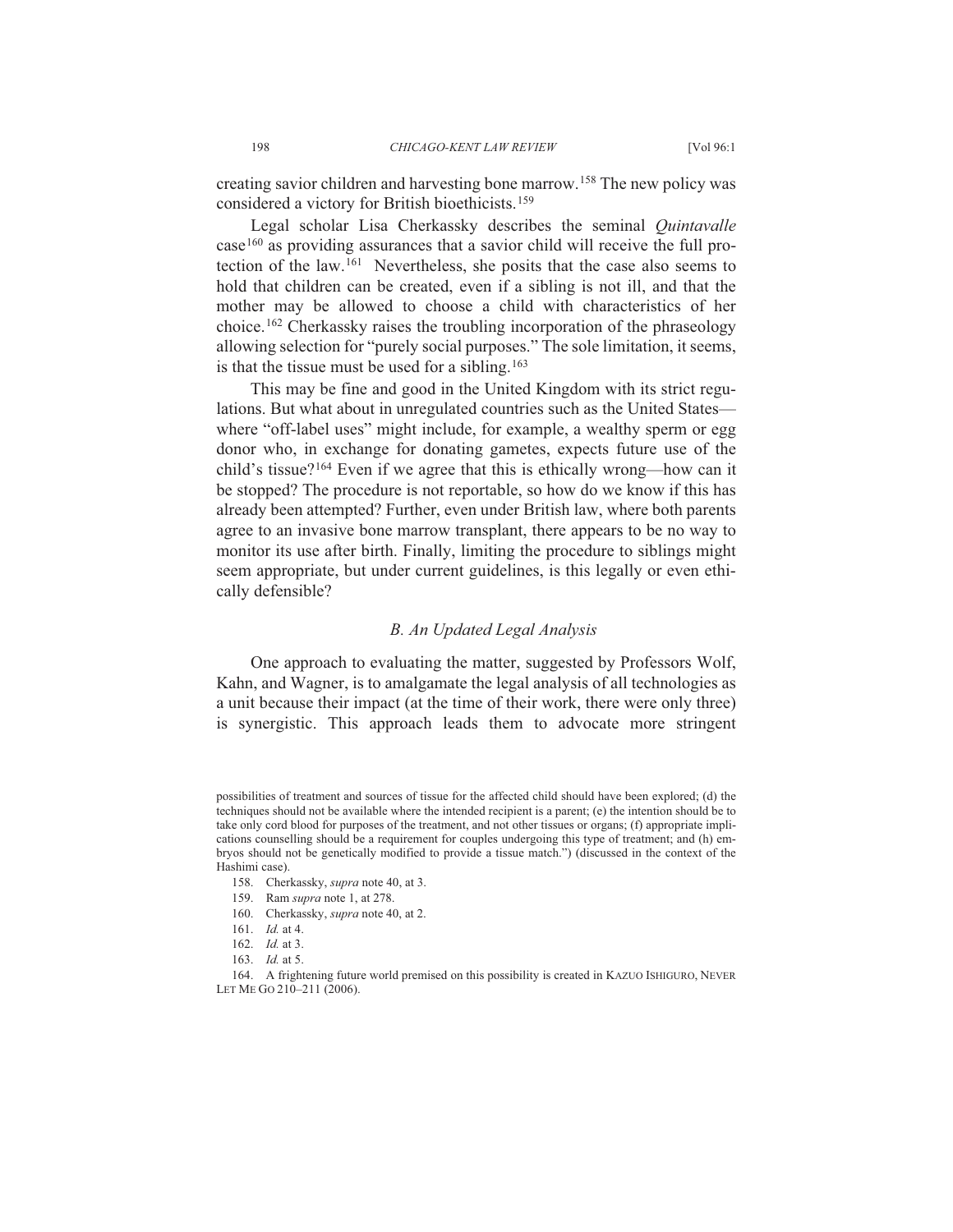protections than currently exist.<sup>165</sup> While I agree with their conclusions, in light of recent data, I suggest that evaluating each step individually might provide a simpler and more transparent paradigm. This approach also exposes underlying flaws in our expectations, deficiencies in our current means of analysis, and the doctrines on which we rely. This methodology also reveals that real work is necessary to formulate guidelines for dealing with novel reproductive adjuvants and genetic advances, and that regulation of the process of savior sibling creation may lead to unintended consequences, such as seriously limiting its availability and use, as in Great Britain, or unwittingly broadening its use.

As of today, four basic technologies may be involved in creating and maintaining protective progeny: (1) Hormonal stimulation, which is accompanied by its own panoply of issues along with IVF, discussed above;  $(2)$ HLA-tissue matching PGT with or without diagnostic PGT for genetic conditions.<sup>166</sup> involving blastocyst biopsy which may also damage the developing embryo;<sup>167</sup> (3) stem-cell transplantation, mostly involving bone marrow; and possibly (4) creative use of CRISPR gene-editing to accomplish a more perfect match of the HLA complex.

#### 1. IVF: The Decision to Have a Child

One objection to savior child creation is that parental motives may be suspect.<sup>168</sup> Legally, it shouldn't matter, and proponents of the procedure rightly attack this objection.<sup>169</sup> From a legal perspective, the parental objective of creating a child is irrelevant, whether to provide a playmate for an existing sibling or to save a marriage. Under current American law, as articulated in Skinner v. Oklahoma,<sup>170</sup> reproductive liberty is all but absolute and objections addressed to parental motivation for IVF assistance is legally questionable.

<sup>165.</sup> Wolf, *supra* note 49, at 327.

<sup>166.</sup> *Id.* See also Ram, supra note 1.

<sup>167.</sup> Danilo Cimadomo et al., The Impact of Biopsy on Human Embryo Developmental Potential *During Preimplantation Genetic Diagnosis*, BIOMED. RSCH. INT'L (2016) (noting "A critical aspect of this technology is the potential detrimental effect that the biopsy itself can have upon the embryo.").

<sup>168.</sup> Sheldon & Wilkinson, *supra* note 58, at 534.

<sup>169.</sup> *Id.* at 533 ("The real question then is: Which reasons are the wrong reasons?").

<sup>170. 316</sup> U.S. 535, 541 (1942).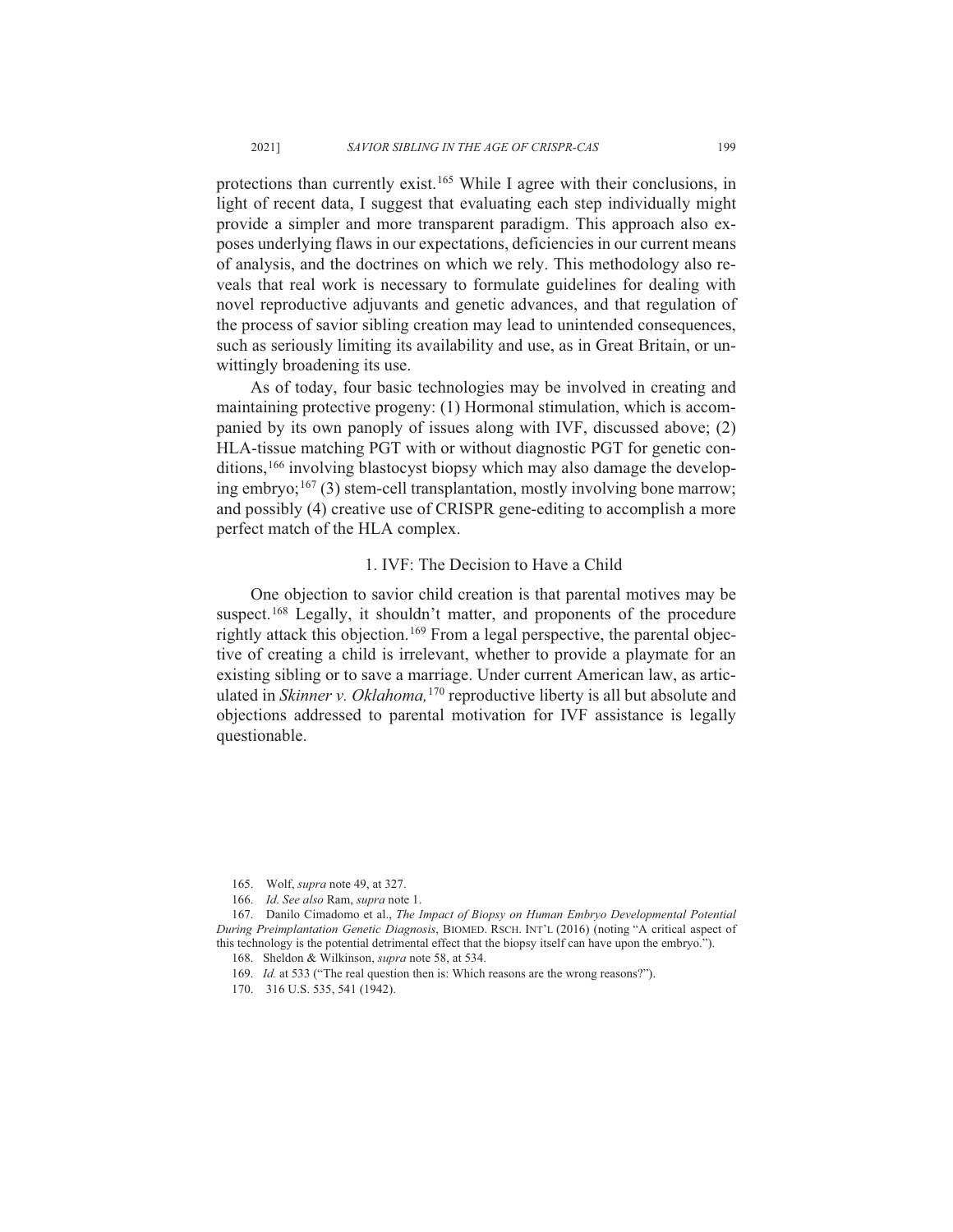#### 2. Preimplantation Genetic Testing for Tissue-Matching

#### *a. One Test, Two Uses. Does It Matter?*

Nevertheless, the right to have a child via IVF does not imply a right to demand that embryos selected for implantation be based on their immunological properties. Indeed, many physicians and ethicists agree that trait selection is not acceptable.<sup>171</sup> The question becomes: Does HLA testing fall within the category of treatment under a new exemption transferring the therapeutic function or enhancement (i.e., trait selection) to someone else? $172$ There are no answers for this.

The proponents have argued that the tissue-matching test technology is the same as used for the societally beneficial use of preventing the birth of children with genetic diseases, which accrue to some  $5.3\%$  of the population,  $173$  and thus using PGT to treat anyone's disease reduces healthcare spending, maximizing resources for all.

But the slippery slope reveals its slimy scree when using PGT to not only select against actual (monogenic) genetic disease.<sup>174</sup> We are now using PGT not only to select against disease, but against genetic susceptibility for disease, to the hue and cry of the disability rights community.<sup>175</sup> Some laboratories even used it for trait selection (for family "balancing") and

172. Van de Velde, *supra* note 171.

173. See I.C. Verma & R.D. Puri, Global Burden of Genetic Disease and the Role of Genetic Screen*ing*, 20 SEMIN FETAL NEONATAL MED. 354-63 (2015).

174. Verlinsky, *supra* note 7, at 293 (noting that 754 babies have been born as a result of 4,748 PGD attempts as of 2004 in the three largest preimplantation centers over twelve years, since its introduction in 1990).

175. Embryo Checks 'Should be Widened', BBC NEWS (May 8, 2006), http://news.bbc.co.uk/2/hi/health/4750341.stm [https://perma.cc/GYK6-3YVL] ("The UK Human Fertilisation and Embryology Authority currently allows embryos to be screened for inherited diseases such as cystic fibrosis  $\ldots$  and two inherited cancer conditions  $\ldots$  familial adematous polyposis (FAP), a type of bowel cancer, and cancer of the retina" using pre-implantation genetic diagnosis (PGD). Following a government report recommending screening for susceptibility genes linked to cancer, stakeholders objected: "[the] director of the group Comment on Reproductive Ethics, said: 'PGD is currently nothing more than a weapon of destruction, aimed at the ruthless elimination of any embryo which does not conform to eugenic concepts of perfection.' . . . Rachel Hurst, of Disability Awareness in Action, said: 'If you say that it's OK to say that you can eliminate embryos which would lead to disabled people, you're saying that disabled people are not people. And you're saying that their quality of life is not worth living, which is discriminatory and extremely prejudicial.""). See also Sagit Mor, The Dialectics of Wrongful Life and Wrongful Birth Claims in Israel: A Disability Critique, in 63 STUDIES IN L, POL. AND SOC'Y 113-146 (Austin Sarat ed., 2014).

<sup>171.</sup> John A. Robertson, *Extending preimplantation genetic diagnosis: the ethical debate: Ethical issues in new uses of preimplantation genetic diagnosis*, 18 HUMAN REPROD. 465–471 (2003); see also Hilde Van de Velde et al., *The experience of two European preimplantation genetic diagnosis centres on* human leukocyte antigen typing, 24 HUMAN REPROD. 732, 738 (2008) ("Any selection on the basis of non-pathological characteristics, whether or not combined with testing for genetic diseases, is condemned.").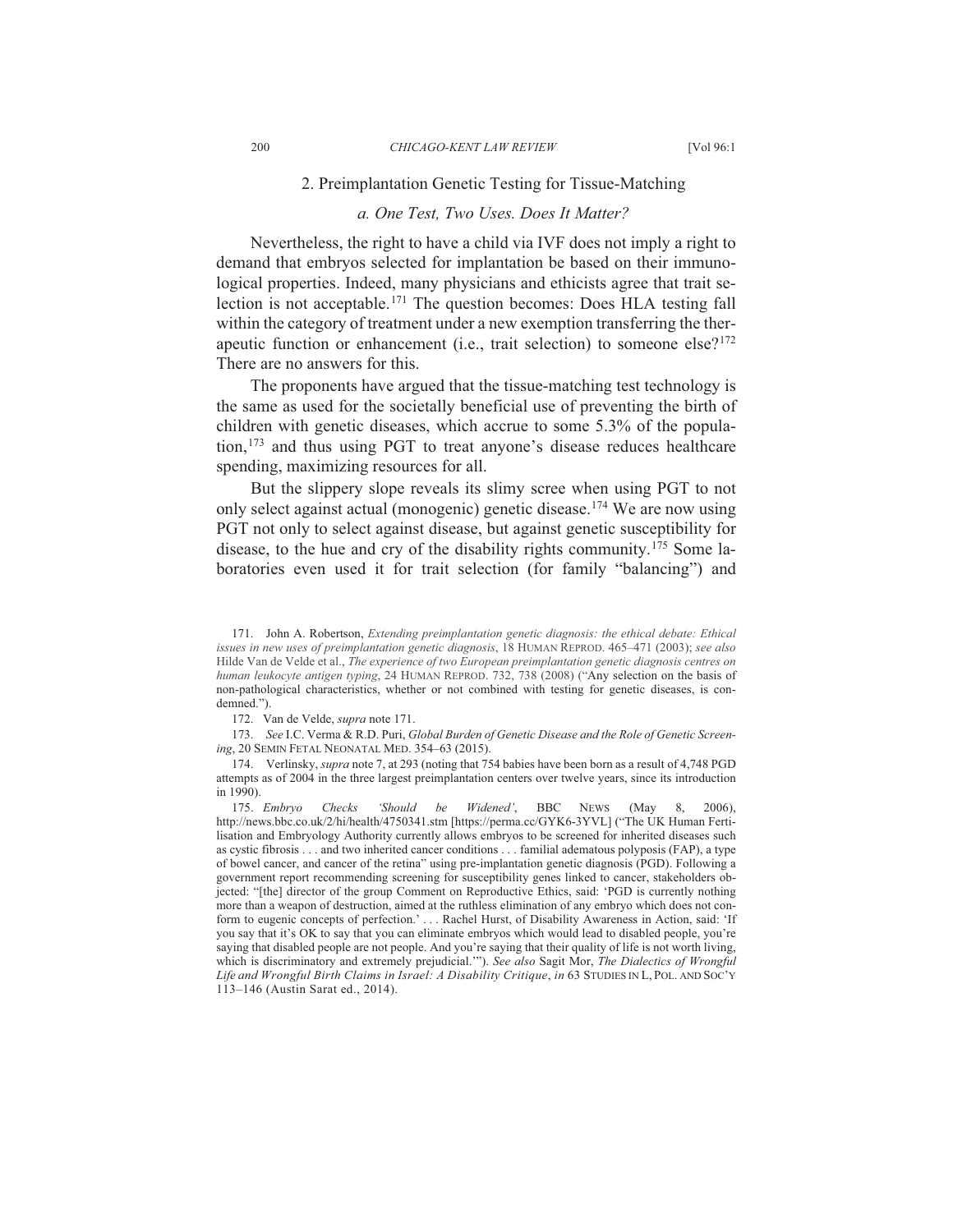although eventually the practice was stopped,  $176$  it appears it has since reappeared.<sup>177</sup>

The "cost" of reducing genetic diversity inherent in the procedure and the "benefit" of producing available transplantable tissue or organs that would be reciprocally available to the child and family members has been described above. Evaluating the cost-benefits of this calculus requires robust societal colloquy which, to date, has been missing. Without it, adequate policy cannot be drafted, and recrafting common law to deal with negligentinjury production that might arise in various steps of the process will continue to elude us.

#### *b. The Kit and Caboodle Test: Individual vs. Joint Best Interest*

The United Kingdom HFEA's position makes it hard to avoid a determination that selecting for an HLA-match test might be considered an enhancement rather than a treatment. They cover their tracks by arguing that since its purpose is to save a life, the entire procedure is acceptable, using a "kit and caboodle" approach (i.e., bundling the evaluation for the entire process). Some proponents use this approach to argue that the children's interests should be considered jointly, evaluating their "collective interests" as a whole. If one might be subject to a risk to save another, the collective benefit lies in favor of subjecting that child to a small risk. These "ethicists" use the case of conjoined twins as a model. $178$ 

One analogy evaluated the rights of conjoined twins who have no existence apart from the other, and compared this to a situation where two

178. Sheldon & Wilkinson, *supra* note 58, at 159 (Discussing the case of Re A (citing V. Munro, Square Pegs in Round Holes: The Dilemma of Conjoined Twins and Individual Rights, 10 S.L.S. 459  $(2001)$ , and comments of the HFEA Ethics Committee, *op.cit.*, n. 9 at para. 2.14–2.15). The case of R v. Cambridge Health Authority "highlights the lack of legal concern for children who become bone marrow donors." See R v. Cambridge Health Authority, ex parte Beckwith [1995] EWCA Civ 49.

<sup>176.</sup> Germline gene-editing research needs rules, NATURE (Mar. 12, 2019), https://www.nature.com/articles/d41586-019-00788-5 [https://perma.cc/8ESZ-MSXC] ("In the wake of CRISPR babies, there is an urgent need to better regulate and debate whether, when and how related research should be done."): Paul Knoepfler, Why NY AG suit against Manhattan stem cell clinic is such a big deal. THE NICHE (Apr. 7, 2019), https://ipscell.com/2019/04/why-ny-ag-suit-against-manhattan-stem-cell-clinic-issuch-a-big-deal/ [https://perma.cc/GB8G-9LBN].

<sup>177.</sup> Albeit in the form of risk prediction by polygenic genetic score selection based on evaluation of multiple genes. In the current iteration, this process is not use for trait selectin but for the purposes of selecting out polygenic diseases. See GENOMIC PREDICTION CLINICAL LAB [https://perma.cc/VKG6-K5EB]. Nevertheless, the same and existing technology could be used to select for enhanced health, athletic prowess, and even higher intelligence. The implications for expanded use of this technology are vast, perplexing, and outside the scope of this article. See also, Melody Peterson, A start-up says it helps par*ents pick healthier embryos. Experts say it's not that simple*, JERUSALEM POST (June 6, 2021), http://jpost.pressreader.com/jerusalem-post [https://perma.cc/7KFY-M2D6] ("Laurent Tellier, the chief executive and co-founder of Genomic Prediction, told the Times: the company test of embryos for cognitive disability became so contention that it no longer offers them.").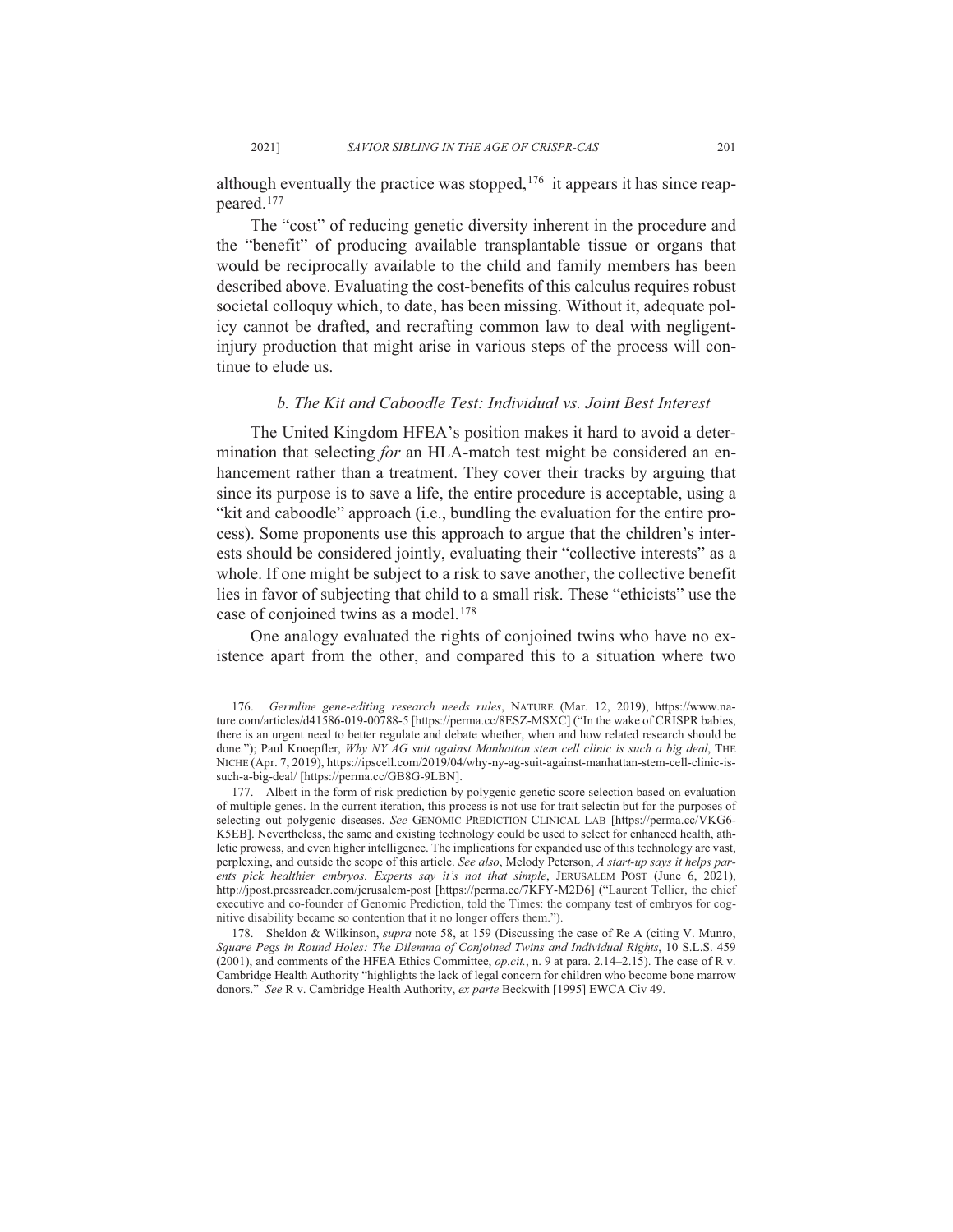separate and independent lives are at stake—one of which is entirely healthy—contradicts the very justifications proffered by its proponents. To consider the savior child and the recipient-elect child a package deal is nothing more than normalizing the objection that the savior child would suffer psychological harm if he or she realizes its very existence was for the purposes of another. Indeed, this model removes from the savior child any legitimacy of an independent existence. Even his or her own rights are not being evaluated independently.

### 3. Gene-editing

The HLA molecule is extraordinarily complex, involving at least 200 genes to encode for it.<sup>179</sup> Tissue-matching is the best guarantee to avoid rejection, although this is far from perfect, and reactions occur even with HLA matched siblings, as noted.<sup>180</sup> To minimize untoward results, gene-editing might provide better matches between host and donor tissue, leading to fewer adverse reactions.<sup>181</sup>

One interesting consideration arises when a donor embryo has malformed HLA genes, and these are repaired by gene-editing as part of the tissue matching procedure. In this case, we could claim the gene-editing and HLA testing was therapeutic, and bypass objections raised if PGT was merely for selection. In sum, given that somatic cell gene-editing is now considered an acceptable procedure, if the gene-editing was done to repair malformed HLA molecules, there should be no objection. To the extent, however, that the procedure is used to transform one healthy, but mismatched HLA molecule, into a matched one, the procedure would garner the same objections as PGT-HLA selection.<sup>182</sup>

- 179. Histocompatibility, supra note 102.
- 180. Ben-Senior, supra note 1.
- 181. See Brezina supra note 44.
- 182. Van de Velde, *supra* note 171, at 736.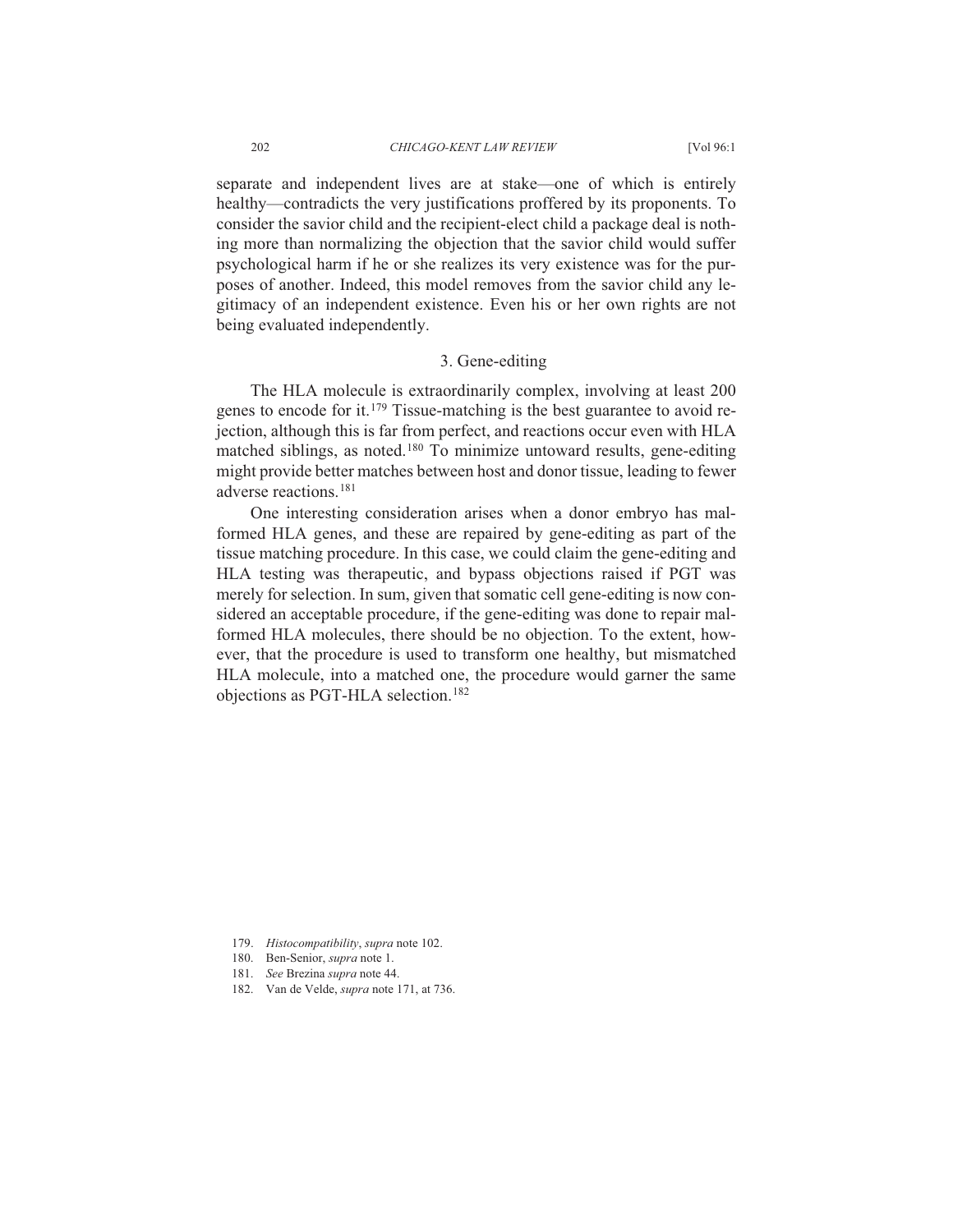

Diagram 1: A map of the 200 genes encoding for HLA and its three sub $groups<sup>183</sup>$ 

183. *Id.* (The following copyright applies to the content of this slide: Published by Oxford University Press on behalf of the European Society of Human Reproduction and Embryology 2008.); see also His*tocompatibility*, *supra* note 102.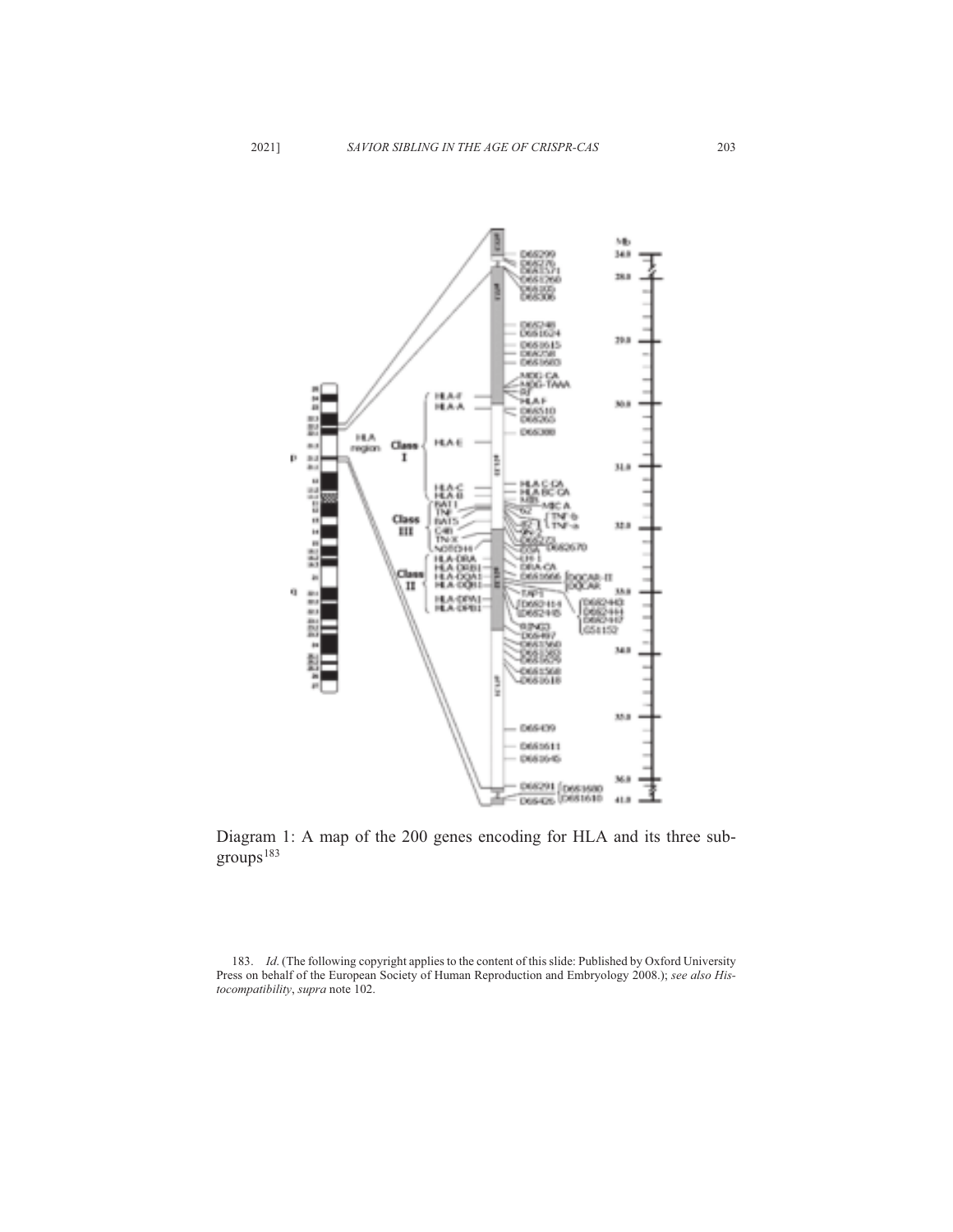#### CHICAGO-KENT LAW REVIEW

#### 4. Transplantation and the Best Interest Test

The most critical issue in assessing legitimacy of protective progeny revolves around bone marrow transplantation. As noted, the HFEA requires that all decisions involving the donor child must be decided according to "the best interest test," a problem neatly side-stepped by the procedure's proponents, by simply claiming, *ipse dixit*, that the procedure is indeed in the child's best interest.<sup>184</sup> The legal matrix is not nearly as forgiving. While tissue donation by savior children has not faced the courts, the issue has been litigated in the course of regular tissue donations. This is relevant, as it has been suggested that "[o]ne way to check whether the interests of the future child are respected is by applying the postnatal test: if it is acceptable to use an existing child for a certain reason, it is also acceptable to create a new child for the same reason."<sup>185</sup>

We now confront the layered use of the "best interest" test. First, as used by the HFEA, all decisions concerning both children must be made in their best interests. This applies even at the first step of creation—IVF—and the PGT-tissue-matching phase. Second, the best interest of the donor child—who would be required to undergo bone marrow transplant surgery requires informed consent.<sup>186</sup> Notwithstanding the disdain to which some Commonwealth bioethicists attach to that right, in the United States "[n]o right is held more sacred, or is more carefully guarded by the common law, than the right of every individual to the possession and control of [the individual's] own person  $\dots$  ."<sup>187</sup>

Determining informed consent by a minor, proceeds along two alternative pathways since the child, himself or herself, is incapable of consenting if the transplant is performed at a tender age. (It appears the convention is to perform the bone marrow transplant at one or two years of age to spare the

185. F. Shenfield et al., Taskforce 9: the application of preimplantation genetic diagnosis for human leukocyte antigen typing of embryos, 20 HUMAN REPROD. 845, 846 (2005).

187. Union Pac. Ry. Co. v. Botsford, 141 U.S. 250, 251 (1891).

<sup>184.</sup> Sheldon & Wilkinson, *supra* note 58, at 140, 160 (stating without support that "it should be noted that such donations are routinely permitted on the basis that it is in the donor child's best interests to preserve the life of a sibling, see n. 58 infra footnote 11 at 140," and further noting that section  $13(5)$ of the HFEA 1990 directs us that . . [the child's welfare] is merely [one]... factor of which 'account must be taken', consideration (of all children) being of equal concern, and "[n]either consideration is paramount over the others." This is in direct contravention of section  $1(1)(a)$  of the Children Act 1989 establishing the child's welfare as the paramount factor in any decision involving any aspect of a child's upbringing.").

<sup>186.</sup> Cherkassky, *supra* note 40, at 7–8 (noting that bone marrow removal is omitted from the HFEA statute and governed by the common law of informed consent, which has its roots in the doctrine of parens patriae and allows the state to act for the benefit of those "who are incapable to take care of themselves.").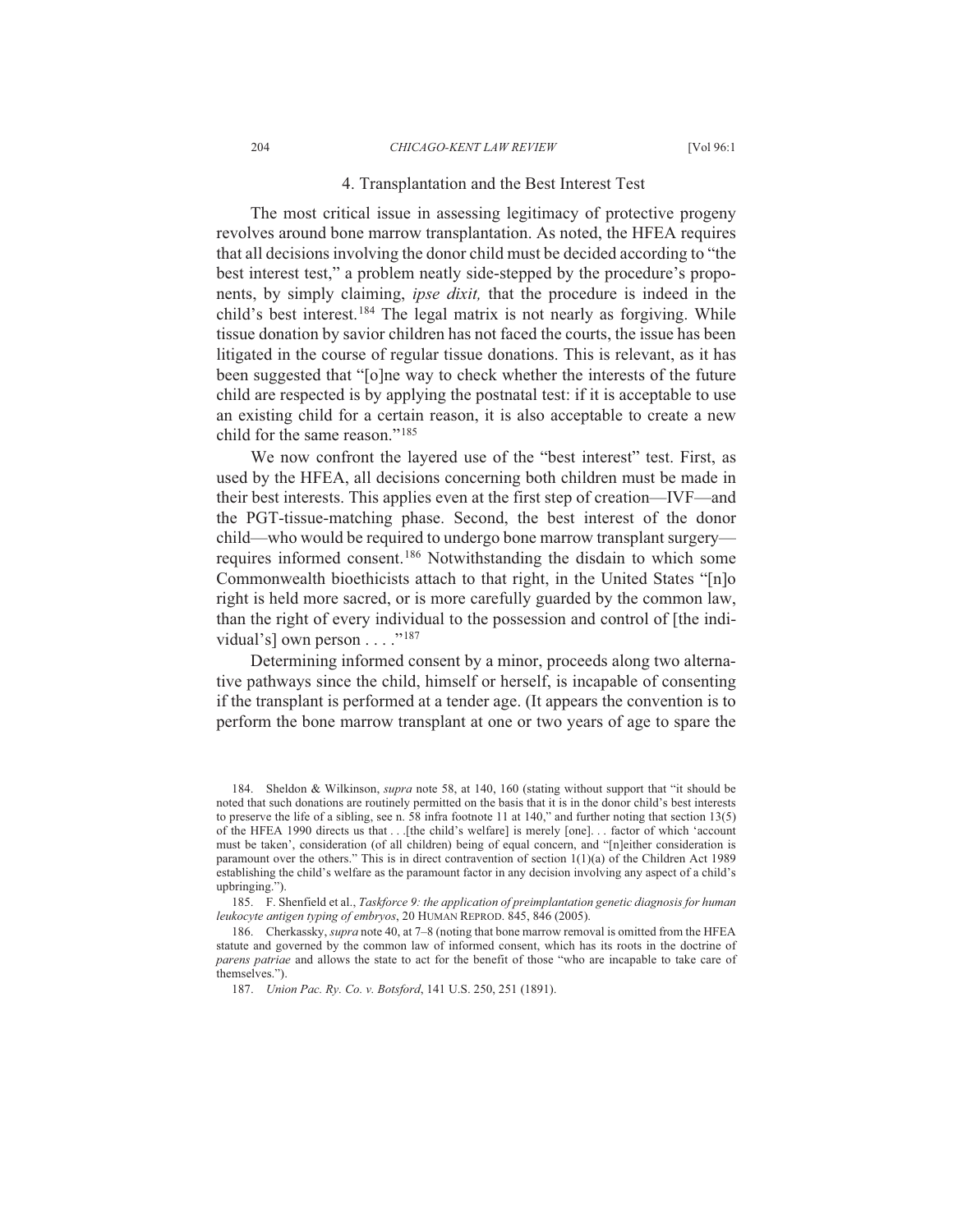sick child more time in pain).<sup>188</sup> The decision itself usually vests in a guardian, which is not always the parent.<sup>189</sup>

One mechanism for the guardian or parent's determination is the substituted judgment test—where the parent subjectively determines what the child would have wanted. The other mutually exclusive route is employing a second "best interest" test: Would *the donation* be in the best interests of the child? This second-best interest test, as used in the British Commonwealth, was routinely used to protect children from non-therapeutic procedures.<sup>190</sup> The dichotomy becomes clearer in end-of-life decisions.<sup>191</sup>

#### a. The Best Interest Test for Donation Determination

The hallmark American case on tissue donation by incompetents is Curran v. Bosze.<sup>192</sup> Therein, after rejecting the substituted judgment methodology, the Illinois Supreme Court provided a three-part test for child bone marrow donation under a best interest determination: (i) the consenting parent must understand the risks and benefits of the procedure, (ii) there must be emotional support from the person with parental responsibility, and (iii) there must be an existing close relationship between the donor and the sick child. $193$ 

For the procedure to be in the child's best interest, the Curran court held that the donor child must derive some benefit. It would be high unlikely for a savior child to experience any kind of physical benefit from a bone marrow donation,  $194$  even to a sibling.  $195$  However, the court noted that if there is an existing relationship between the donor and the sibling, we can say the

188. See generally WHITEHOUSE, supra note 3 (describing the trials and tribulations of the Trebing family as they proceed from PGT to transplant).

189. See Shapiro, Ethical Conundrums, supra note 7, at 448.

190. Cherkassky, supra note 40, at 9 (noting that La Forest J "held that a correct application of the parens patriae jurisdiction would never validate a nontherapeutic procedure" (citing In Re Eve, [1986] S.C.R. 38 (Can.))) (noting that an alternative characterization of the best interest test is to describe the purpose of wardship in objective terms of what a reasonable parent would do (citing In Re J citing In Re  $\overline{D}$  (A Minor) citing in re Eve, ... where La Forest J held that a correct application of the *parens patriae* jurisdiction would never validate a nontherapeutic procedure)).

192. 566 N.E.2d 1319 (Ill. 1990).

194. Although it could be argued that the creation of a tissue match sibling could benefit the savior child as well, should that child later need an organ transplant her or his sibling might be able to supply it.

195. See Robert W. Griner, Live Organ Donations Between Siblings and the Best Interest Standard: Time for Stricter Judicial Intervention, 10 GA. ST. U. L. REV. 589, 590 (1994) (Live organ donations between siblings and the best interest standard: time for stricter judicial intervention); see also J Hunter, Consent for the legally incompetent organ donor. Application of a best-interests test, 12 J. LEGAL MED 535, 556 (1991); James F. Childress, The gift of life: ethical problems and policies in obtaining and distributing organs for transplantation, 13 PRIM. CAR. 379-94 (1986); see Caplan, supra note 69, at 1199.

<sup>191.</sup> See infra Part III.B.4.b.

 $193.$  Id.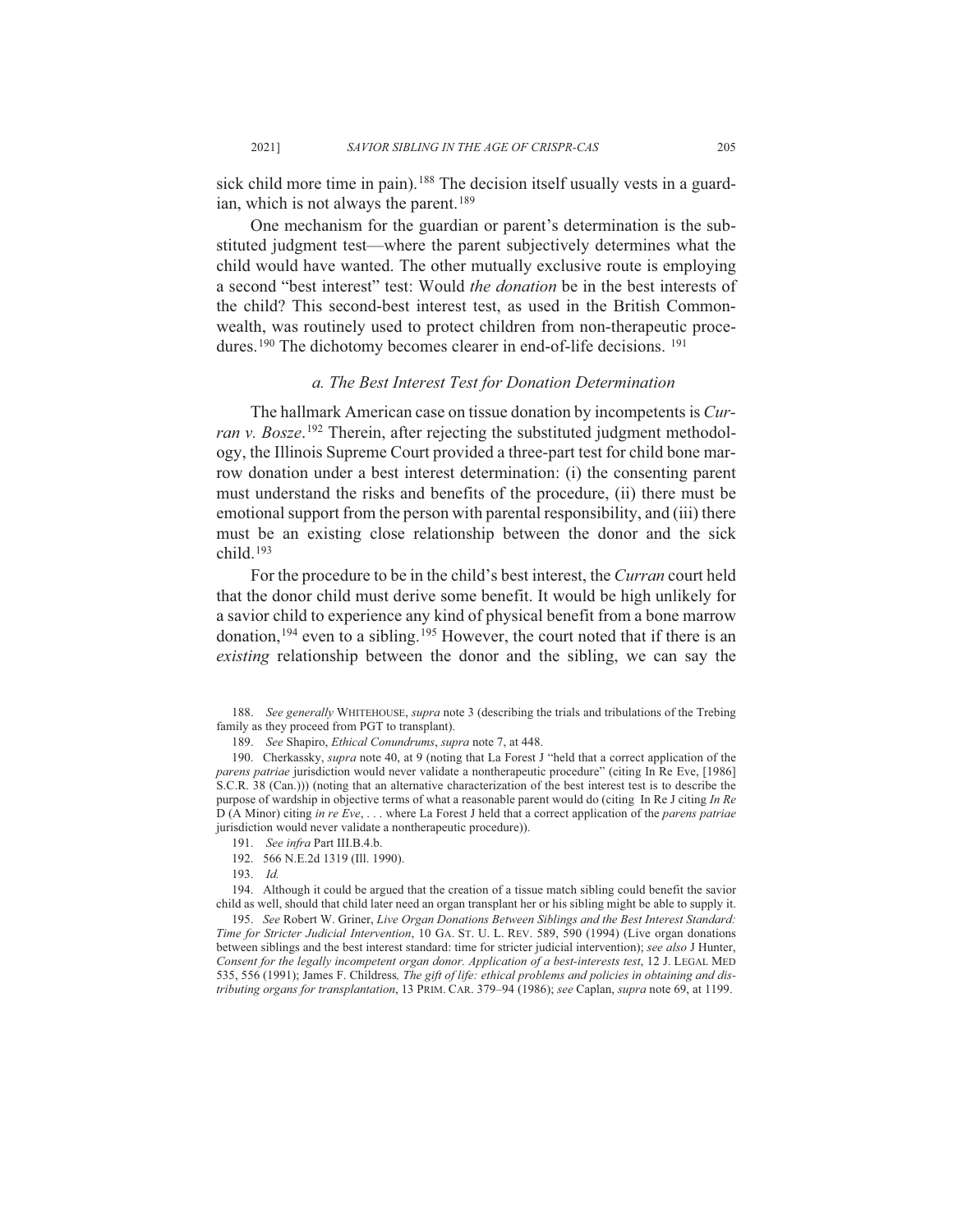donor-child derives psychological benefits, and this would be sufficient to infer the procedure inured to the child's best-interests.<sup>196</sup>

With rare exceptions, perhaps in the case of twins, one would be hardpressed to believe that a very young child ever could forge a close enough relationship with a sibling to offset the negative physical and psychological consequences involved in invasive tissue or organ donation. Being compelled by its parents to suffer in any way could also harm the entire family fabric if the donor child later comes to believe that the sick child is preferred. Even if, in reality, that is not the case, the time devoted to caring for a child, sick or otherwise, is often internalized by a sibling as preferential treatment. We need look no further than the biblical verse cited at the outset to intuit what would happen under those circumstances.<sup>197</sup>

Moreover, siblings do suffer *negative* psychological affects if the transfusion doesn't work.<sup>198</sup> For savior siblings, any positive psychological impact must be additionally balanced against the previously identified negative emotional toll of being created for the benefit of someone else, a consideration which does not arise in a normal transplantation case. In short, for the savior sibling, any positive psychological benefit would be offset by the negative aspects of the procedure. In other words, if the decision was foisted on a very young savior sibling, let's say a year old, before psychological bonds with the ill sibling had formed, the risks of the procedure would outweigh any benefits.

#### b. Substituted Judgement and Solidarity

In reaching their conclusion, the Curran court rejected the doctrine of substituted judgment,<sup>199</sup> which might actually be of more relevance in the case of savior siblings. The doctrine of substituted judgment requires a surrogate decisionmaker to "attempt[] to establish, with as much accuracy as possible, what decision the patient would make if [the patient] were competent to do so."200 This approach is often used at the end-of-life stage where

<sup>196.</sup> Cherkassky, *supra* note 40, at 12.

<sup>197.</sup> See supra p. 175.

<sup>198.</sup> These include "anger, guilt and blame." Other negative psychological impacts derive from situations where the child was "uniformed about potential medical complications or did not receive adequate support afterwards." See Shapiro, Ethical Conundrums, supra note 7 at 438; see also Kendra D. MacLeod et al., Pediatric Sibling Donors of Successful and Unsuccessful Hematopoietic Stem Cell Transplants (HSCT): A Qualitative Study of Their Psychosocial Experience, 28 J. PEDIATRIC PSYCHOL. 223 (2003) (examining the psychological impact of pediatric hematopoietic stem cell transplants on sibling donors and emphasizing the effect on donors involved in unsuccessful transplants).

<sup>199.</sup> The doctrine was recognized by the court in In re Estate of Longeway, 549 N.E.2d 292 (Ill. 1989), and In re Estate of Greenspan, 558 N.E.2d 1194 (Ill. 1990).

<sup>200.</sup> Curran, 566 N.E.2d at 1322.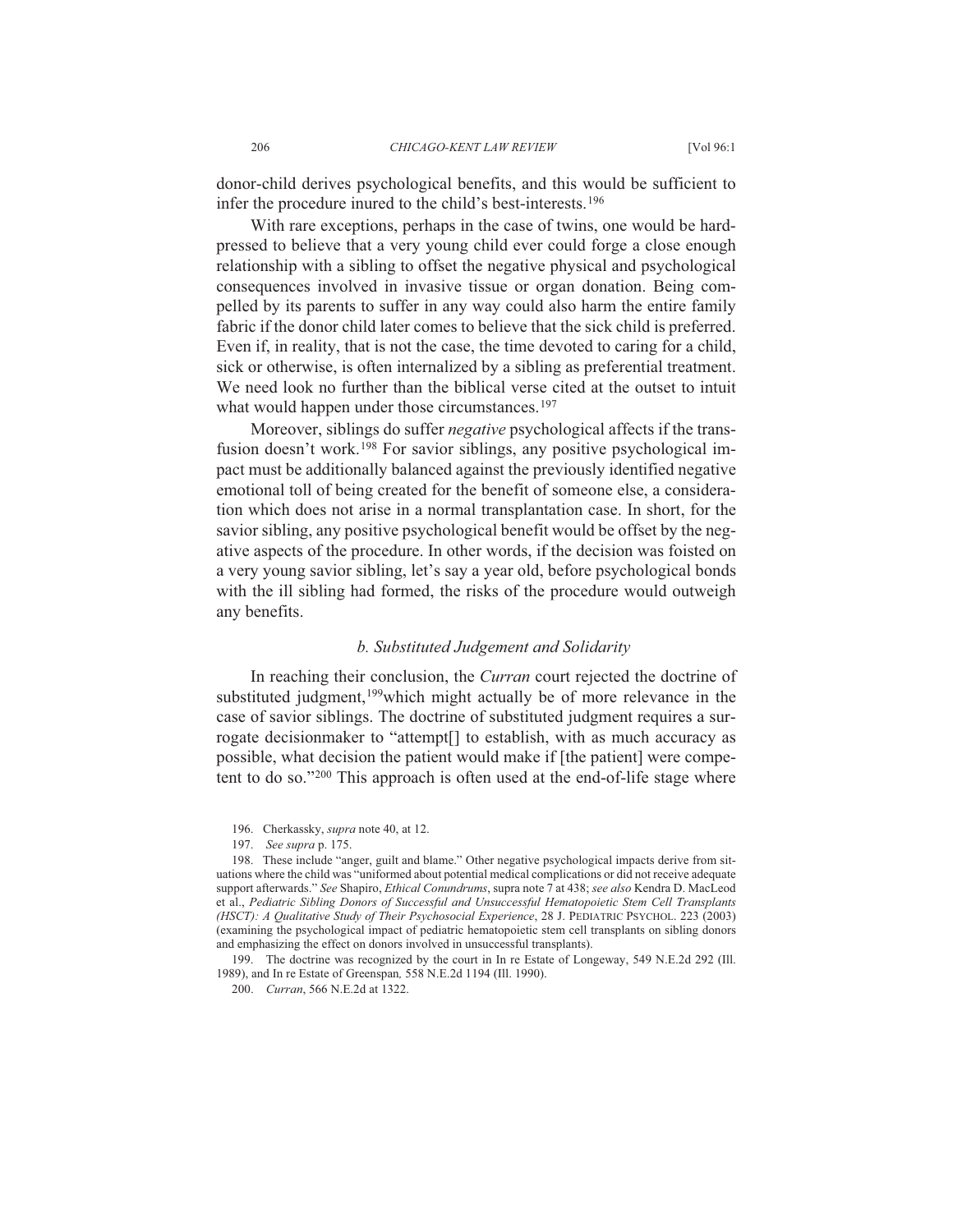the patient is incompetent, and the decision-maker relies on statements or messages left by the patient during his or her lifetime regarding what they would intend under the circumstances. "If there is no clear evidence of such intent, then the patient's personal value system must guide the surrogate."201 Thus, while a substituted judgment test might allow a patient to be taken off a respirator, a best-interest test would result in the opposite result—since it results in the patient's death.

In deciding normative behavior in this context there might well be cases where the family believes it would be in the child's best interests to donate bone marrow, or even an organ. This outcome, however, clearly trespasses on the legal reasoning employed in *Curran*. Nevertheless, in some cultures there can be instances where life-giving transfusions may well psychologically benefit even a young child.<sup>202</sup> Such cultures place such a high value on saving a life such that a child conceived to fulfill this precept would feel that his entire being is tantamount to saving the world. In communities or groups with value systems venerating saving a life,  $203$  children born with the knowledge that they were created to fulfill a sacred precept might feel honored and empowered. This psychological well-being might even be more profound in a child who learns his very existence was enabled to give life to another (similar to the rhetoric used with the adopted child who is told he or she is loved more than a natural child, since he or she was selected).

A family who so believes would feel that by creating such a life-giving entity, they are fulfilling sublime and divine commandments. To deprive this family (and the ensuing child) of this positive experience, while saddling it with the travesty of losing a child, might be traumatic not only to the family, but to the community to which they subscribe. This result would apply regardless of whether the child is donating tissue to a sibling, a parent, or even to a complete stranger, as counter-normative as that might be to some of us.

Allowing savior donation in these cases could well proceed, legally speaking, under a substituted judgement test. We can reach the same conclusion using a bio-ethical analysis, under the rubric of solidarity, either as it is

<sup>201.</sup> Id. at 1333 (explaining "[I]f no prior specific statements were made, in the context of the individual's entire prior mental life, including his or her philosophical, religious and moral views, life goals, values about the purpose of life and the way it should be lived, and attitudes toward sickness, medical procedures, suffering and death, that individual's likely treatment/nontreatment preferences can be discovered. the family's knowledge exists nevertheless, intuitively felt by them and available as an important decision-making tool." (citations omitted)).

<sup>202.</sup> Strunk v. Strunk, 445 S.W.2d 145, 146 (Ky. 1969).

<sup>203.</sup> E.g., the Jewish view (echoed in the Quran) that saving one life is tantamount to saving the world. See generally Philologos, The Origins of the Precepts "Whoever Saves a Life Saves the World, MOSAIC MAG. (Oct. 1, 2016), https://mosaicmagazine.com/observation/history-ideas/2016/10/the-origins-of-the-precept-whoever-saves-a-life-saves-the-world/ [https://perma.cc/8C37-CU95].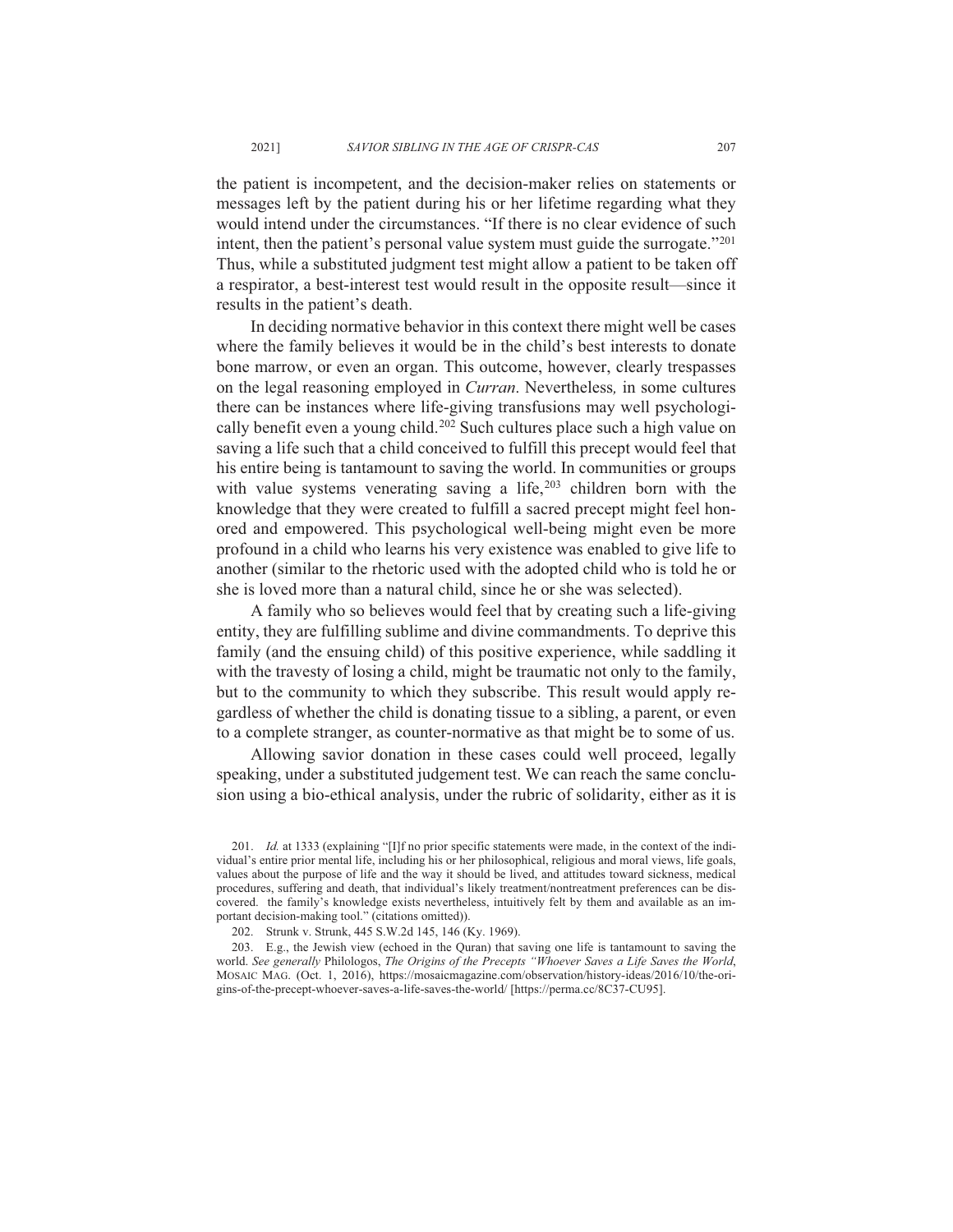articulated under Article 13 of the UNESCO Declaration on Bioethics and Human Rights,  $204$  or under the general principle of philosophical solidarity as so eloquently expressed by Professors Efrat Ram-Tiktin and Roy Gilbar in their work on posthumous use of sperm.<sup>205</sup>

#### c. Unintended Consequences

While the HFEA excludes PGT for tissue-matching if used for parents, counter-normatively, creation of such children for parental use might be legally justifiable in the United States. Under the discussion outlined in Curran, if the parent is suffering a severe disease, 206 it might well be in the child's best interest to donate tissue or even an organ to the parent. Certainly, even an infant forges psychological bonds with her or his mother. As the child grows, these bonds become stronger. In the hypothetical envisioned at the outset, where one parent is seriously ill and might die, it becomes even more imperative for the child to enable the other parent to live—not just for psychological reasons but to sustain his or her physical life. Further, the child might benefit by reciprocal parental donation later, creating a mutual benefit. If all children in the family are created to either match father or mother, the family can serve as its own tissue/organ reserve, which opens a "Pandora's Box" of its own.

Finally, since one approved test to determine what is appropriate for savior siblings is to consider what would be acceptable in children not so conceived, it is noted that intra-family donations are allowable within families, especially if a close bond exists, and even more so if the parents agree.<sup>207</sup> This can either be a net positive or give rise to abuses.<sup>208</sup> Given the grave possibility for abuse, under this approach I advocate that *all* tissue or organ donations between family members involving minors should be subject to court oversight, a court designated Guardian ad Litem, supervision by an ethics tribunal or some impartial specially-trained consortium—even if the parents agree. While this outcome might be offensive to some, it highlights

207. Shenfield, *supra* note 185, at 846.

208. See ISHIGURO, supra note 164, at 210-11 (relating a dystopian vision of children created in this fashion).

<sup>204.</sup> CASEBOOK ON BIOETHICS FOR JUDGES, supra note 151, at 104-107.

<sup>205.</sup> See, e.g., Efrat Ram-tiktin & Roy Gilbar, Solidarity as a Theoretical Framework for Posthumous Assisted Reproduction and the Case of Bereaved Parents, 22 ETHICAL THEORY AND MORAL PRAC.  $(2019)$ 

<sup>206.</sup> E.g., parents must meet the following criteria to be eligible for PGT-HLA procedures: Diseases eligible for PGT diagnosis must be lethal or severe. See Liat Ben-Senior, Creating a Savior Child, PARENTS GUIDE CORDBLOOD (Aug. 2019), https://parentsguidecordblood.org/en/news/creating-saviorchild [https://perma.cc/MX6Y-6UA4].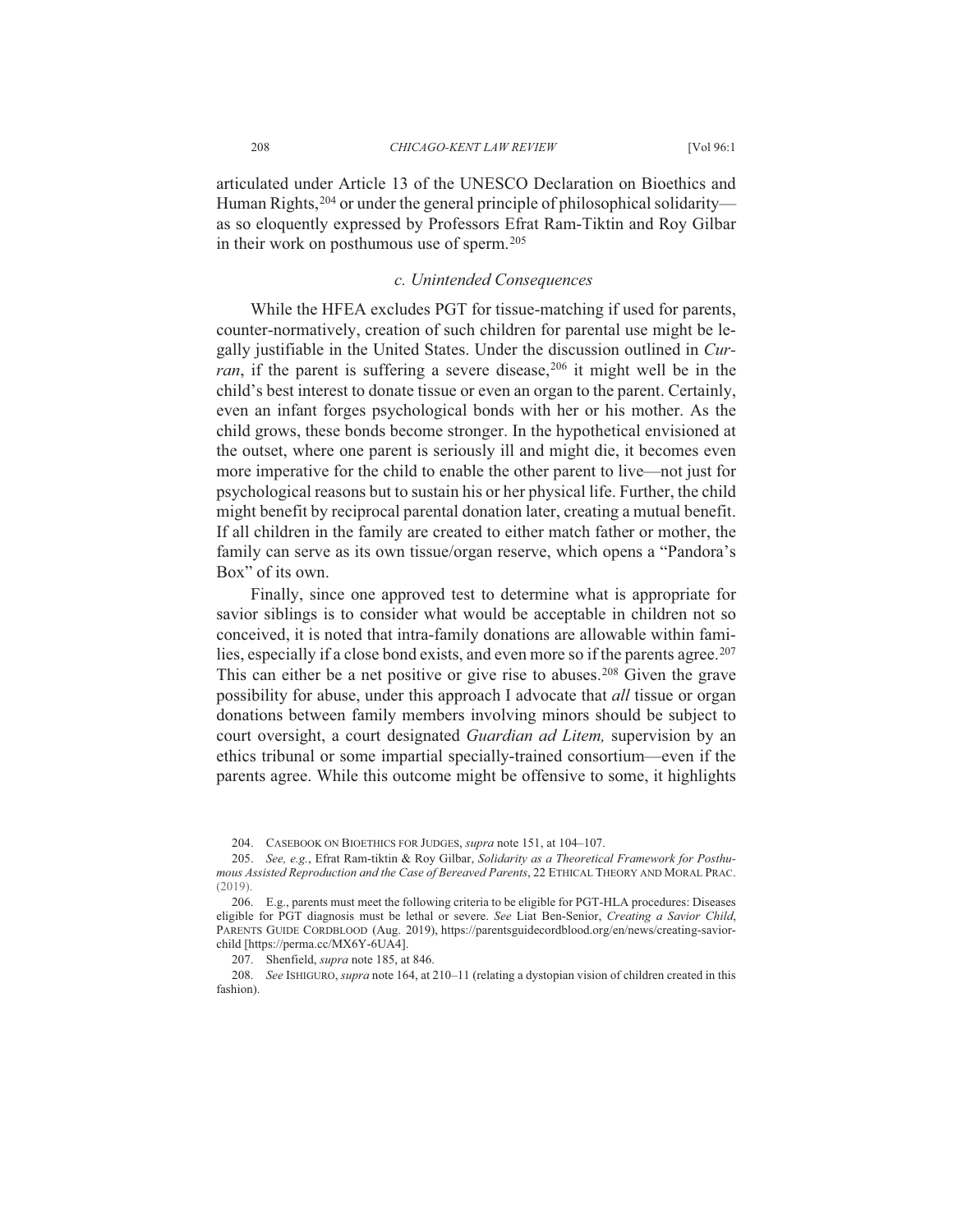the fact that parents can rarely be objective in some situations, 209 such as in assessing their children's pain.<sup>210</sup> When the welfare of two siblings are involved, parental objectivity is seriously wanting.<sup>211</sup> Since courts do get involved if there is parental discord,<sup>212</sup> one is hard-pressed to understand how the child's interests differ where there is no discord between parents—the boundaries between child and parent do exist, although often in these situations they are blurred.

#### **IV. CONCLUSION**

Some hold that:

The creation of a child for the purpose of harvesting non-regenerative organs is extremely difficult to justify in view of the risks involved for the donor child. Since solid organ donation by children or incompetent adults is not considered morally acceptable because of the more than minimal risk for the donor, creating a child in order to obtain an organ for a sibling is not acceptable either.<sup>213</sup>

On the other end of the spectrum, others contend that it is a moral imperative to create such children since they have the potential to save a life. Some say the entire issue should be addressed by regulation, akin to the HFEA,<sup>214</sup> perhaps without recognizing that this approach would almost entirely foreclose the practice. Others contend it is for the mother to decide, as per the HFEA.<sup>215</sup>

Others suggest that only donations found to be in the child donor's best interests, as determined by reference to a statutory checklist of factors (which

211. See Cherkassky, supra note 40, at 10 (citing Re A (Children) (Conjoined Twins: Surgical Separation)).

212. The United Kingdom's Human Tissue Authority has published a Code of Practice on bone marrow donations from children. The court is only required to validate the harvest if there is disagreement as to the best interests of the child. See U.K. HUMAN TISSUE AUTHORITY, CODE OF PRACTICE FOR DONATION OF ALLOGENEIC BONE MARROW AND PERIPHERAL BLOOD STEM CELLS FOR TRANSPLANTATION, 148 (2017).

214. See Shapiro, *Ethical Conundrums*, supra note 7 at 451-2.

215. Cherkassky, *supra* note 40, at 7 (noting that the HFEA recognizes that deciding the purposes for which the child is selected must be suitable "for the woman").

<sup>209.</sup> Cherkassky, supra note 40, at 10, 11 (In a case of conjoined twins, the Court noted that "it may seem unduly harsh on these desperate parents to point out that it is the child's best interests which are paramount, not the parents," which is suggestive of the difficulty that parents have in recognizing these boundaries. (quoting Re A, [2001] Fam. 147, per Ward L.J. at 195).

<sup>210.</sup> Gerry Kent, Volunteering Children for Bone Marrow Donation: Studies Show Large Discrepancies Between Views of Surrogate Decision Makers and Patients, 313 BMJ 49 (1996), https://www.ncbi.nlm.nih.gov/pmc/articles/PMC2351450/ [https://perma.cc/8JLV-DK5A].

<sup>213.</sup> Shenfield, *supra* note 185, at 846.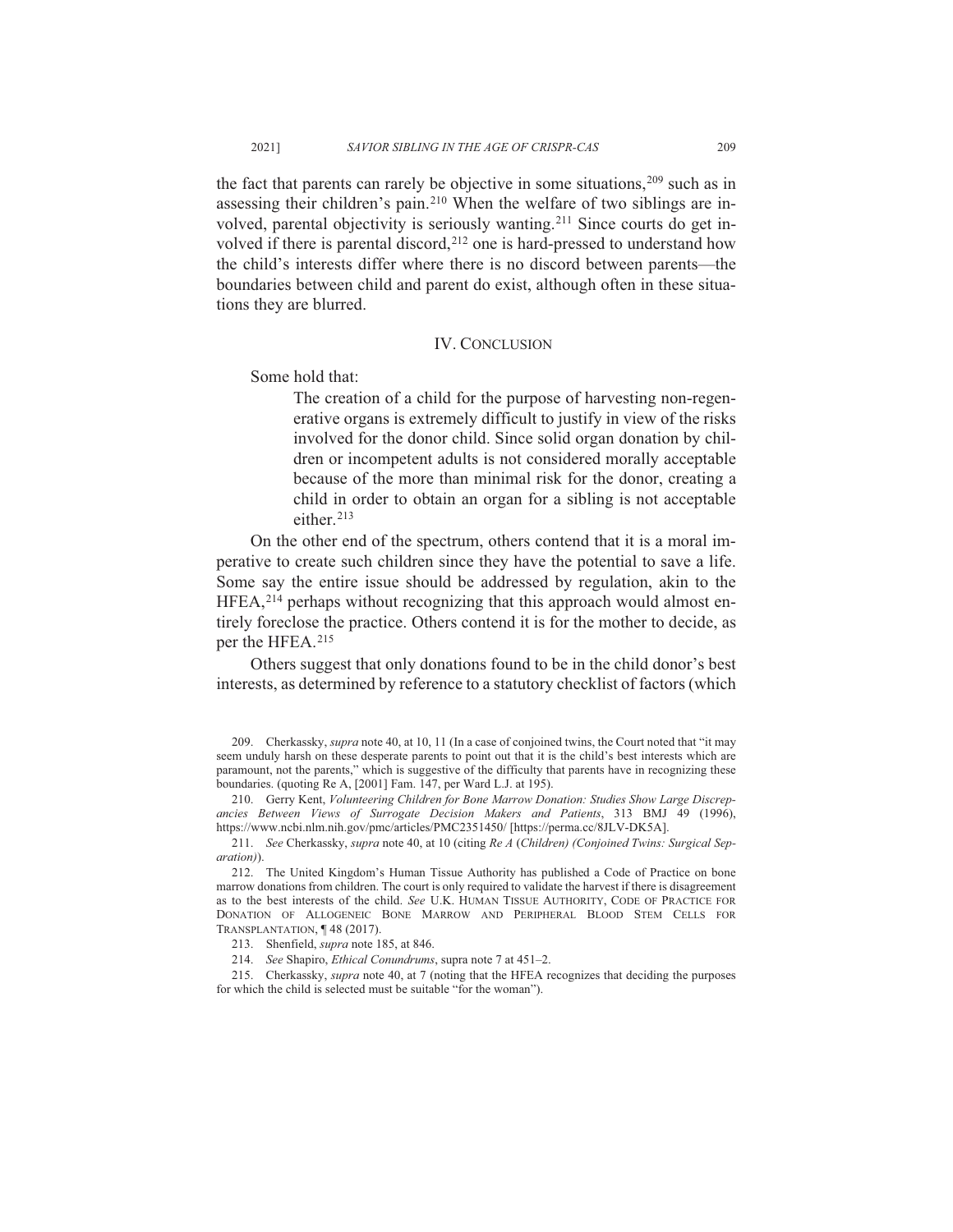would include ascertainable wishes of the child) should be permitted. A forum, independent of the parents and medical advisers, should vet each proposed graft. An informal tribunal or independent medical social worker, rather than a court, might be used for this purpose.<sup>216</sup>

Some say a best interest test should be employed to determine transplants.<sup>217</sup> In that case, given the risks to the donor child, no court could agree—as any psychological benefit derived from transplantation would be offset by psychological harm incident to its creation (as well as additional potential negatives should the transplant fail). Others say that decision should be based on what would be done if the child was not conceived as a savior child. In that case, protective progeny could be created to save a parent or any close relative. A substituted judgment test would support that result.

In short, many have sounded in without any consistent legal or ethical or biological matrix upon which to base decisions, resulting in haphazard, contradictory, confusing, and/or unintended consequences. We are left with the following conclusions:

- 1. The risks of transplantation, for *both* children, is not insignificant, which leads to the conclusion that PGT for HLA-matching (which carries risks of its own), cannot be considered in the best interests of the donor child
- 2. HLA-matching is no guarantee of success, although gene-editing might provide for both safer procedures and better therapeutic intervention and outcomes if performed on unhealthy embryos. The availability of gene-editing might therefore remove some ethical and biological constraints.
- 3. The issue of biological and social diversity must be carefully considered. If this is not considered an obstacle, then creation of protective progeny—even leading to parental-child transplant—would allow all children so created to have reciprocal benefits with those tissues they are designed to match, although the potential for abuse is so large that this should be undertaken with great care.
- 4. Objective consent by parents is impossible. The parents, even if the children were not created for their benefit, are so emotionally vested in saving the life of their existing child by the time they embark on the procedure, that their emotional interests are inextricably intertwined with that child's.
- 216. Wolf, *supra* note 49, at 334. 2.17 Id.